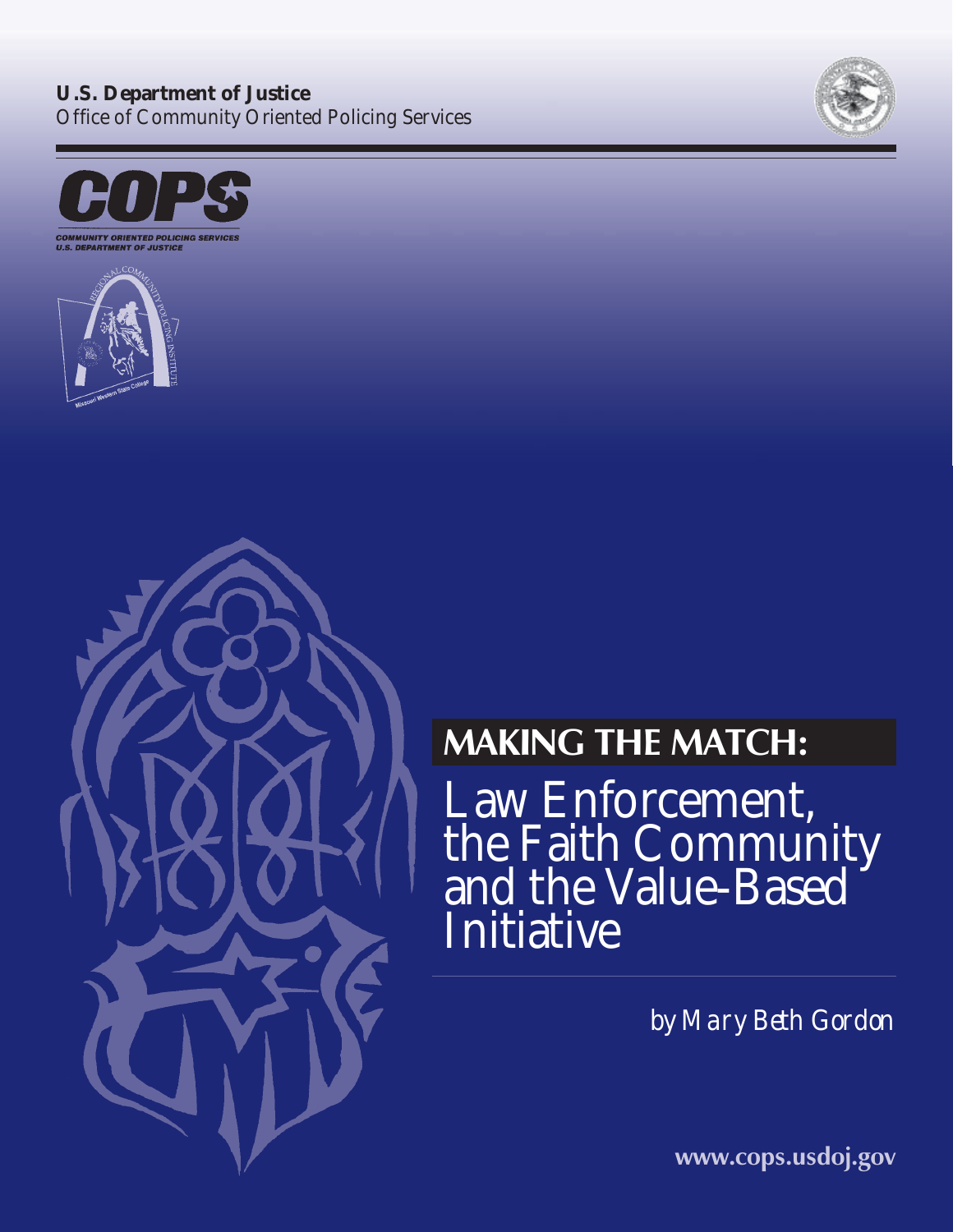

# **MAKING THE MATCH:**

Law Enforcement, the Faith Community and the Value-Based Initiative

*by Mary Beth Gordon* 

**Prepared by the Missouri Regional Community Policing Institute for the Office of Community Oriented Policing Services.** 

*This project was supported by cooperative agreement #*2002HSWXK031 *awarded by the Office of Community Oriented Policing Services, U.S. Department of Justice. Points of view or opinions contained within this document are those of the author and do not necessarily represent the official position or policies of the U.S. Department of Justice.* 

**December 2003**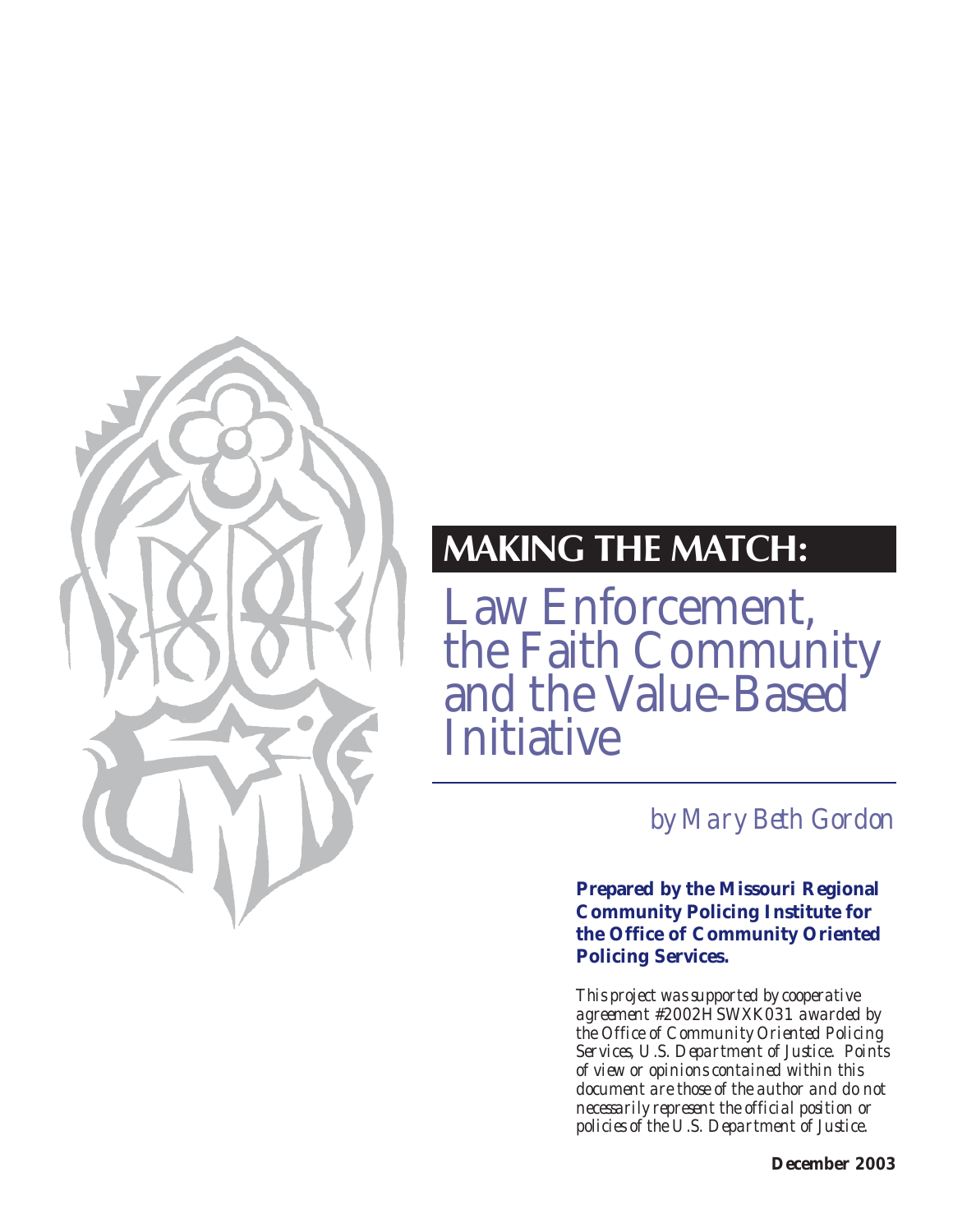# Table of Contents

| <b>Bringing Faith-Based Organizations</b>                                                                          |  |
|--------------------------------------------------------------------------------------------------------------------|--|
|                                                                                                                    |  |
| Creating a Mechanism for Community                                                                                 |  |
| VBI Collaboration: A Win/Win Undertaking  14                                                                       |  |
|                                                                                                                    |  |
|                                                                                                                    |  |
|                                                                                                                    |  |
| Troubleshooting: Solving Problems<br>That Could Undermine a Collaboration<br>Between Law Enforcement Officials and |  |
|                                                                                                                    |  |
|                                                                                                                    |  |
|                                                                                                                    |  |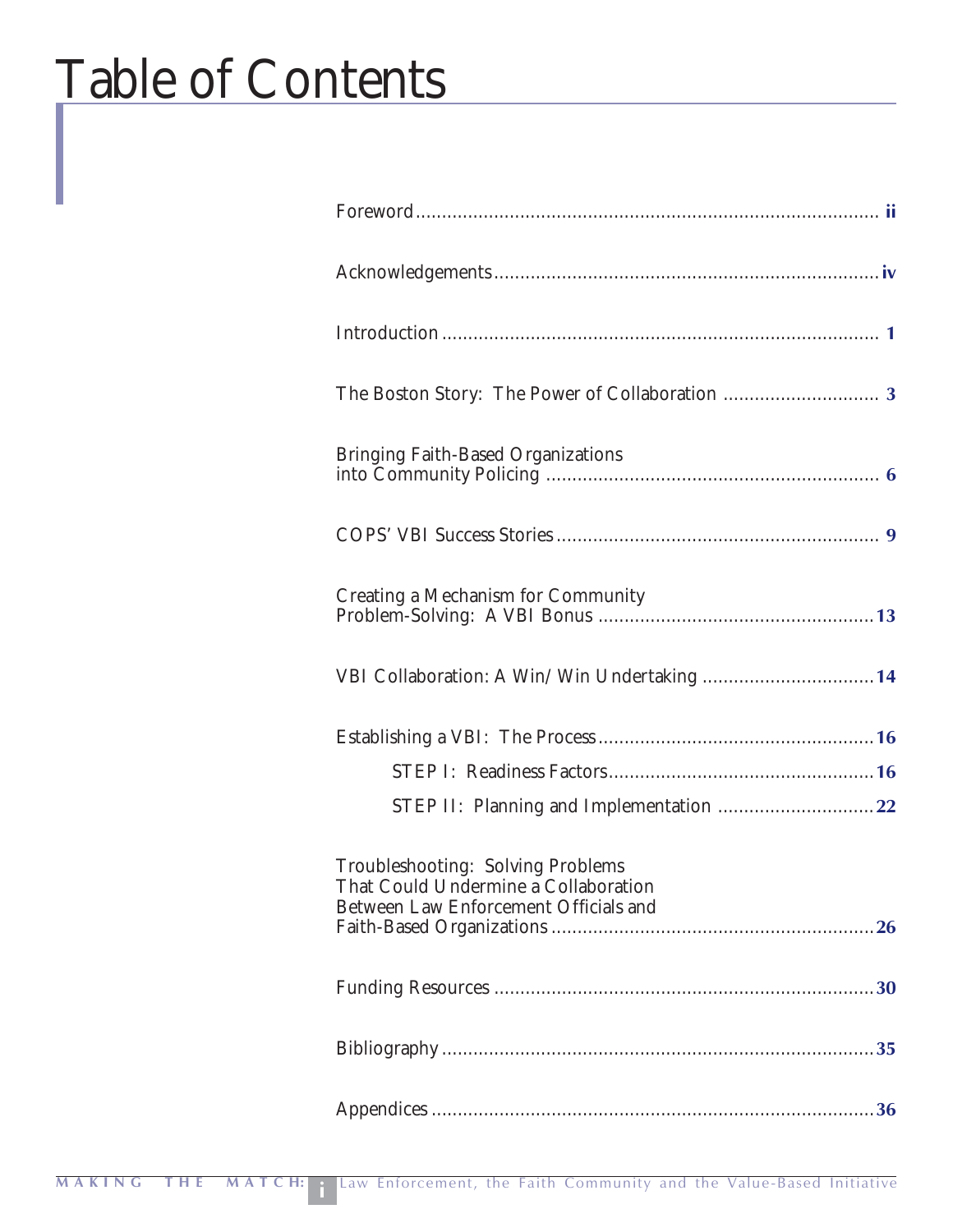# Foreword

**S**ince its founding in 1994, a central goal of the U.S. Department of Justice Office of Community Oriented Policing Services (COPS) has been to help law enforcement agencies implement and enhance community policing. Community policing has been defined as "a policing philosophy that promotes and supports organizational strategies to address the causes and reduce the fear of crime and social disorder through collaborative problem-solving strategies and police/community partnerships."

As COPS forged many innovative approaches to community policing and problem-solving over the years, we kept hearing the question: *But where is the faith community*? COPS recognized that the faith community has always been an important force in cities and towns across the country, bringing together area residents to address the hard issues facing their neighborhoods. Law enforcement professionals understood that many times when everyone else had walked away from a problem, the faith community was still there, serving its congregations and engaging in community outreach to improve the quality of life for residents in the area. Through the COPS Value-Based Initiative (VBI), the faith community is at the table as a full partner in community policing with local law enforcement.

The Value-Based Initiative is a COPS-funded strategy that emphasizes training and technical assistance for problem-solving on a community level, through community-led initiatives that explore and promote what a community values most. The COPS Office has expanded the VBI program to encourage law enforcement agencies to create or strengthen local projects that build trust between the police and their faith-based communities. The initiative is designed to identify and meet the individual needs of residents, thereby promoting the overall health of a community. The VBI infrastructure builds upon past community-based initiatives by leveraging existing resources in the community and providing training and technical assistance to enhance a community's capacity to address its own issues.

# VBI Program Goals:

- Strengthen partnerships between law enforcement and community.
- Further the community's role as a partner in crime reduction efforts.
- Identify and address social issues that diminish the quality of life in communities.
- Link those in need to services and resources that currently exist in the community.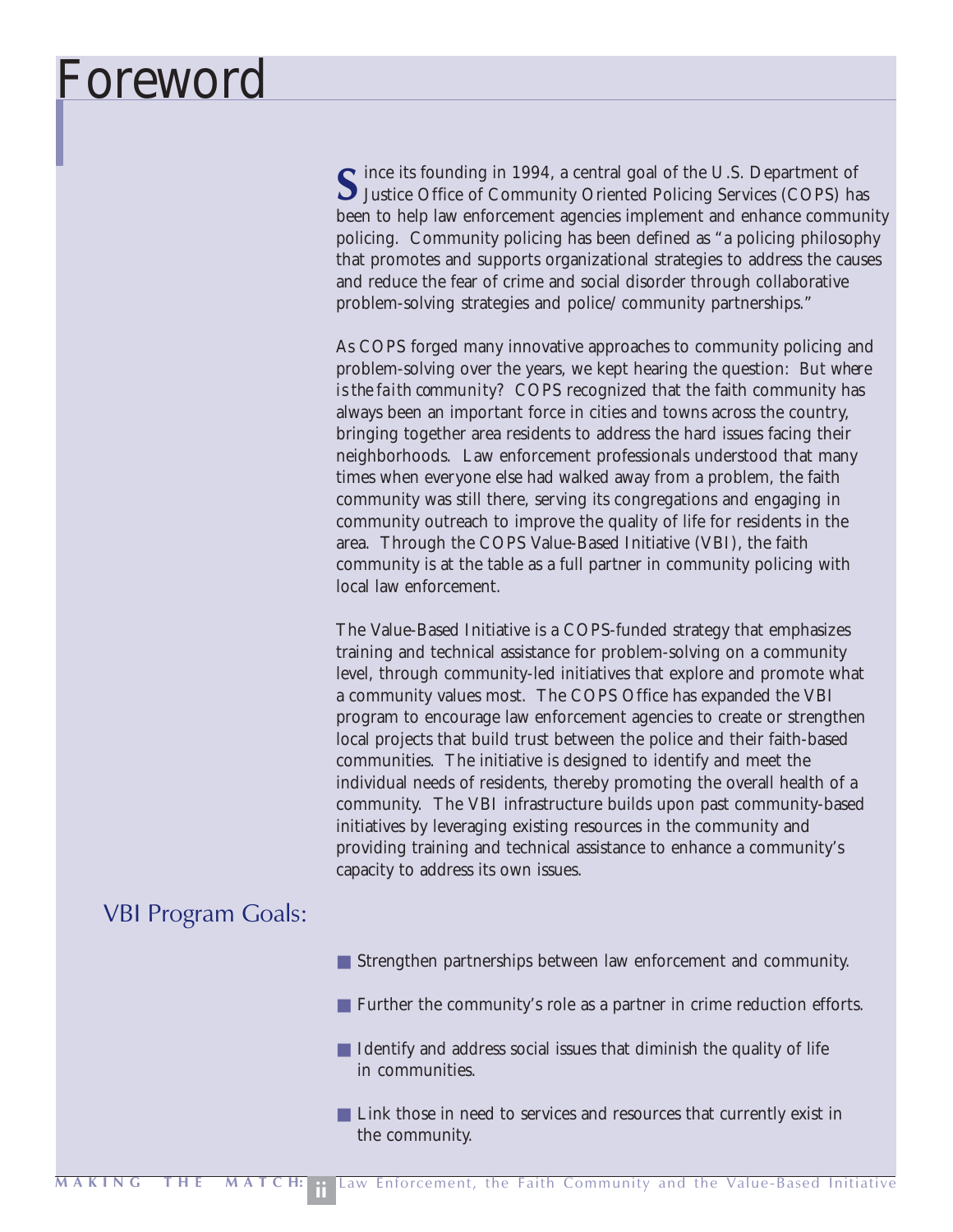This guide highlights VBI sites which can serve as model programs that other communities can replicate to engage their own faith community. It showcases sites that received federal grant funding to strengthen relationships between law enforcement agencies and the communities they serve, with an emphasis on partnering with the faith community. Inherent in this strategy is that the projects operate as community-led e<sup>ce</sup>forts. This initiative allows the *community* to take a leadership role in Jev loping strategies to identify and address its primary challenges in  $\Delta$  ist. ning the quality of life its residents value. The community then works collaboratively with law enforcement to develop strategies to add ess the e challenges. A very important part of the planning for a success  $v \vee I$  program is designing it to establish local capacity to sustain the initiative beyond federal funding. This guide provides  $\mathbf{b}$  ot lexamples and suggestions on how to do that.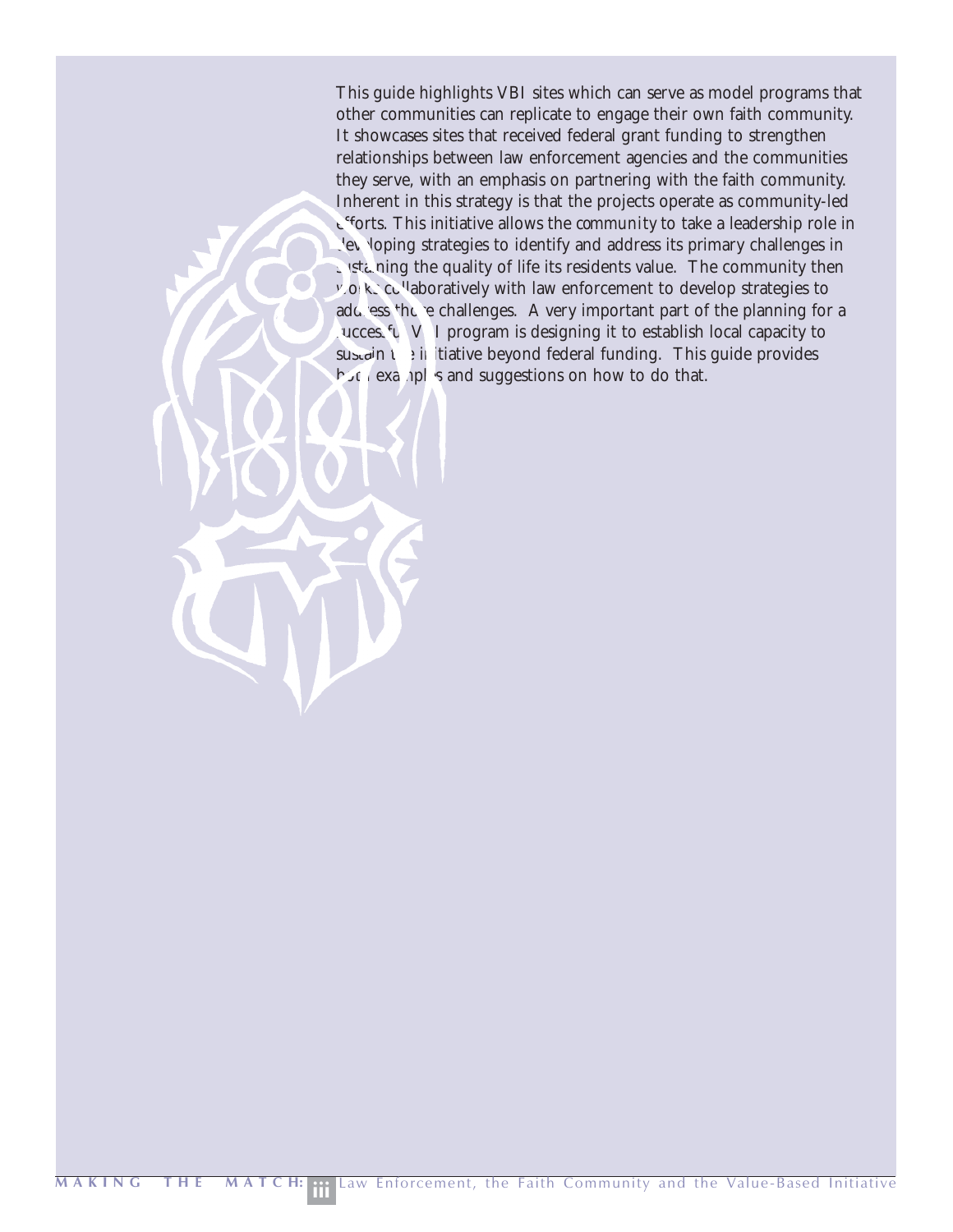# Acknowledgements

# **Special Thanks**

We would like to extend a special "Thank You" to Katherine McQuay, a senior project manager with the Office of Community Oriented Policing Services. Katherine has been a major contributor to the development of this publication. She has been a constant guide, identifying key issues, providing incisive editing and crafting new text as needed.Her input has been invaluable from start to finish.

# **Additional Acknowledgements**

#### *We would like to thank the following for providing information used in this publication:*

#### Boston, Massachusetts

Superintendent Paul Joyce Boston Police Department One Schroeder Plaza Boston, MA 02120

Blake Norton Operations Director Public Affairs and Community Programs Boston Police Department One Schroeder Plaza Boston, MA 02120

Hemali Gunaratne Policy Analyst Boston Police Department One Schroeder Plaza Boston, MA 02120

Mary Ann Phillips Operation Homefront Special Operations Boston Police Department 364 Warren Street Boston, MA 02119

Neva Grice Operation Homefront Special Operations Boston Police Department 364 Warren Street Boston, MA 02119

True-See Allah BRI Mentor Nation of Islam 10 Washington Street Dorchester, MA 02021

Minister Don Mohamad Nation of Islam 10 Washington Street Dorchester, MA 02021

Wilbur Smart BRI Mentor Boston TenPoint Coalition 215 Forest Hills Street Boston, MA 02130

Reverend Eugene F. Rivers III National TenPoint Leadership Foundation 360 Huntington Avenue Boston, MA 02115

Reverend Ray Hammond Pastor Bethel AME Church 215 Forest Hill Avenue Boston, MA 02130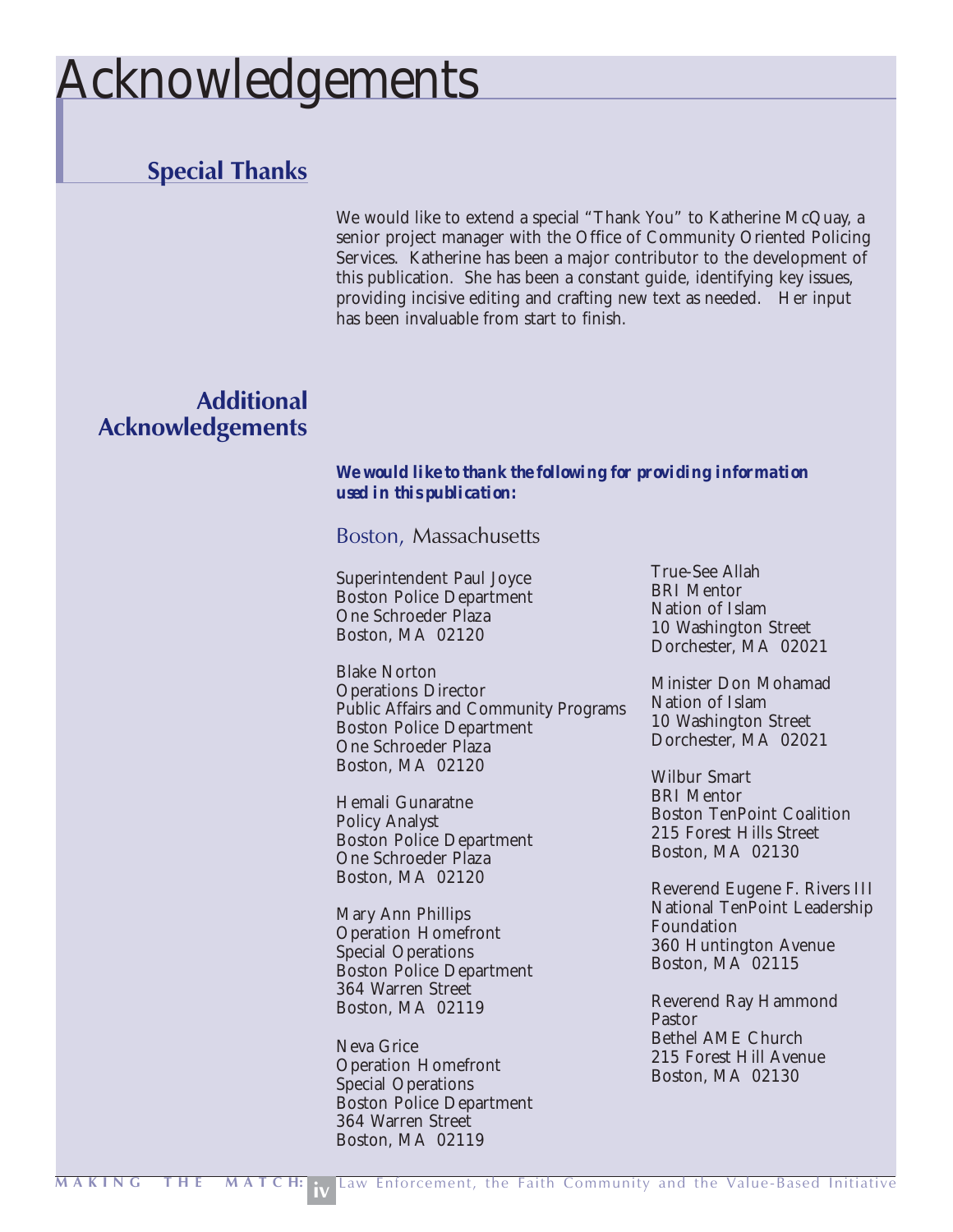#### Additional Acknowledgements **Continued**

### Fort Wayne, Indiana

Chief Russell York Fort Wayne Police Department 1320 East Creighton Avenue Fort Wayne, IN 46803

Pastor Ternae Jordan Greater Progressive Baptist Church 2215 John Street Fort Wayne, IN 46803

Glynn Hines Executive Director Stop the Madness P.O. Box 12725 Fort Wayne, IN 46865

Pastor Michael Latham Renaissance Missionary Baptist Churc President: Allen County Chapter of the NAACP 2307 McKinnie Avenue Fort Wayne, IN 46806

### Fort Worth, Texas

David Garrett Planning Manager Fort Worth Police Department 350 West Belknap Fort Worth, TX 76102

Reverend W. G. Daniels President Ministers Against Crime Pilgrim Valley Baptist Church 4800 S. Riverside Drive Fort Worth, TX 76119

Luther Perry Project Consultant Ministers Against Crime 4800 S. Riverside Drive Fort Worth, TX 76119

Cynthia Earle Administrative Assistant Fort Worth VBI 4800 S. Riverside Drive Fort Worth, TX 76119

Sharron Neal Fort Worth Police Department 350 Belknap Fort Worth, TX 76102

### Redlands, California

Chief James R. Bueermann Redlands Police Department P.O. Box 1025 Redlands, CA 92373

Pastor Felix Roger Jones III First All People Unity Baptist Church P.O. Box 2250 Redlands, CA 92373

Maureen Hodge Executive Director Building a Generation 16 East Olive Redlands, CA 92373

#### Riverside, California

Victoria Jackson VBI Administrator/Safe Havens 20174 West Point Drive Riverside, CA 92507

Lieutenant Mark Boyer Area Commander Riverside Police Department 4102 Orange Street Riverside, CA 92501

Officer Gunnar Toussaint Riverside Police Department 4102 Orange Street Riverside, CA 92501

Minister Ralph Rivers Mount Calvary Missionary Baptist Church 5729 Lotus Street Riverside, CA 92509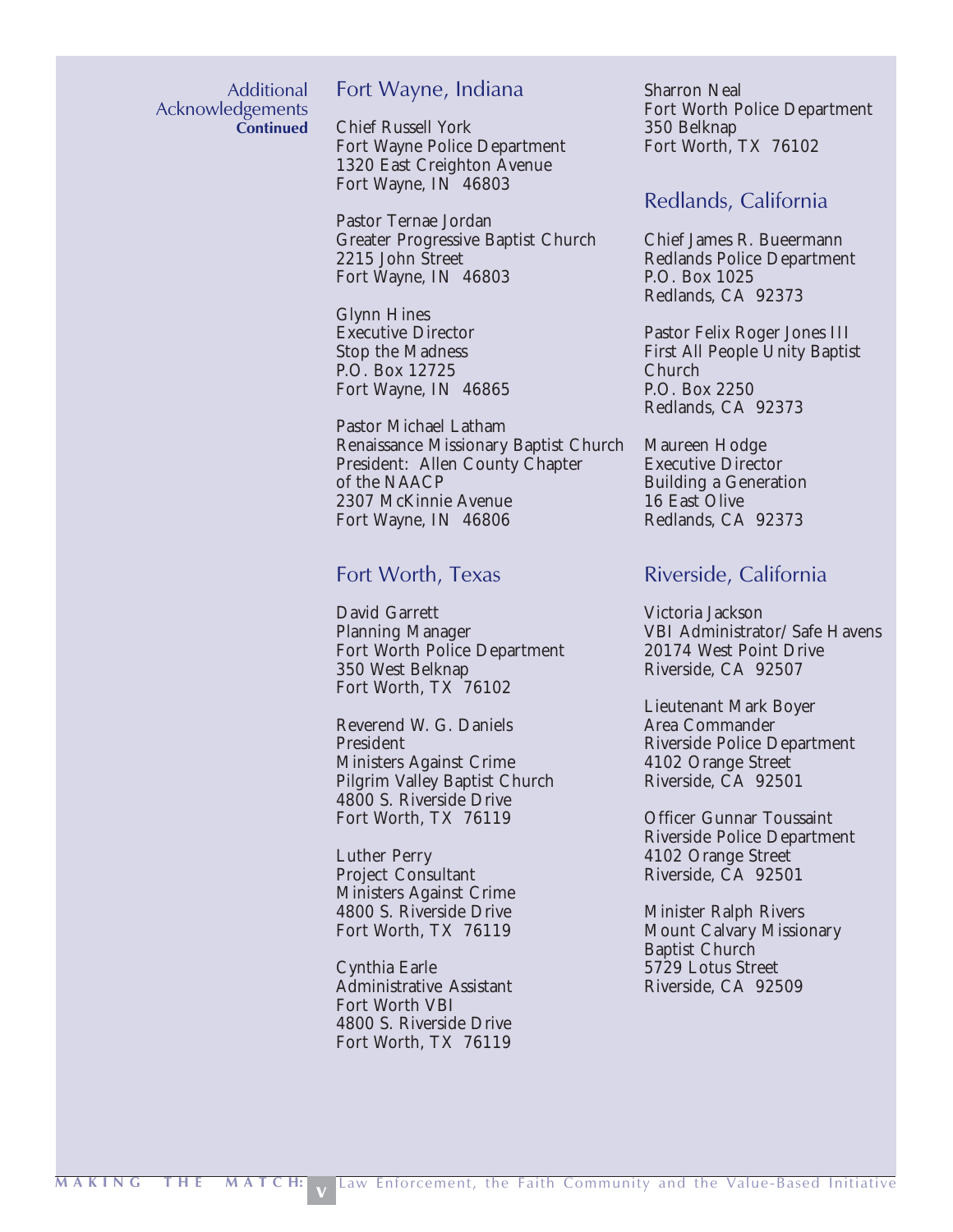#### **Additional** Acknowledgements **Continued**

### National Crime Prevention Council

John A. Calhoun President, National Crime Prevention Council 1000 Connecticut Avenue, NW 13th Floor Washington, D.C. 20036

Jim Kopple Vice President National Crime Prevention Council 1000 Connecticut Avenue, NW 13th Floor Washington, D.C. 20036

Colleen Minson Kopple Senior Advisor to the President National Crime Prevention Council 1000 Connecticut Avenue, NW 13th Floor Washington, D.C. 20036

Reverend Mark Scott Executive Director Faith and Service Technical Education Network (FASTEN) National Crime Prevention Council 1000 Connecticut Avenue, NW 13th Floor Washington, D.C. 20036

Carley Thimmesch Program Assistant Center for Faith and Service National Crime Prevention Council 1000 Connecticut Avenue, NW 13th Floor Washington, D.C. 20036

### Other Sources

David Kuo Deputy Director White House Office of Faith-Based and Community Initiatives 708 Jackson Place Washington, D.C. 20502

James A. Davids Deputy Director and Counsel Task Force for Faith-Based and Community Initiatives Department of Justice 950 Pennsylvania Avenue Washington, D.C. 20530

Amy Malick Communication Director Study Circles Resource Center P.O. Box 203 Pomfret, CT 06258

Tanyanic Brown Community Anti-Drug Coalitions of America 901 North Pitt Street Suite 300 Alexandria, VA 22314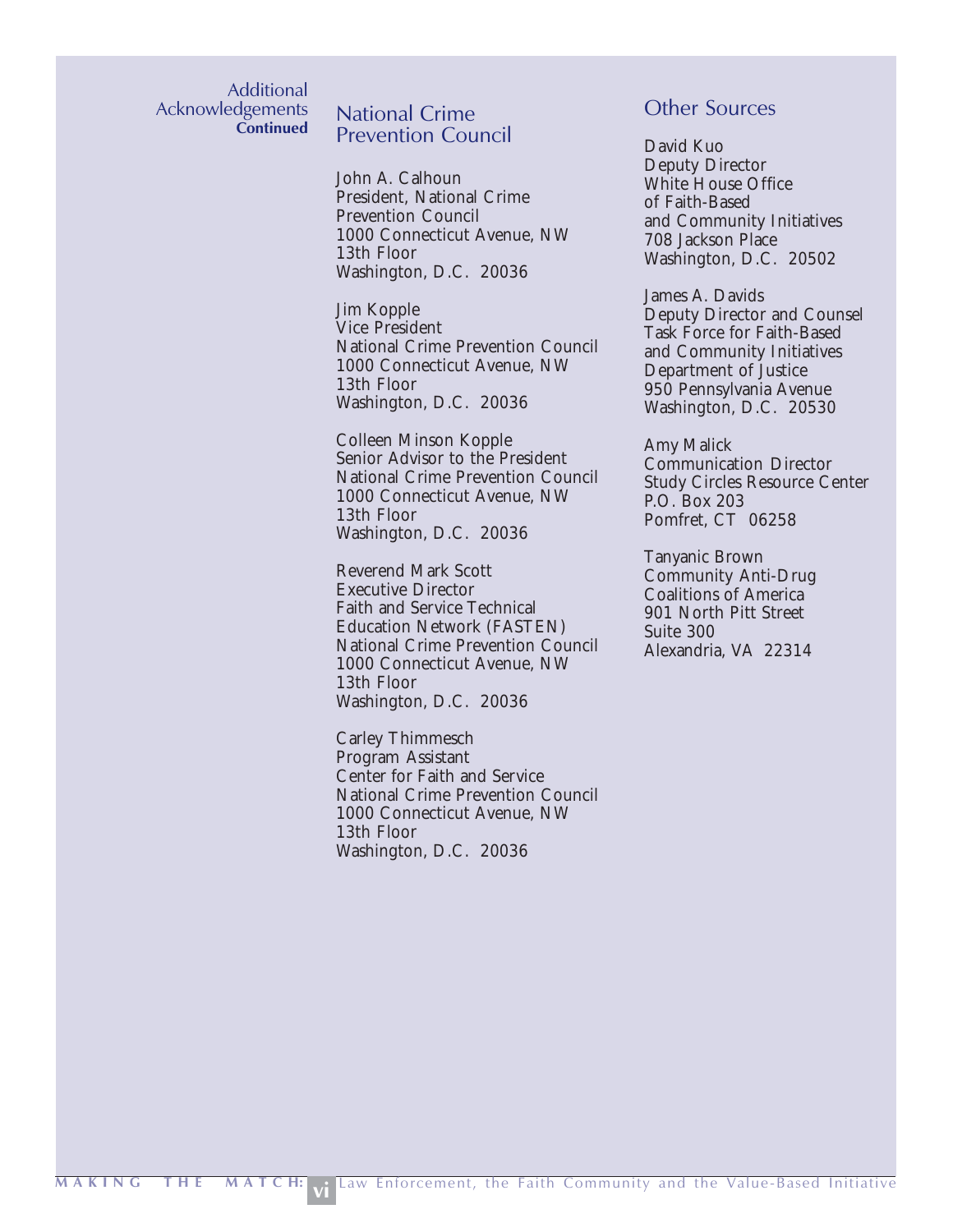# **Additional** Acknowledgements

#### **Continued** *We would like to thank the following for their outstanding efforts in bringing this publication to fruition:*

Bryan Courtney **Director** Missouri Regional Community Policing Institute 4525 Downs Drive LRC 101 St. Joseph, MO 64507

Joanne Katz, J.D. Project Consultant Associate Professor Missouri Western State College 4525 Downs Drive PS 204 St. Joseph, MO 64507

Amber Barron Communications Coordinator Missouri Regional Community Policing Institute 4525 Downs Drive LRC 101 St. Joseph, MO 64507

### *We would like to thank the following for their substantial assistance in editing this publication:*

Beverly Alford Assistant Director Training and Technical Assistance Office of Community Oriented Policing Services Department of Justice 1100 Vermont Avenue, NW Washington, D.C. 20530

Sandra Webb, Ph.D. Senior Policy Analyst Office of Community Oriented Policing Services Department of Justice 1100 Vermont Avenue, NW Washington, D.C. 20530

Pam Cammarata Acting Deputy Director for Support Office of Community Oriented Policing Services Department of Justice 1100 Vermont Avenue, NW Washington, D.C. 20530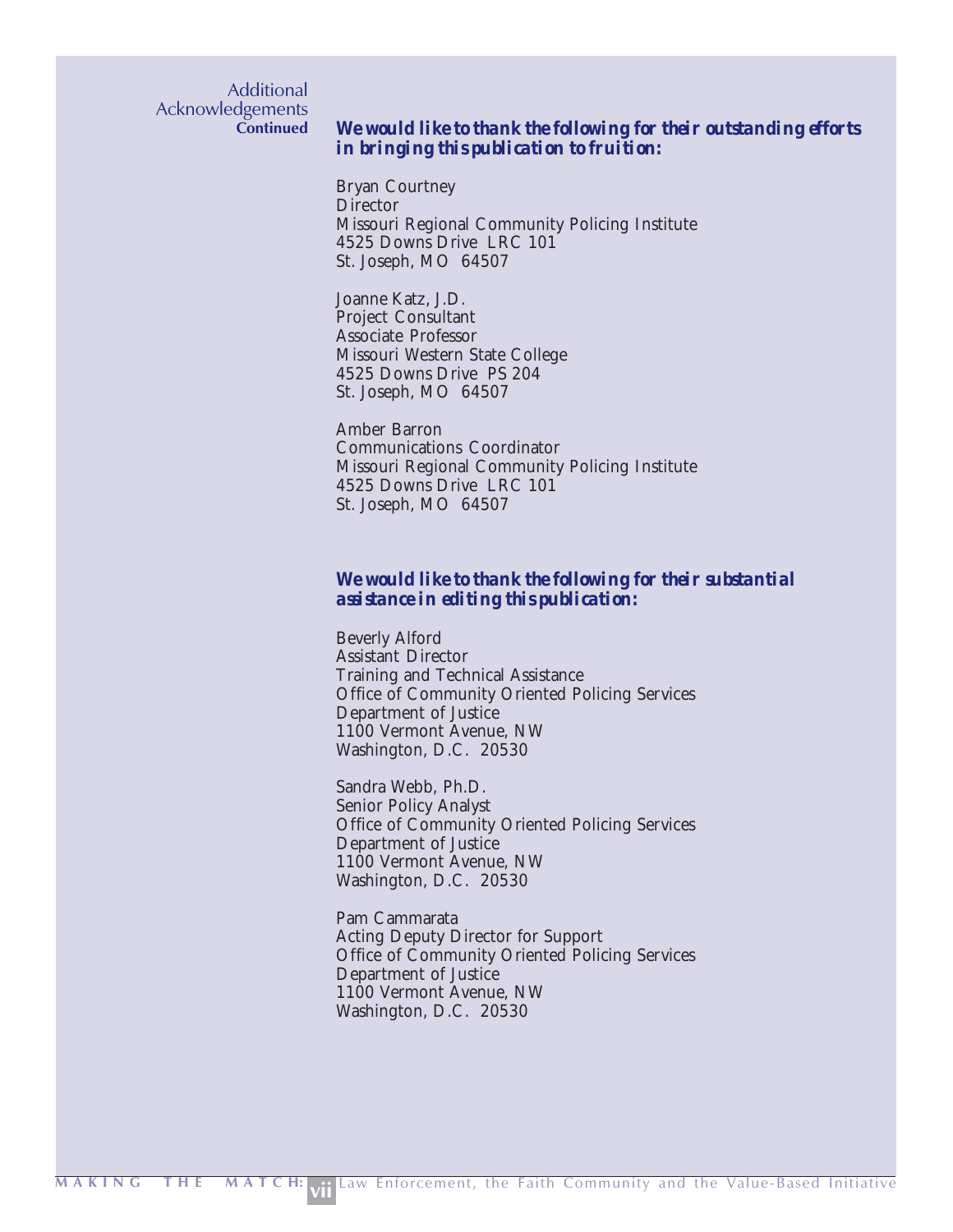# Introduction

The purpose of this guide is to provide law enforcement agencies and community groups — especially faith-based organizations (FBOs) with the community policing tools they need to reduce crime and the fear of crime and improve the quality of life in their neighborhoods. This kind of significant transformation can be achieved through a mechanism known as the Value-Based Initiative (VBI), which has been used in cities and towns across the country to effect community change.

The emphasis herein is on the role of faith-based organizations in VBI collaborations because they are too often the missing link in community policing partnerships.

### What Is a Value-Based Initiative (VBI)

*A VBI is an innovative program that enhances collaboration by engaging early on all members of a community policing partnership in the collaborative problem-solving process. It does this by focusing on something that everyone can agree on: basic community values. The first step for police and their collaboration partners is to identify and mobilize around a specific community value, such as safe neighborhoods or drug-free schools. Once this is accomplished, VBI partners can begin to clarify the factors that threaten a priority community value and devise realistic intervention strategies.* 

# Value-Based Initiative (VBI): Another Tool in Community Policing

Community policing is a proactive approach to law enforcement that goes beyond the traditional policing model of reacting to crime by arresting and incarcerating criminals. It recognizes that crime does not occur in a vacuum and that the best way to control crime is to address the continuum of human and community issues that lie at the root of most criminal activity. This requires the police and other law enforcement agencies to join forces with the community, forming problem-solving partnerships to develop viable strategies for dealing with the constellation of factors associated with crime and disorder.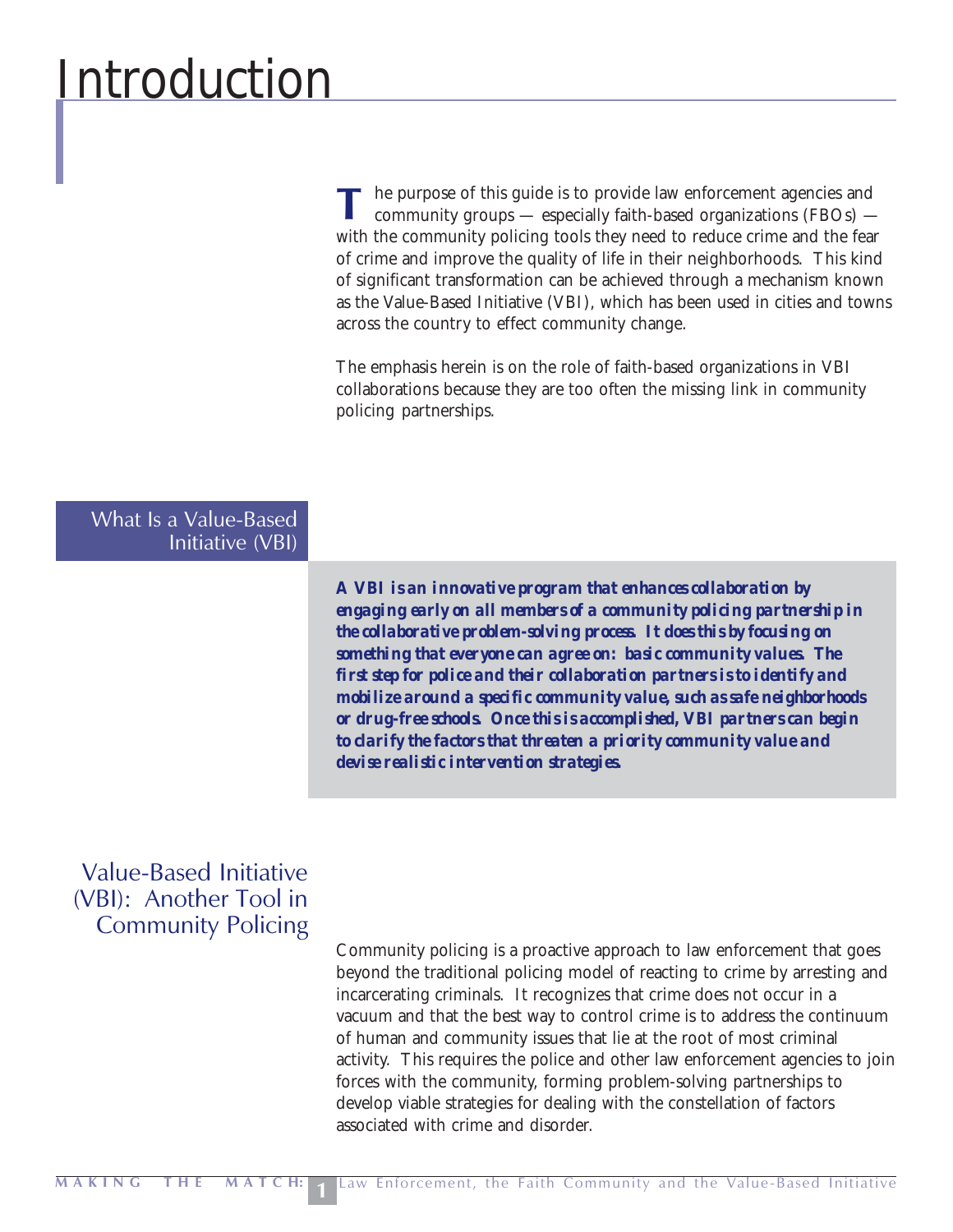In recent years, the Office of Community Oriented Policing Services (COPS), which created the Value-Based Initiative as an effective community policing strategy, has encouraged law enforcement agencies to partner with faith-based organizations through this initiative. The Value-Based Initiative gives faith-based organizations a place at the collaboration table, allowing them to share their unique insights about crime and other social problems that plague their communities. The VBI collaborative process also gives FBOs a say in how law enforcement and other community resources can be used to fight crime as well as address the underlying social ills that foster crime.

# About the COPS Office

*Over the past eight years, the Office of Community Oriented Policing Services (COPS) has helped law enforcement agencies all over the country make America's streets safer through a variety of community policing initiatives. Since 1995, the COPS Office has invested \$10.6 billion to advance community policing, including grants awarded to more than 13,000 state and local law enforcement agencies to hire more than 118,000 officers. In addition, the COPS Office supports innovative community policing initiatives, funds the purchase of crime fighting technology and provides training and technical assistance resources.* 



**COMMUNITY ORIENTED POLICING SERVICES U.S. DEPARTMENT OF JUSTICE**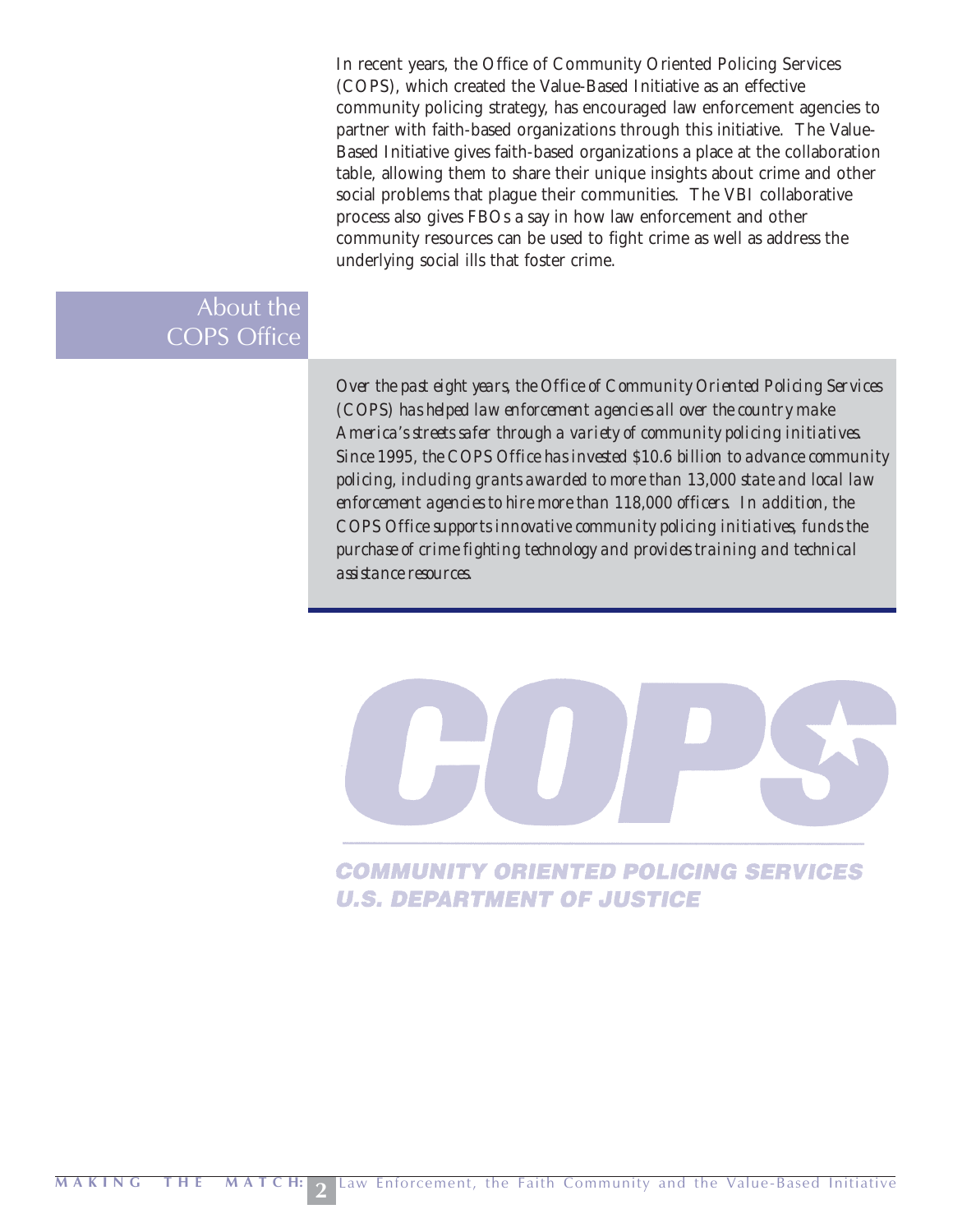*Although the VBI examples presented throughout this document are impressive, they reflect only the early stages of successful police/FBO collaborations. That's because the COPS-sponsored VBIs were started in 2000.* 

*The Boston police, however, have been building VBI-like relationships with faith-based organizations for more than a decade. As a result, the Boston Story is a good example of the long-term potential of a VBI partnership. It demonstrates the tangible impact — in terms of substantially reduced crime and improved quality of life — of a 10-plus-year collaboration between police, FBOs and other community partners. The Boston Story is the essence of what a VBI can be.* 

# The Boston Story:

# **The Power of Collaboration**

**F** ifteen years ago, Boston was festering with gang violence. An influx of crack cocaine had spawned numerous youth street gangs eager to fight for a bigger share of the lucrative crack market. In the disadvantaged neighborhoods where gang violence proliferated — and where exploding gang-to-gang gun warfare was the norm — few residents felt safe.

For a while, there was a lot of finger pointing. Clergy and other community leaders were angry that, despite concerted efforts on the part of the police, the violence and illegal drug trafficking seemed to be accelerating. Police, on the other hand, were frustrated that Boston spiritual leaders weren't doing more to address the social problems that often influenced troubled young people to join gangs.

Then a series of riveting incidents — including an assault by gang members on mourners attending a memorial service for a rival gang member at a Boston church — galvanized the community. Everyone agreed it was time to work together to stop the violence.

After much public discussion, it was decided that no single institution, not even the police, could control crime alone. To change the status quo would require the commitment and resources of the entire community. What evolved over the next few years was an unprecedented level of cooperation between the police, the clergy and the greater community that would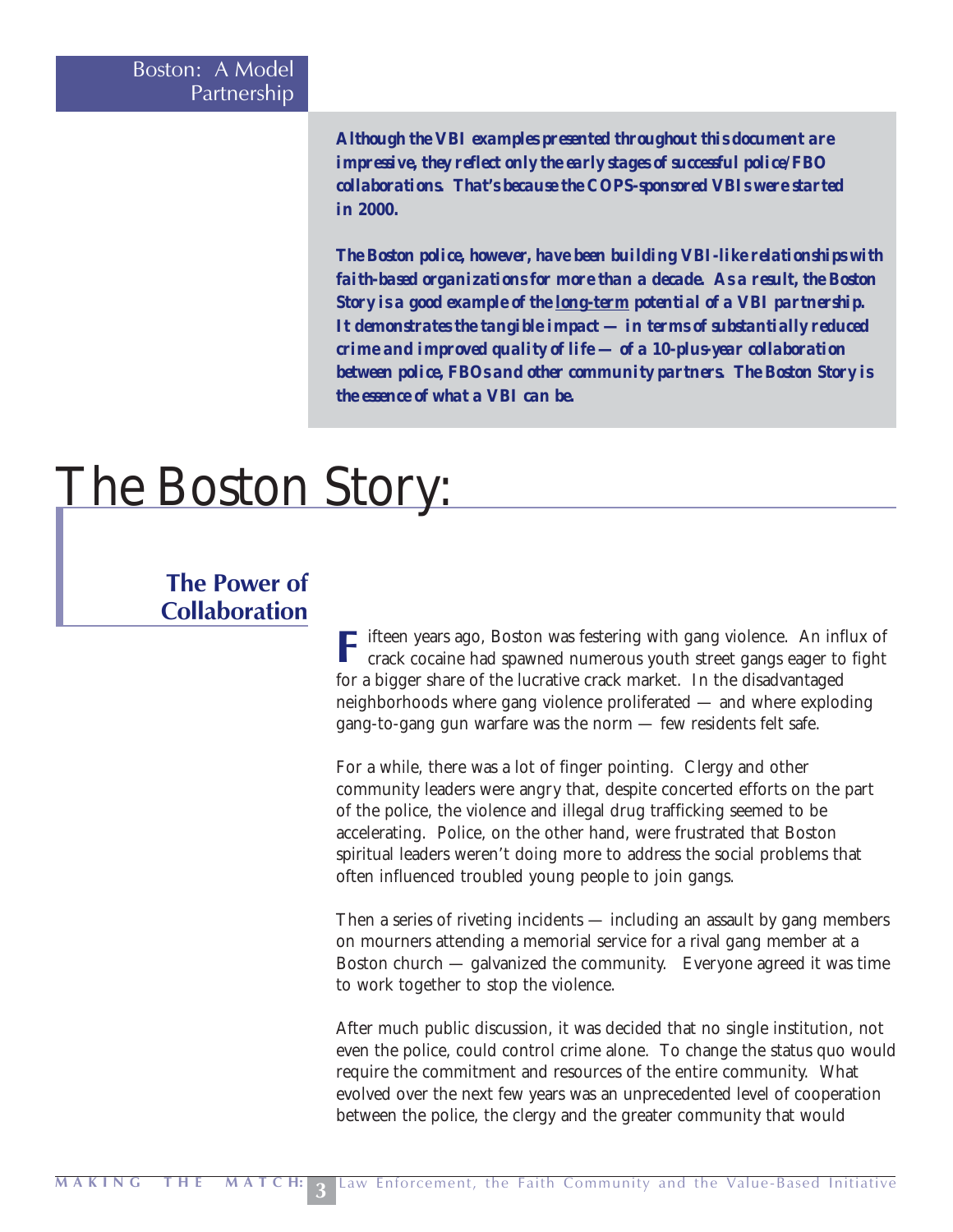Everybody began to focus on preventing the next bad thing from happening. We charted it out and we looked at the problem. We developed a thoughtful plan and then we went at it. The idea was that we would talk to kids and to their parents. We would give them a clear warning: the offending stops or the consequences will be swift. By far the most important factor in the change to a new style of business was the people who were involved. Their commitment was key: how they began to compare notes and see the problem in more dimensions and how they worked with others. Traditionally, the multi-agency approach didn't work that well, because there were always turf issues. But in this case, we were able to get people who were really on the same page from the start. I cannot emphasize enough that it worked because of the people who were involved - the best group of people that I've ever been associated with. And there weren't that many of us. There were probably about 15. You do not need an army. You need commitment to a common cause.

Paul Joyce, Superintendent of the Boston Police Department, who served as commander of the Youth Violence Strike Force during the 1990s.



permanently change how Boston responded to crime. As a result, Boston experienced a dramatic decrease in gang activity. Youth homicides, for example, dropped by more than 77 percent, from 62 in 1990 to 14 in 1999.

Below are two examples of police/FBO collaborations that contributed to the transformation of Boston:

#### ■ **Operation Cease Fire**

The goal of Operation Cease Fire, implemented in the mid-1990s, was to get guns off the streets of Boston and out of the hands of gang members. While police stepped up law enforcement efforts, scores of community groups participated in a variety of ways, from implementing anti-violence campaigns to offering programs that would deter youth from crime. FBOs expanded their street ministries. They established a bond of trust with many gang members and informed them that violence in their neighborhoods would no longer be tolerated. In many cases, they persuaded gang members to surrender their weapons and got them involved in programs that would teach them how to turn around their lives. (For more information, see Appendix A: The Boston Strategy to Prevent Youth Violence.)

#### ■ **Operation Homefront**

In areas where juvenile delinquency prevails, the appearance of a police officer at the front door of a home is usually perceived by parents as a sign of bad news. But a visit from a respected member of the clergy is practically always welcome.

That's the concept behind Operation Homefront, a successful prevention program created in the 1990s and operated by the Boston Police Department (BPD) in conjunction with area clergy. The purpose of Operation Homefront is to offer early intervention services to families with children who seem to be headed for delinquency. Under the program, teachers and other school and community officials notify the Operation Homefront office of youth 8-17 who are engaging in risky or potentially risky behavior, such as frequent truancy, violent outbursts or involvement with known gang members.

An Operation Homefront team, consisting of a police officer and a representative from the clergy, visit the home of each errant youngster. The clergy representative takes the lead by explaining that the visit is intended to alert the family that a child may be headed for serious trouble.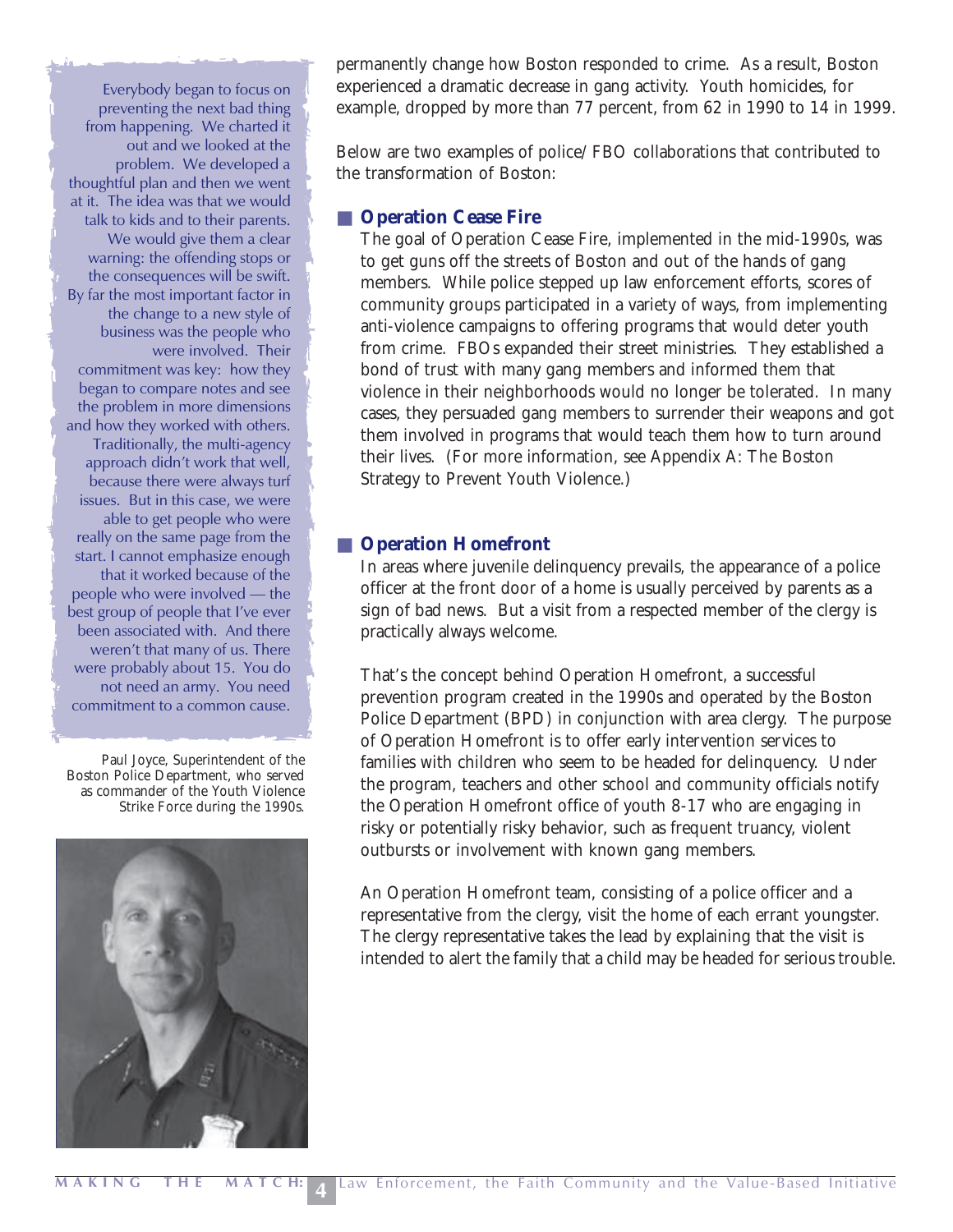Parents usually are more than willing to open their doors and hearts to the clergyman or woman visiting their home. They frequently express frustration at their inability to control their child's inappropriate behavior and welcome referrals to services, such as after-school programs and parenting classes, that could turn things around. They begin to see the police as "good guys," who sincerely want to help change the course of a child's life.

Today, Operation Homefront police/clergy teams visit more than 600 families a year. Both parents and police say the program would never work without the cooperation of the clergy, who are considered by many to be the moral core of the communities they serve.

Operation Homefront has recently added an evaluation component to document its effectiveness in deterring juvenile delinquency. Although long-term data is not yet available, program officials have no doubt that the program works. "We started out with two police officers and two members of the clergy," explains Neva Grice, a BPD officer who coordinates Operation Homefront. "Today we have about 50 police officers and 50 members of the clergy. People want to participate because they see that the program really makes a difference in the lives of children and families. School officials make more referrals every year because they tell us they are seeing a big reduction in gang activity among students served by Operation Homefront. We empower parents to intervene with their kids, and we set youngsters straight about behavior that could lead to violence or incarceration. I remember one young girl who viewed gang life as exciting. I sat down and explained exactly what happens to girls in gangs. Her attitude changed. Now she won't have anything to do with gang members."

Boston today is a totally different place than it was a decade ago, primarily because the Boston Police Department developed strategic partnerships with faith-based organizations and other community-based agencies. The police recognized they couldn't do the work alone. Crime and violence are down significantly, and people now feel safe in their homes. Police and clergy are talking all the time. In fact, we meet every Wednesday to discuss problems in our inner-city neighborhoods.

Reverend Eugene F. Rivers III, co-founder of the National TenPoint Leadership Foundation and an early leader in working with Boston police to address gang violence.

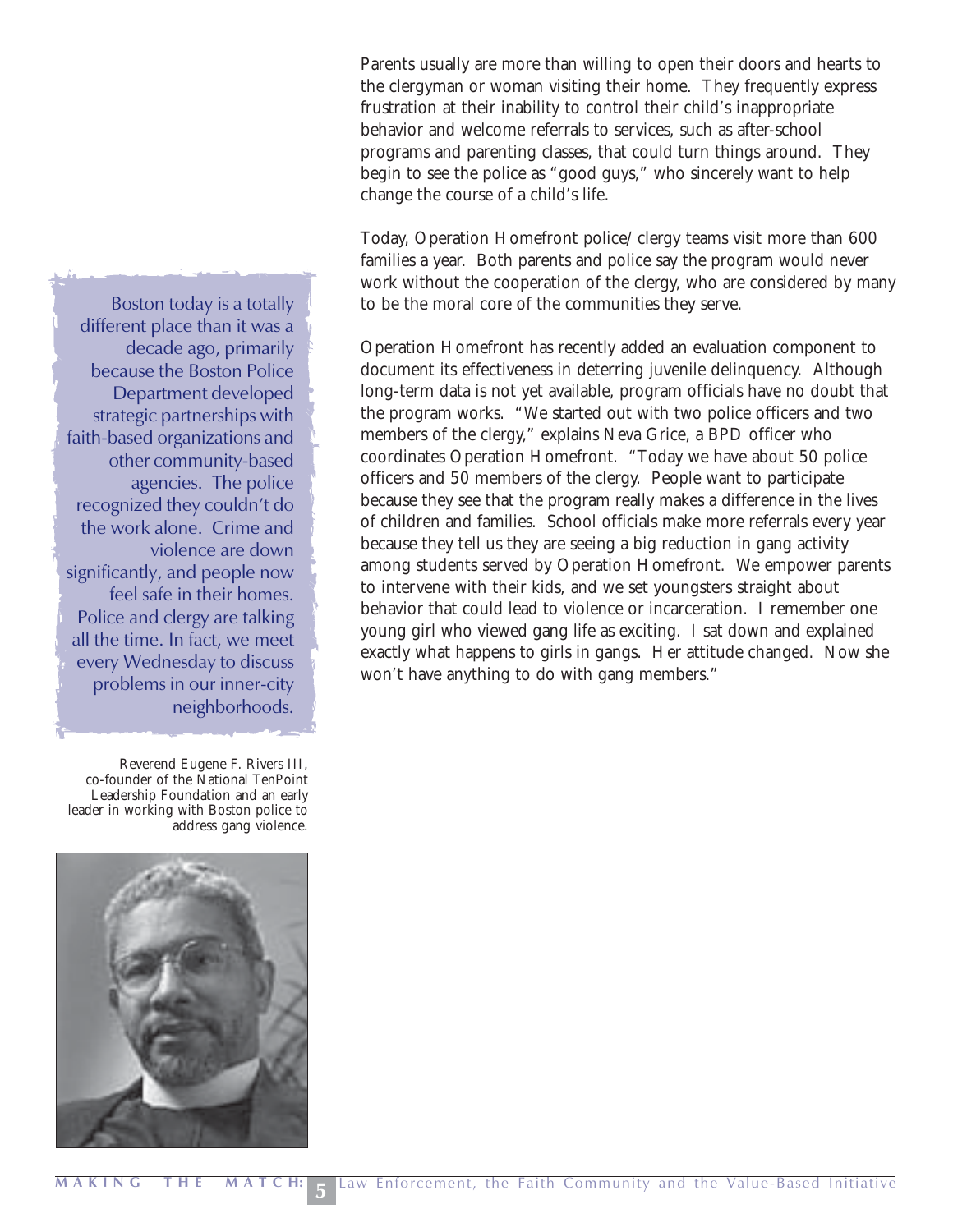# Bringing Faith-Based Organizations into Community Policing

# **A Winning Collaboration**

Complementary Attributes, Skills and Resources of Police and Faith-Based **Organizations** 

> When law enforcement agencies and FBOs combine their considerable skills and resources, they have the potential to transform their communities in ways that neither could do alone.

#### *What Law Enforcement Agencies Bring to the Collaboration Table*

#### ■ **Power and influence.**

Law enforcement agencies are among the most important institutions in the community because police and sheriffs help maintain social order by controlling crime and protecting the public from harm. High-ranking law enforcement officials often sit on the boards of major community organizations, which allows them to influence public policy, especially as it relates to law enforcement and crime prevention.

#### ■ **Skills and tools to control crime.**

Law enforcement agencies have the tools and skills to identify, track and apprehend criminals without exposing the public to undue risk. Because they understand how criminals operate, police and sheriffs can advise citizens about the best ways to protect themselves, their families and their communities from criminal activity.

#### ■ **Reliable crime data.**

Law enforcement agencies have the most accurate information about crime in the community. For example, one invaluable crime-tracking tool used by some police and sheriff's departments is Geographic Information Systems (GIS), a computerized crime tracking and analysis system. With GIS, police and sheriffs can map crime on a communitywide basis as well as by neighborhood or even by block. They can tell FBOs and other community groups exactly where, for instance, juvenile crime is occurring, the nature of the juvenile offenses, and the times during an average week when most juvenile crime is committed. With this level of precise information, faith-based organizations, working in conjunction with law enforcement agencies, can develop on-target strategies for curbing juvenile crime.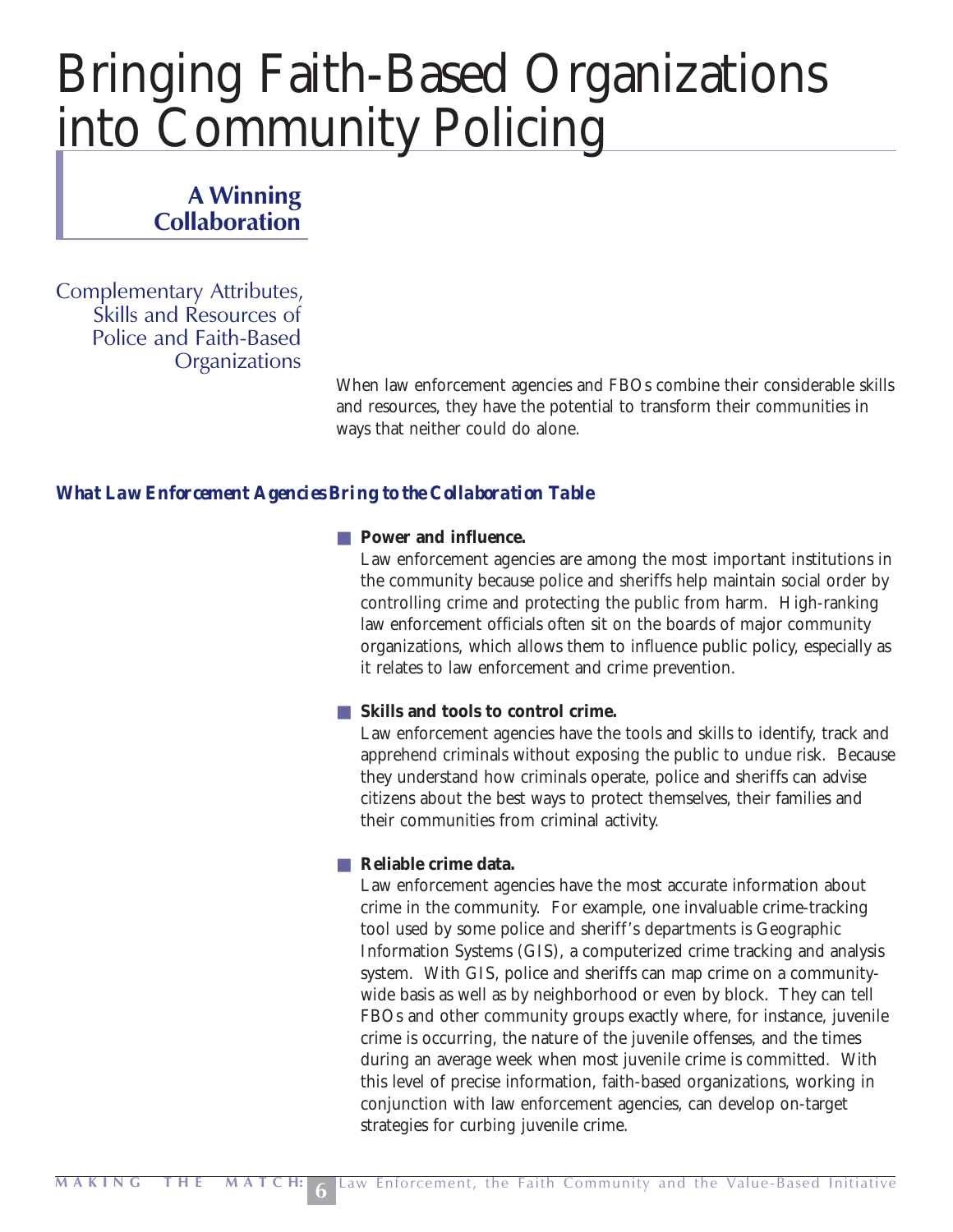#### ■ **A** growing capacity for collaboration.

In the past, police and sheriff's departments had sometimes been autocratic in their approach to law enforcement. Today, however, most law enforcement agencies have embraced the principles of community policing and collaborative problem-solving, and many have been trained through COPS' Regional Community Policing Institute programs or other training initiatives. As a result, law enforcement agencies are now experienced in, or at least open to, working with FBOs and other groups to jointly address crime prevention and related issues.

### *What Faith-Based Organizations Bring to the Collaboration Table*

#### ■ **Dominant community force.**

In many troubled urban communities, faith-based organizations function as the anchoring force. Churches, synagogues, mosques and other spiritual centers remain — and frequently become even more important in the lives of people — long after major businesses, service organizations and residents have fled. FBOs are frequently a focal point of activity, providing a range of spiritual, social and support services to residents. Similarly, in small communities outside of urban areas, the spiritual centers and places of worship also tend to play a significant role in the lives of people.

#### ■ **Extensive understanding of social issues that underlie crime.**

Clergy and other FBO leaders are trained to deal with the special needs of disadvantaged populations. They often lend a level of compassion and understanding that traditional social service agencies do not. That's why members of FBOs from disadvantaged communities may find it easier to share their struggles and concerns with their spiritual leader or counselor.

■ **Established infrastructure for addressing human needs.** Most FBOs in rural and urban areas have already established an infrastructure for addressing some of the special needs of their congregations as well as those of residents living in the neighborhoods they serve.

Examples include the operation of food pantries and soup kitchens for families; child care and after-school programs as well as tutoring and mentoring services for youth; and GED and employment training programs for unemployed or underemployed adults.

#### ■ **Voice of moral and secular authority.**

In many troubled communities, the clergy is often viewed as the leader and voice of moral and secular authority. (Residents of disadvantaged neighborhoods are often poorly represented in city councils and other policy-making bodies.) Just as Martin Luther King, Jr. and other clergy were the driving forces behind the civil rights movement of previous decades, so too clergy today can rally their congregations to work toward lasting solutions to problems related to crime and violence.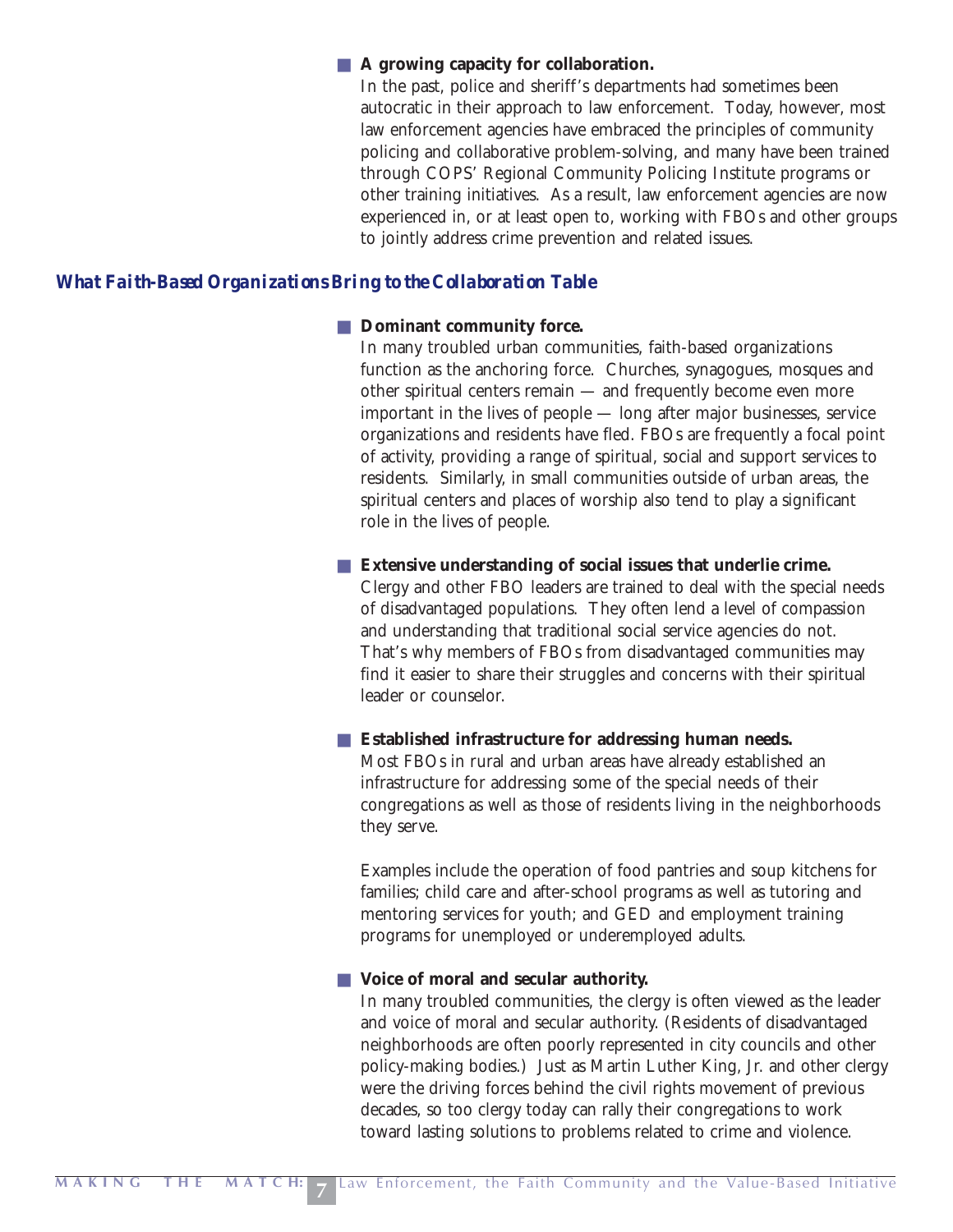Clergy and other people of faith are often overlooked when forming community policing partnerships. When this happens, a valuable resource can be ignored, because FBOs have so much to contribute.

## Faith-Based Organizations

Wellspring of Resources Waiting to Be Tapped

> *FBOs are in a position to marshall an incredible amount of resources to address community problems.*

- *There are more than 350,000 religious congregations in the U.S. The average congregation has 100-400 members.*
- *They engage 45 million volunteers, nearly half of the total number of American volunteers.*
- *U.S. congregations generate an estimated \$81 billion annually in revenues, much of which is used to support programs that address social needs.*

*Source:* America's Religious Congregations: Measuring Their Contributions to Society, published in 2000 by Independent Sector (www.IndependentSector.org)

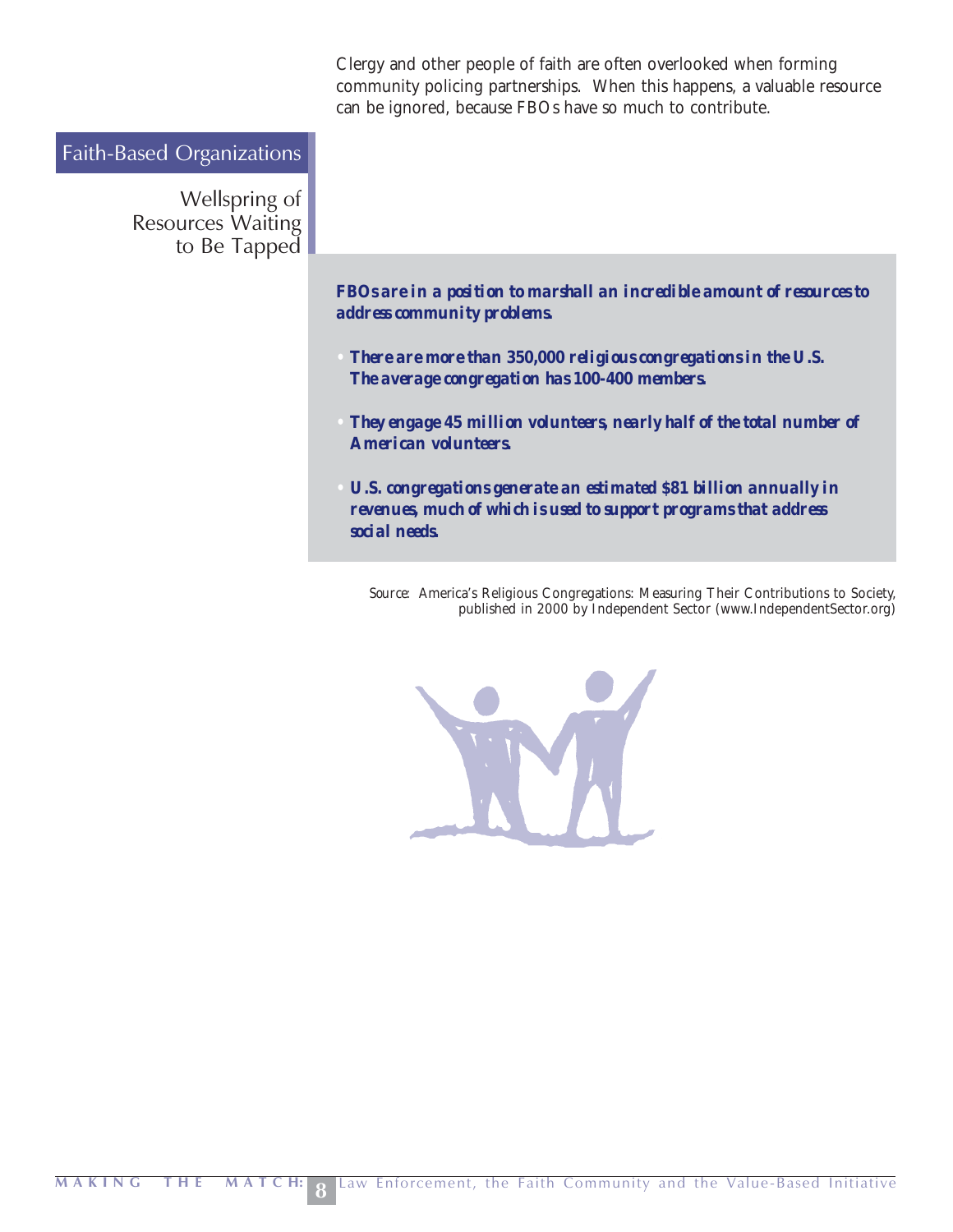# COPS' VBI Success Stories

**Law Enforcement/ FBO Collaborations That Have Spawned Meaningful Community Change Through VBIs** 

### **Ministers Against Crime** Fort Worth, Texas



Ministers Against Crime (MAC) is a sophisticated crime watch program staffed entirely by Fort Worth clergy who are committed to making their community a safer place to live. Every evening, several teams of police-trained clergy drive through high-crime neighborhoods during peak crime hours. They are looking for signs of illegal activity ranging from street fights to suspected drug houses and other suspicious activities to crimes in progress — which they report to the police via portable radios.

*Ministers Against Crime with Fort Worth Police Chief Ralph Mendoza (first row center).* 

The 23-member volunteer MAC force evolved out of the Fort Worth Ministers Police Academy, which was developed by the Fort Worth Police Department (FWPD) to educate area clergy about police operations. Participants gained a new respect for police who, they came to understand, were doing everything possible to control crime and protect citizens. Several faith leaders decided they wanted to do something tangible to help decrease crime and violence in inner-city neighborhoods. With the assistance of the FWPD, which provides training and equipment, they organized MAC in 1996. The COPS Office has since provided VBI funding to expand MAC as well as to support additional Ministers Police Academy training.

Over the years, MAC has earned the support of both the police and Fort Worth residents. Police say that violent crime has fallen in the neighborhoods where MAC patrols. They also appreciate the ability of clergy, who are among the most trusted members of the community, to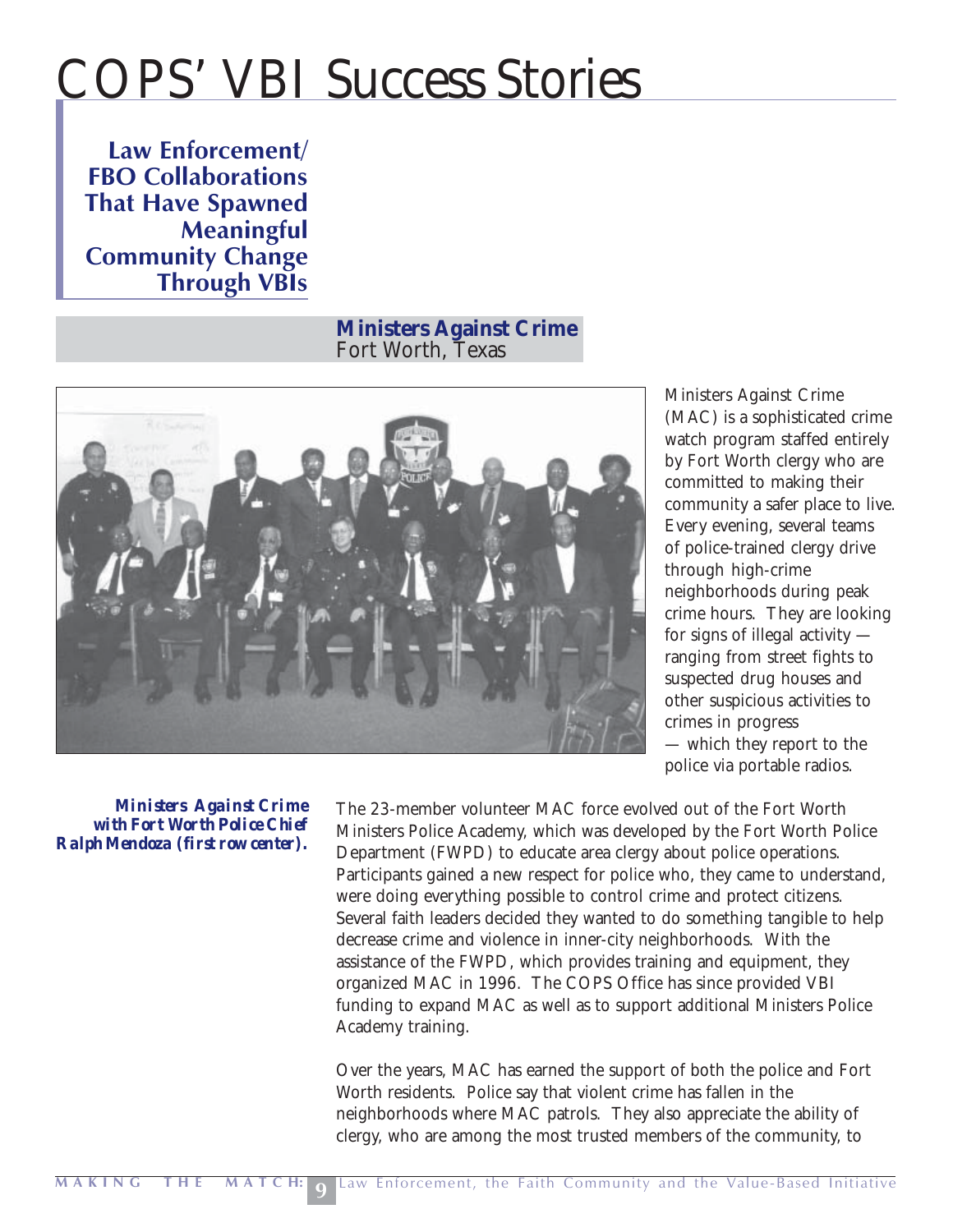diffuse potentially violent situations. For example, if a crowd is beginning to congregate around a police officer who has stopped someone for a traffic violation — a situation that could escalate out of control — a MAC team will often intervene. MAC clergy will get out of their cars and calmly address the group, urging people to go back to their homes and let the police do their job. Since MAC was established, not a single crowd incident has resulted in violence.

### **Stop the Madness** Fort Wayne, Indiana



When police and clergy in Fort Wayne, Indiana, began discussing ways they might work together to improve their community, it didn't take long for them to agree on a mutual goal: stemming the growing incidence of youth crime and violence.

A primary strategy was to use VBI funds to enhance and expand a small but effective youth prevention program that had been established several years earlier by a local minister. The goal of this program, known as Stop the Madness, is to recruit and train clergy and other people of faith to serve as volunteer mentors. Mentors work with area students who are at risk of failing in school and/or adopting selfdestructive lifestyles.

*A Lunch Talk mentoring session at South Side High School in Fort Wayne, Indiana. Lunch Talk is part of the Stop the Madness program.* 

A key component of the program is Lunch Talk. A mentor meets weekly, usually during the lunch hour, with one or a small group of students. The mentor initiates a conversation about critical life issues — such as selfdiscipline, peer pressure or why students should strive for academic excellence — that are an integral part of building the character of a youngster.

Additionally, officers from the Fort Wayne Police Department have met with Lunch Talk students for friendly, casual conversation. This is an important first step in creating a bond of trust between police and area youth.

Stop the Madness focuses on three measurable outcomes for participating students: improved grades, fewer disciplinary problems and reduced expulsion rates. So far, the program has shown improvement in all areas.

Mentors say they are willing to stick with the program because they can see how it is making a difference in the lives of children. "These are good kids who just need some positive attention and guidance," explained one mentor.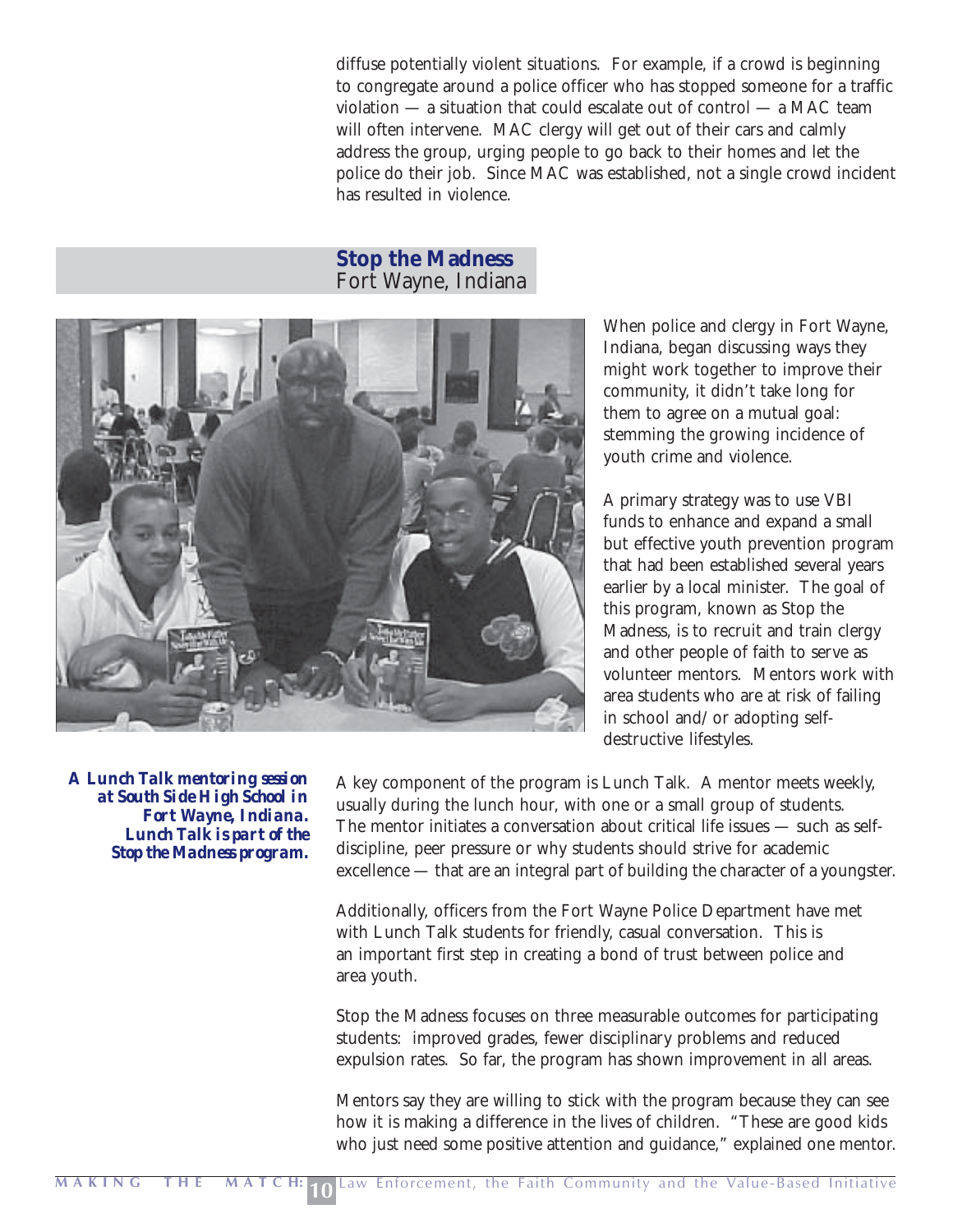### **Boston Reentry Initiative** Boston, Massachusetts

After a decade of working hand-in-hand with the community to rid Boston streets of gang violence, the Boston Police Department (BPD) was faced with a new challenge: a 13 percent spike in gun violence during the first six months of 2000. Research indicated that much of the surge in violence could be tied to gang members who had been incarcerated in the nearby Suffolk County House of Correction during the 1990s. Upon release, many of these felons returned to the community and engaged in the same kind of violent criminal activity that had previously disrupted the stability of



central Boston neighborhoods.

In response, the BPD and the Suffolk County Sheriff's Department developed the Boston Reentry Initiative. The BRI is a comprehensive intervention program designed to give highrisk offenders preparing to leave the Suffolk County House of Correction the tools to avoid future crime and build stable, productive

*Boston Reentry Initiative Team* 

lives. Funded in large part by VBI dollars, the BRI works because it includes the key community institutions — police, prosecutors, social service agencies, employment training programs as well as a wide range of other community-based direct service providers — required to help individuals accustomed to a gang lifestyle change the direction of their lives.

One aspect of the BRI involves faith-based organizations, which provide one-to-one mentoring to returning offenders. The mentors, who come from four urban-based FBOs, share a unique characteristic that makes them especially effective: They were raised in rough inner-city neighborhoods and they understand firsthand the temptations of street life. Each returning offender in the reentry program is assigned to a mentor, who provides intensive support and guidance both before and after release. Mentors work with returning offenders to make sure they have the education, employment training, and other social and rehabilitation resources they need to reintegrate into the community. They help returning offenders deal with many of the personal problems they typically encounter upon leaving prison: no job, no reliable friends outside their former gang network, no easy way to get on with life. While mentors provide a muchneeded emotional safety net for returning felons, they are not taken in by "poor me" stories. "When a guy tells me his boss is mean or that his sister is going to kick him out of her house if he doesn't get a job, I tell him to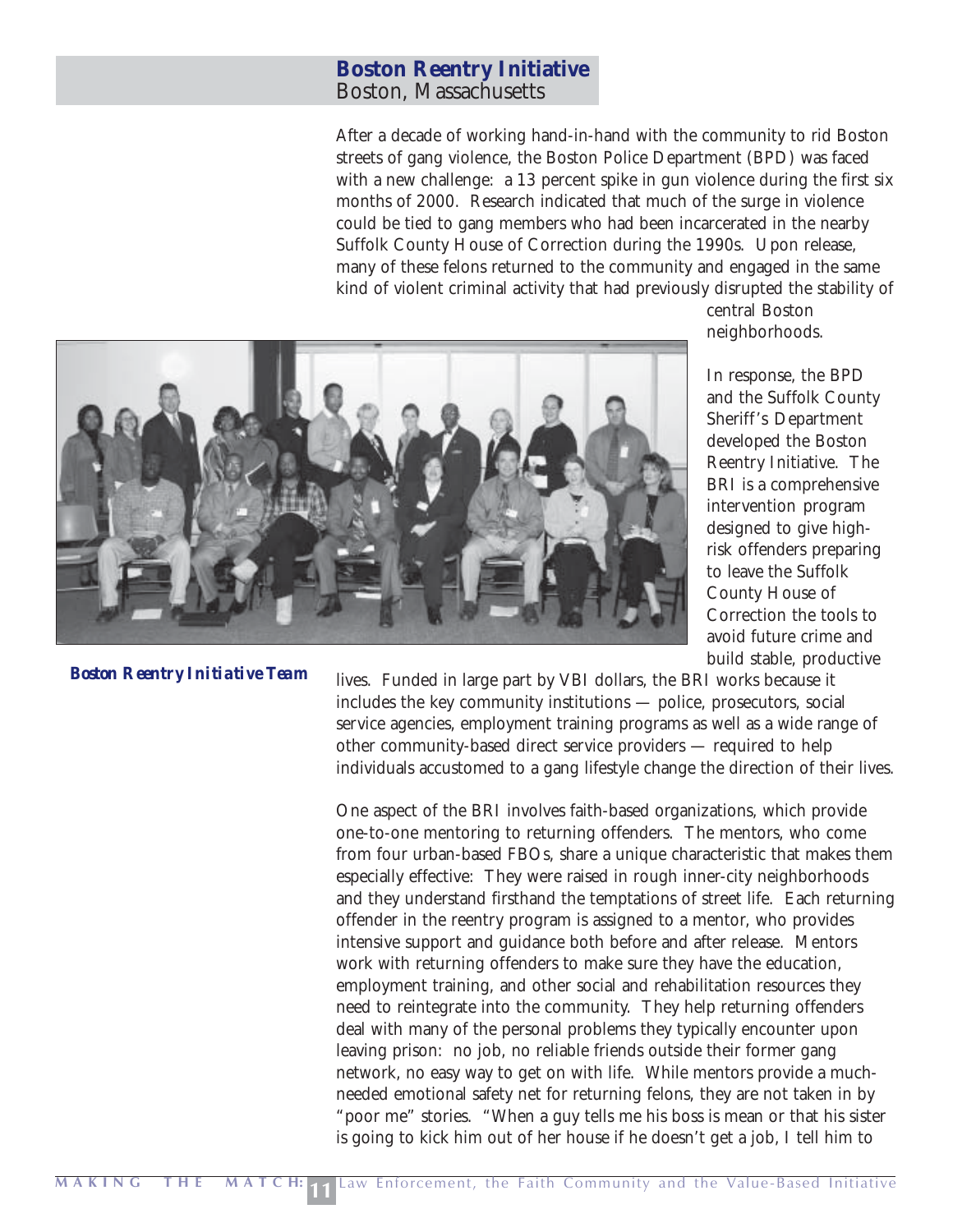deal with it," explained one mentor. "I point out that he has made a lot of mistakes and that he's going to have to do whatever it takes to change his life."

This enlightened approach to mentoring, coupled with the broad range of other community-based services available to some 225 returning felons annually through the reentry program, seems to be working. Although long-range studies are under way, early findings indicate that returning offenders participating in the program — when compared to other returning offenders — are less likely to commit the serious crimes that reflect their past criminal histories.

### **Building a Generation** Redlands, California

What can a community do to prevent, or at least substantially reduce, the potential problems of youth (such as school failure, substance abuse and juvenile delinquency) that often are precursors of serious crime? That's the question that Jim Bueermann, chief of the Redlands Police

**Building** a Generation

Department, started asking several years ago. The answer led to Building a Generation (BAG), a comprehensive, community-wide effort to address the early symptoms of crime among Redlands children. BAG — which is based on a proven, risk-focused prevention model developed esearchers at the University of Washington (see  $\text{endix } B$ ) — involves scores of faith-based anizations and other public and private groups.

They are working together to ensure that every child in Redlands has access to the intervention and prevention services he or she needs to become a healthy, responsible adult.

For example, when research showed that there was a shortage of afterschool programs in neighborhoods with high rates of juvenile delinquency, area faith-based organizations participating in the Cops and Clergy Network stepped forward. They wanted to provide a safe, structured environment where youth who had no place to go after school could be mentored and tutored by skilled, caring adults. The FBOs supplied the space as well as staff in the form of volunteers from their congregations; the Redlands Police Department assisted with start-up grants of a few thousand dollars (from drug seizure money) to purchase supplies and equipment. Today, these FBOs operate six after-school programs that serve nearly 500 at-risk youth K-12. Although a formal evaluation component has only recently been added, strong anecdotal information indicates that the academic performance of children in the after-school program has improved considerably. This after-school effort has been so successful that BAG officials are planning to double the size of the program within the next year.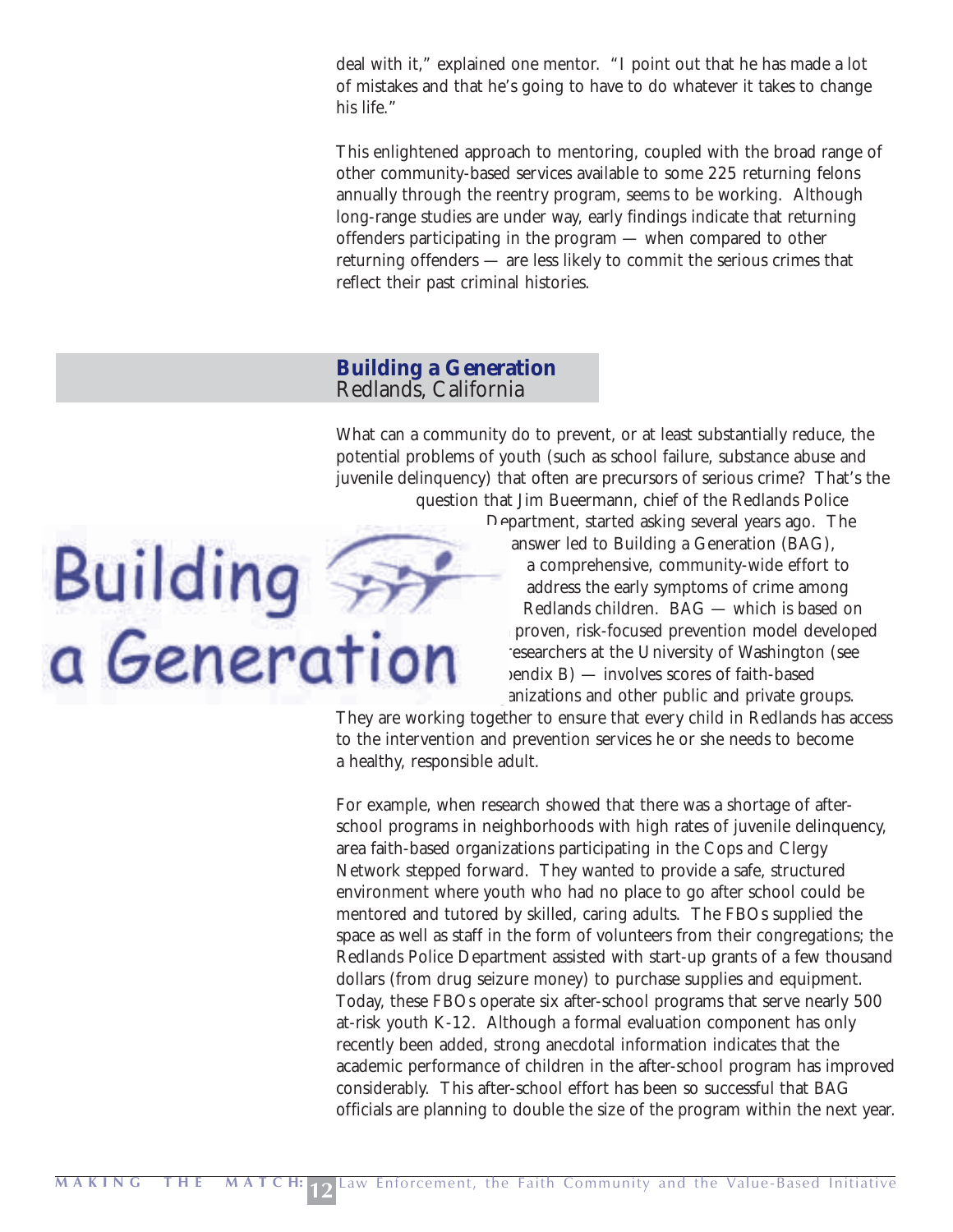# Creating a Mechanism for Community Problem-Solving

# **A VBI Bonus**

The value of collaboration goes well beyond the joint implementation of a VBI project designed to reduce crime or address social symptoms that too often lead to criminal activity.

In several communities, the VBI process of collaboration and power sharing has spawned both formal and informal mechanisms for community problem-solving.

■ Among the many positive things that have come out of Building a Generation — the Redlands, California, VBI project — is the Chief's Clergy Advisory Council. The council, which consists of about 10 respected area faith leaders, functions as a kind of spiritual SWAT team. Although members meet monthly with the police chief to advise him about sensitive community issues, they are also available on an on-call basis to respond to special problems that might require immediate attention.

For example, when a group of young men began disrupting Market Night, a popular entertainment venue for families, the Redlands Police Chief consulted with his Clergy Advisory Council. Because most of the rowdy behavior was offensive but not necessarily illegal, the police chief wanted to find an unobtrusive way to disperse the troublesome teens. Council members sprang into action. They formed teams with police and began patrolling Market Night. Clergy members confronted the disruptive youths, telling them to stop misbehaving or the police would arrest them. The clergy's intervention deflected attention away from the police, who would typically be accused of harassment or aggressive tactics if they had tried to disperse the teens alone. Within a few weeks, peace was restored to Market Night.

 $\blacksquare$  Ministers Against Crime (MAC) — part of the VBI project in Fort Worth, Texas — do more than conduct nightly crime patrols. They help the police keep potentially volatile situations from escalating to violence. For example, when there was a citizen march (10,000 people strong) in Fort Worth to protest the probation of a man convicted of a racially motivated killing, MAC members were out in full force. They moved throughout the crowd and set up posts on street corners, urging marchers to focus on their goal of making a non-violent political statement. There was not a single incident of violence or vandalism during the march.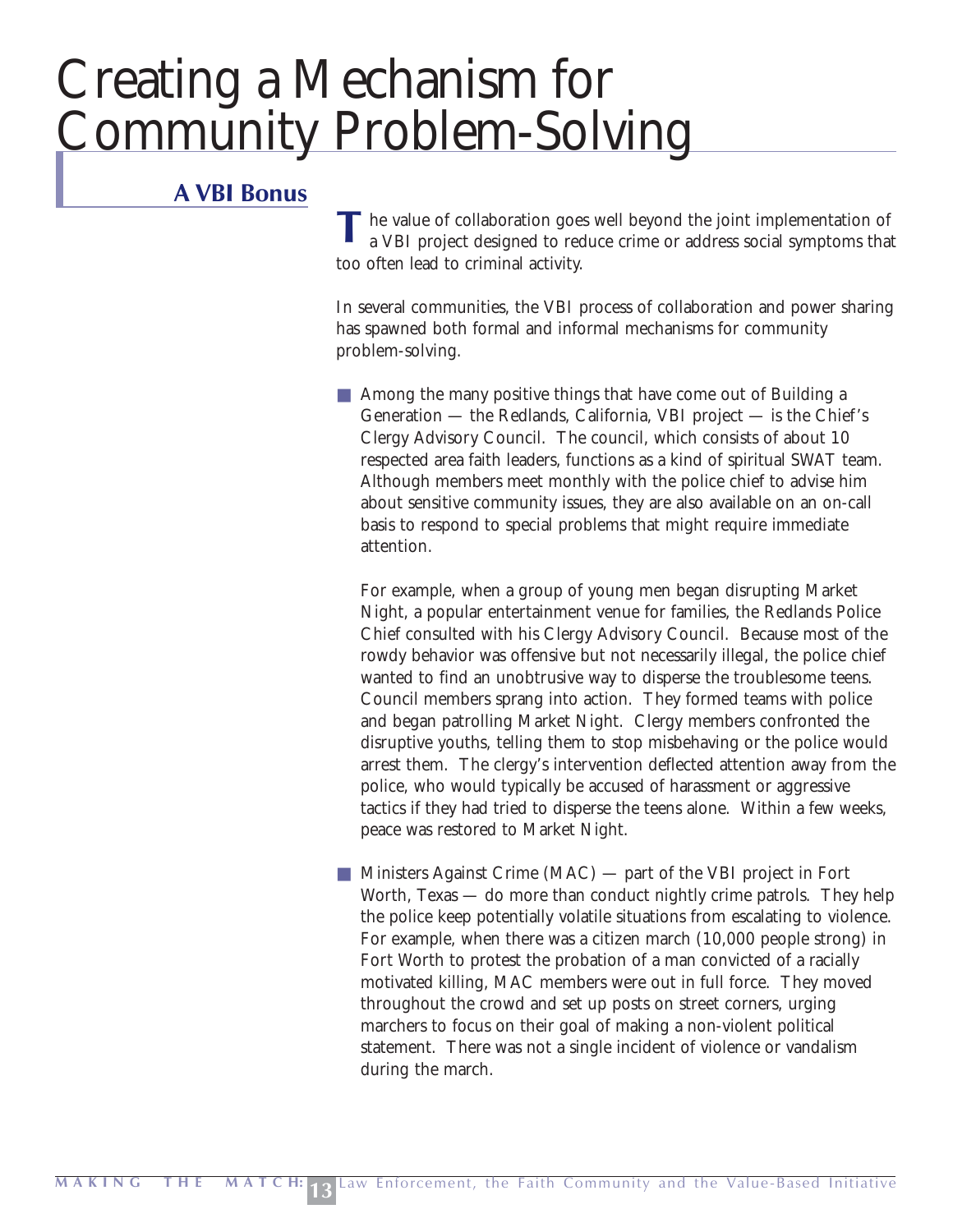# VBI Collaboration: A Win/Win Undertaking

*Everybody wins when law enforcement agencies, faith-based organizations and community groups forge a VBI partnership.* 

# Law Enforcement Agencies

- Enforcing the law is easier and more successful when police and other law enforcement officials make faith-based organizations their partners.
- Not only do FBOs rally the community to reduce crime and disorder, but they also serve as a mechanism for ongoing problem-solving by discussing the important role of law enforcement:
	- They can be a powerful calming influence, defusing potentially volatile situations and even garnering a public show of support for the police. For example, when a minister involved in a VBI project stands on the pulpit and explains to his congregation what was involved in a controversial police incident — why, for example, a police shooting took place — the congregation is more likely to accept his word. They trust the clergy to check out the facts and separate truth from rumor and reflex reaction.
	- The clergy can also be an important community unifying force in times of crisis, such as in the wake of the 9/11 terrorist attacks. They can communicate with large numbers of people and quickly mobilize them around vital homeland security issues.

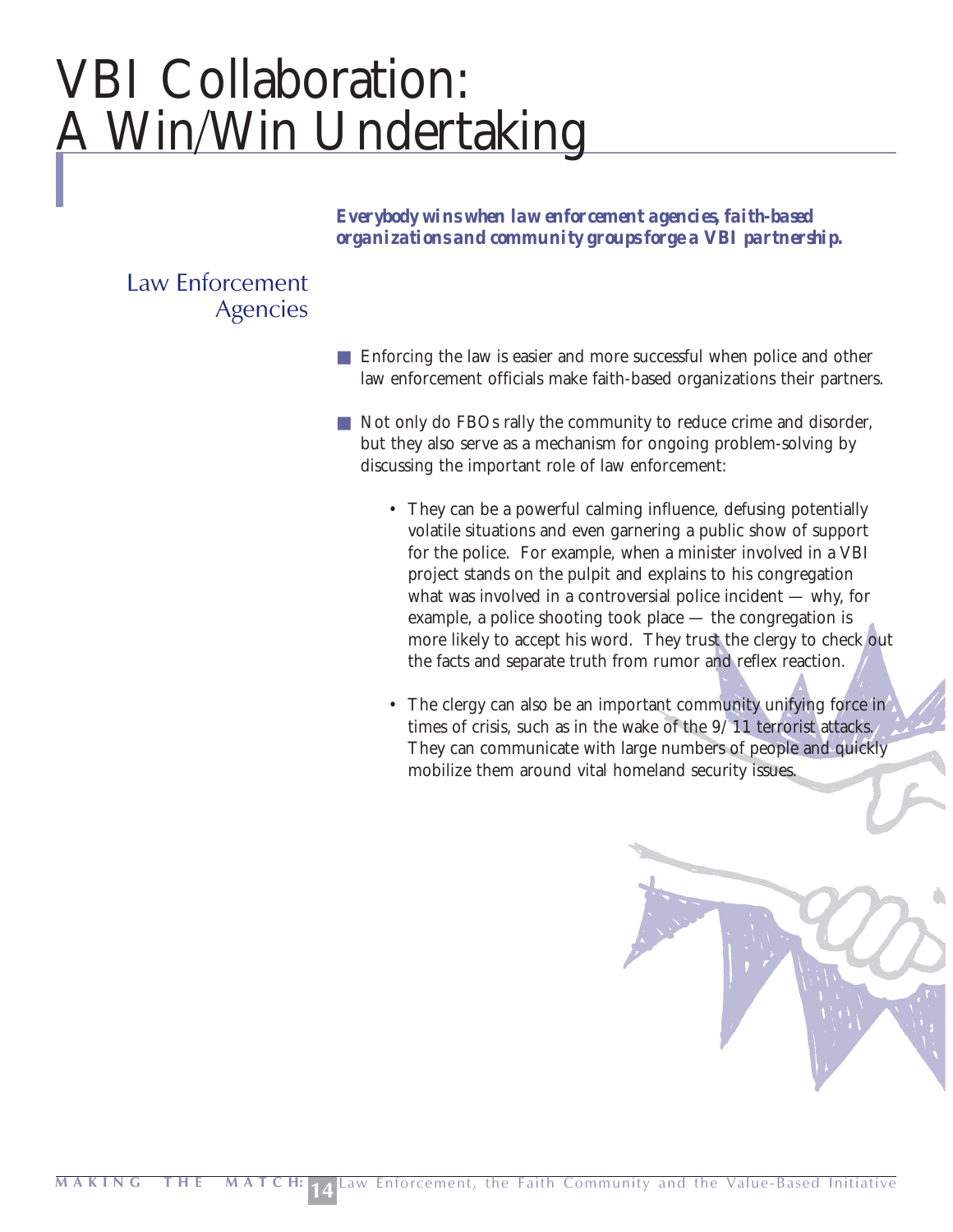# Faith-Based **Organizations**

- Clergy and other faith leaders, who are often left out of law enforcement policy-making, will be invited to play a pivotal role in their community's crime-prevention efforts.
- With the enthusiastic support of the police and the greater community, they will have an opportunity to operate the kind of prevention programs that will truly make a difference.
- They can also play a visible and ongoing role in improving relations between the police and the community.

# The Community



- The community will be a better place to live. Not only will crime be reduced, but there will be effective social programs in place to help families deal with problems that, if not addressed in a timely manner, could lead to criminal activity as well as personal or family dysfunction.
- Any strained relations between the police and the community should gradually begin to dissipate as law enforcement officials, responding to the counsel of their FBO partners, adopt more socially and culturally sensitive policies.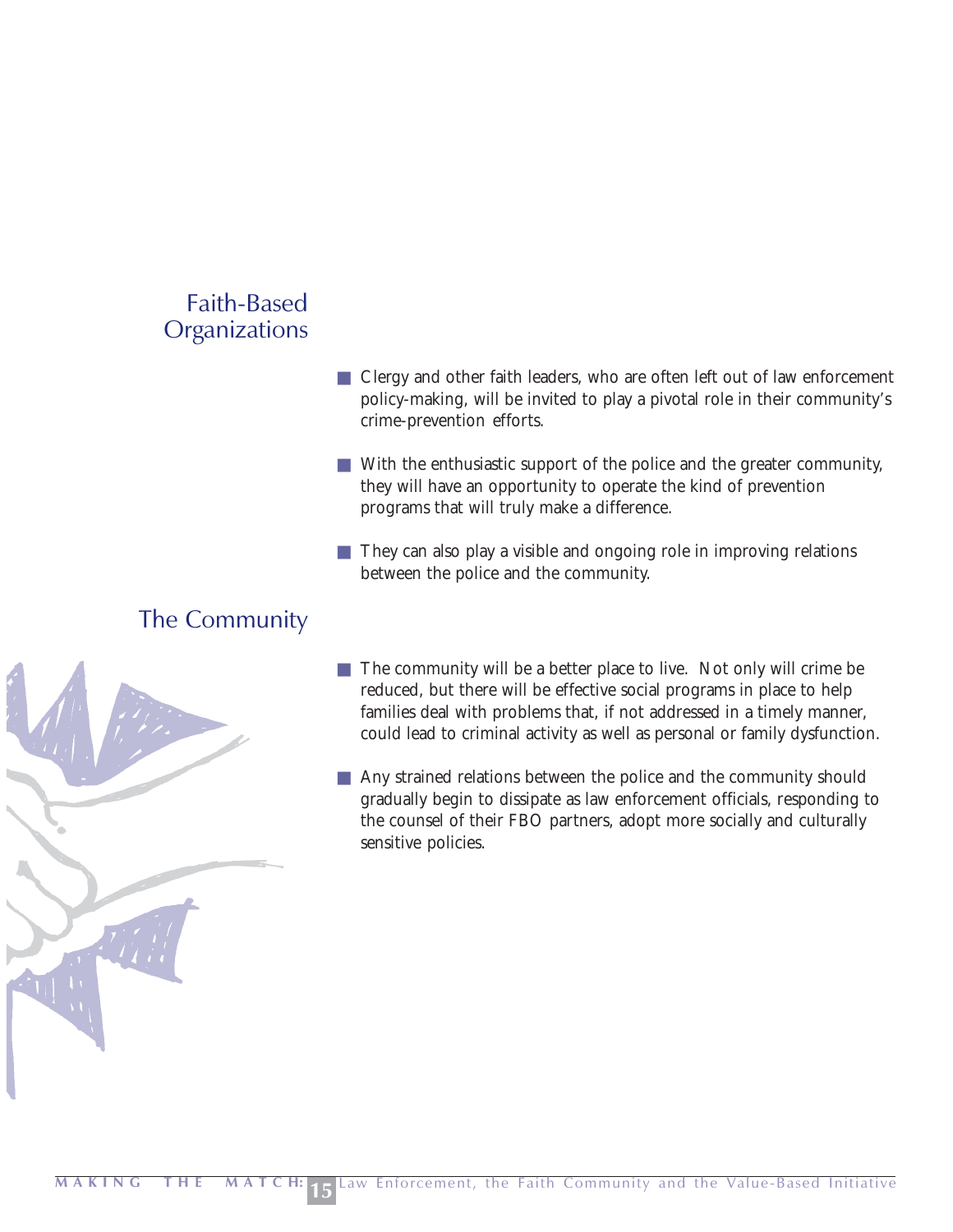# Establishing a VBI: The Process

*Because every law enforcement/FBO collaboration is different, there is no exact formula for establishing a VBI. However, here are a few basic steps to help you get started.* 

# **STEP I: Readiness Factors**

# Leadership

Some law enforcement/FBO collaborations begin as a result of remarkable insight on the part of a police chief or sheriff and an FBO leader within a community. However, many are forged out of necessity in response to a single or series of defining (and often violent) incidents that spur the community to action, as was the case in Boston during the early 1990s.

Whatever the initial impetus, no law enforcement/FBO collaboration can be expected to succeed over the long term without the support and leadership of the key law enforcement officials, government representatives and spiritual leaders in a community.

## Tale of Two Leaders



*Chief James R. Bueermann* 

*When Jim Bueermann was a young police officer, he apprehended a 15-year-old juvenile who lived in a disadvantaged neighborhood where single parenthood and a myriad of economic and social problems were the norm. "I remembered him as a nice kid who rode on the school bus that I drove while I was in college," said Bueermann, now chief of police of the Redlands (California) Police Department (RPD). "In just a few years, this youngster with so much potential had become a drug addict and a killer."* 

*That and similar incidents convinced Bueermann that the seeds of most violent crime begin in childhood, with parents who lack the skills and resources to provide their children with the kind of stable, loving environment they need to thrive. "I realized that the police could never adequately control crime unless we were able to confront the issues that caused crime," he explained.* 

*Bueermann spent several years looking for a viable prevention model that comprehensively addressed the family problems that lay at the root of crime and violence. Once he found such a model (see Building a Generation on page 12), he used the bully pulpit of the police department*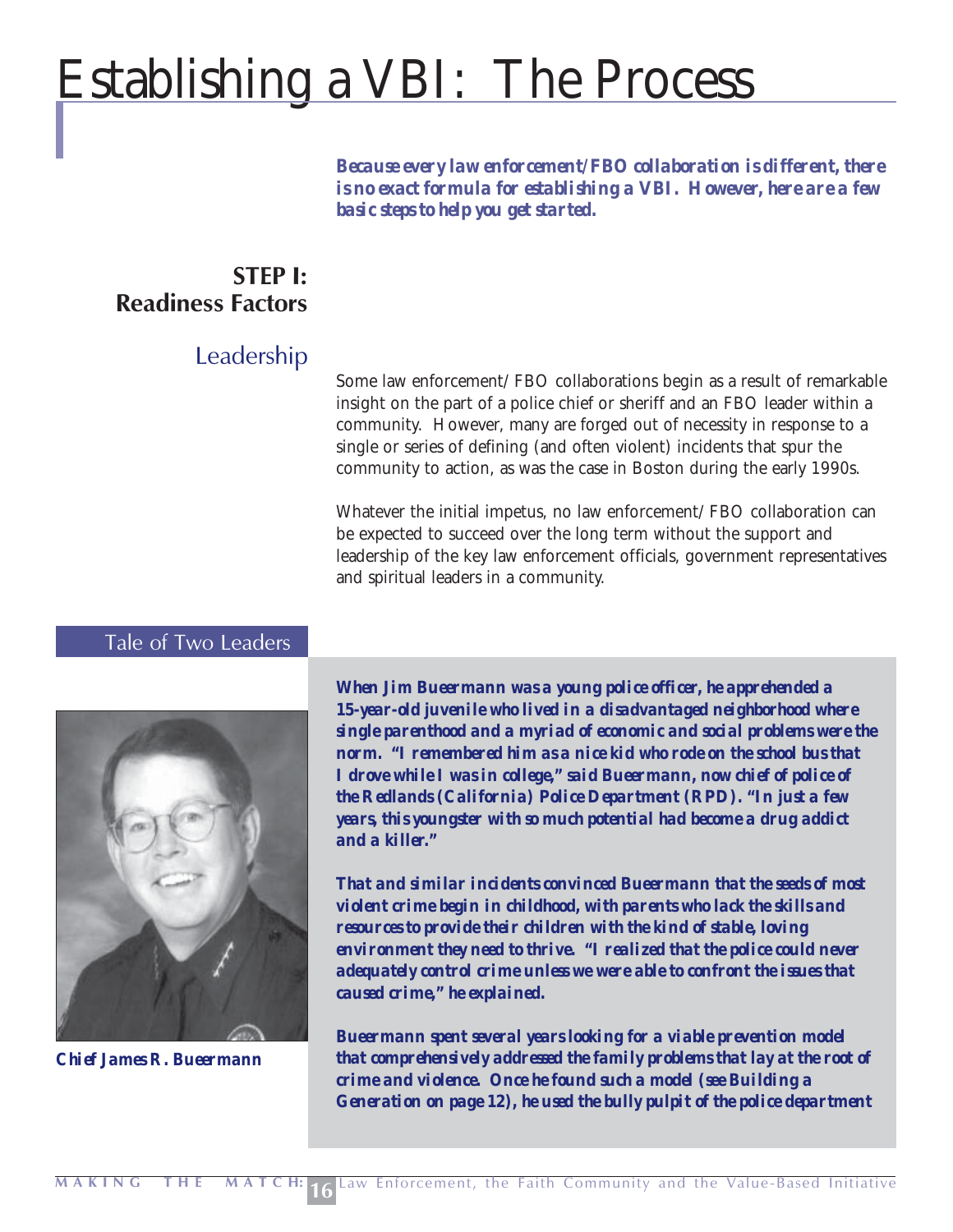*to rally the community. Under his leadership, the RPD secured a VBI grant from COPS, as well as other funding, to support a project known as Building a Generation (BAG). Today, BAG engages virtually every sector of Redlands, from police to faith-based organizations and human service agencies to health and education institutions.* 

*A major early success of BAG was the establishment of family resource centers in four schools with large populations of high-risk students. These one-stop centers provide youth with a wide range of health, academic and social services. They also offer a host of family support services — from parenting classes and social services to employment assistance — which have helped many troubled adults become better, more stable parents.* 



*Pastor Ternae Jordan* 

*Reverend Ternae Jordan, who has been working to improve the lives of the poor and disenfranchised for decades, is a pioneer in police/FBO collaboration. A decade ago, the pastor of the Greater Progressive Baptist Church in Fort Wayne, Indiana, had grown weary of presiding over the burials of so many young people who were the victims of gang violence. Over the course of several years, he mobilized the community to take steps to stop youth violence. He raised money to establish Stop the Madness, a program that provides long-term mentoring to at-risk youngsters who without a strong, positive influence in their lives — are vulnerable to everything from school failure and teen pregnancy to substance abuse and crime.* 

*In 2000, Jordan joined forces with Fort Wayne Police Chief Russell York. Their goal was to create a mechanism for improving relations between the police and clergy so that the two groups could work together more effectively to reduce youth crime and violence. Jordan and York developed the VBI Ministerial Police Academy, which educates the clergy about police operations. It also serves as a common ground for resolving conflicts and clarifying misinformation, both of which can be formidable barriers to collaboration. (For more information, see Faith Leaders Ministerial Academies on page 21.)* 

*Jordan used the considerable public capital he had amassed as a spiritual leader to convince clergymen and women in Fort Wayne to set aside several hours a week for three months to participate in the ministerial police academy. To date, more than 152 people of faith have graduated from the academy. "They are among our best advocates," said Police Chief York. "Even those who once were quick to criticize us are now staunch supporters."*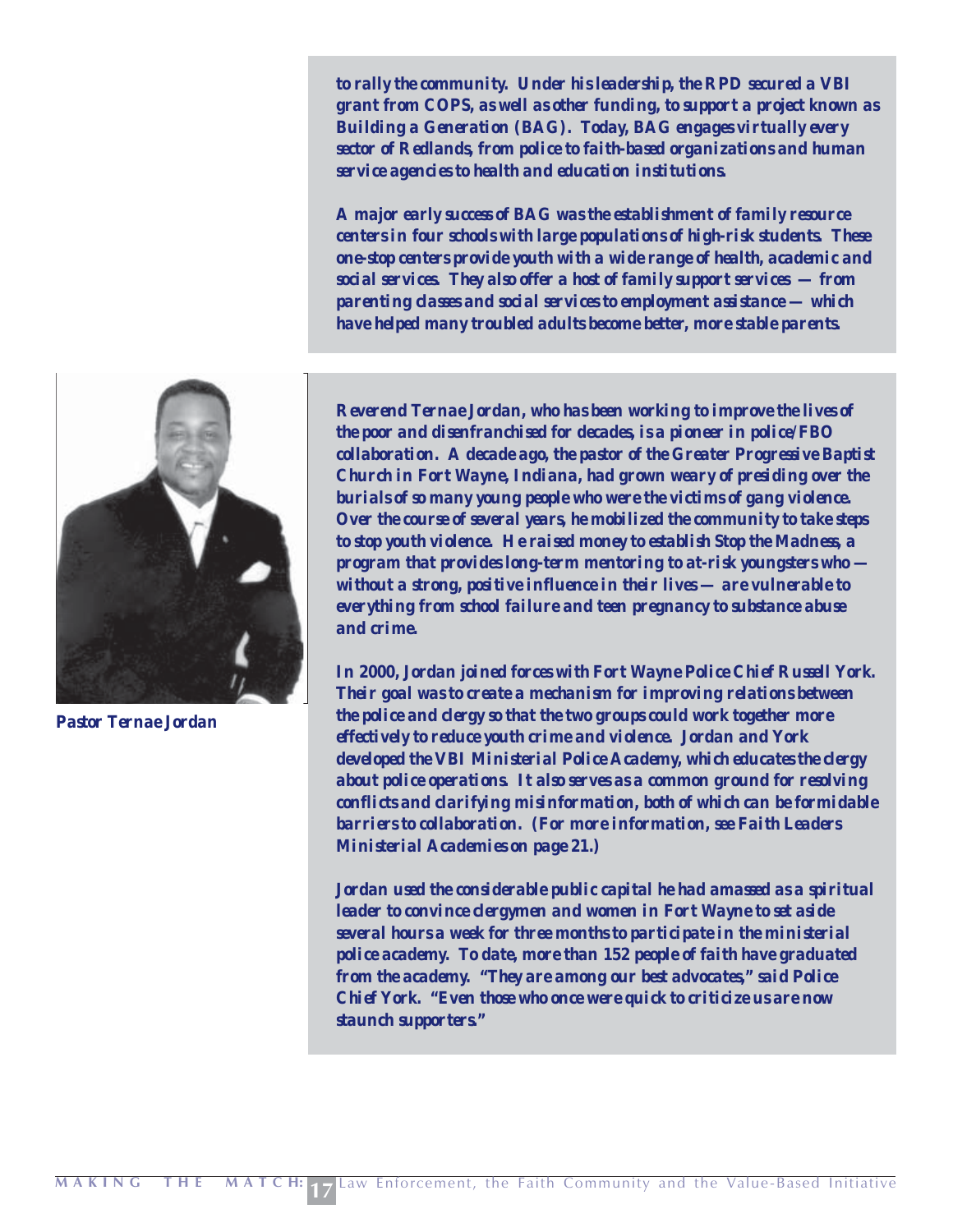# Commitment to Sharing Power and Decision-Making

Not all that long ago, many police departments and other law enforcement agencies were fairly autonomous in establishing policies and procedures related to public safety. With the advent of community policing, however, collaborative problem-solving around crime prevention has become common practice. Community policing engages the community as partners, giving them a say in defining the problems of crime and in helping to forge solutions that will not only deter crime and reduce the fear of crime but also improve the quality of life for residents.

An increasing number of law enforcement agencies have embraced community policing and have established a variety of productive partnerships with FBOs and other groups where problem-solving and decision-making are shared with law enforcement.

The trade-off: Police increasingly recognize the value of the heightened level of understanding that many faith-based organizations possess about the nature and impact of crime in their communities. That's why law enforcement officials are willing to listen to their FBO partners and give them an increased role in making their neighborhoods safer places.

Below are a few examples of how police departments can ensure that their VBI partners are treated as equals:

■ Send top police officials, along with frontline officers, to VBI meetings.

■ Respond promptly to telephone calls and other inquiries from clergy and other VBI partners.

■ Don't dictate solutions. Solicit input from faith-based organizations and other participating groups. Encourage them to define needs from their points of view as well as to recommend specific strategies for addressing crime issues.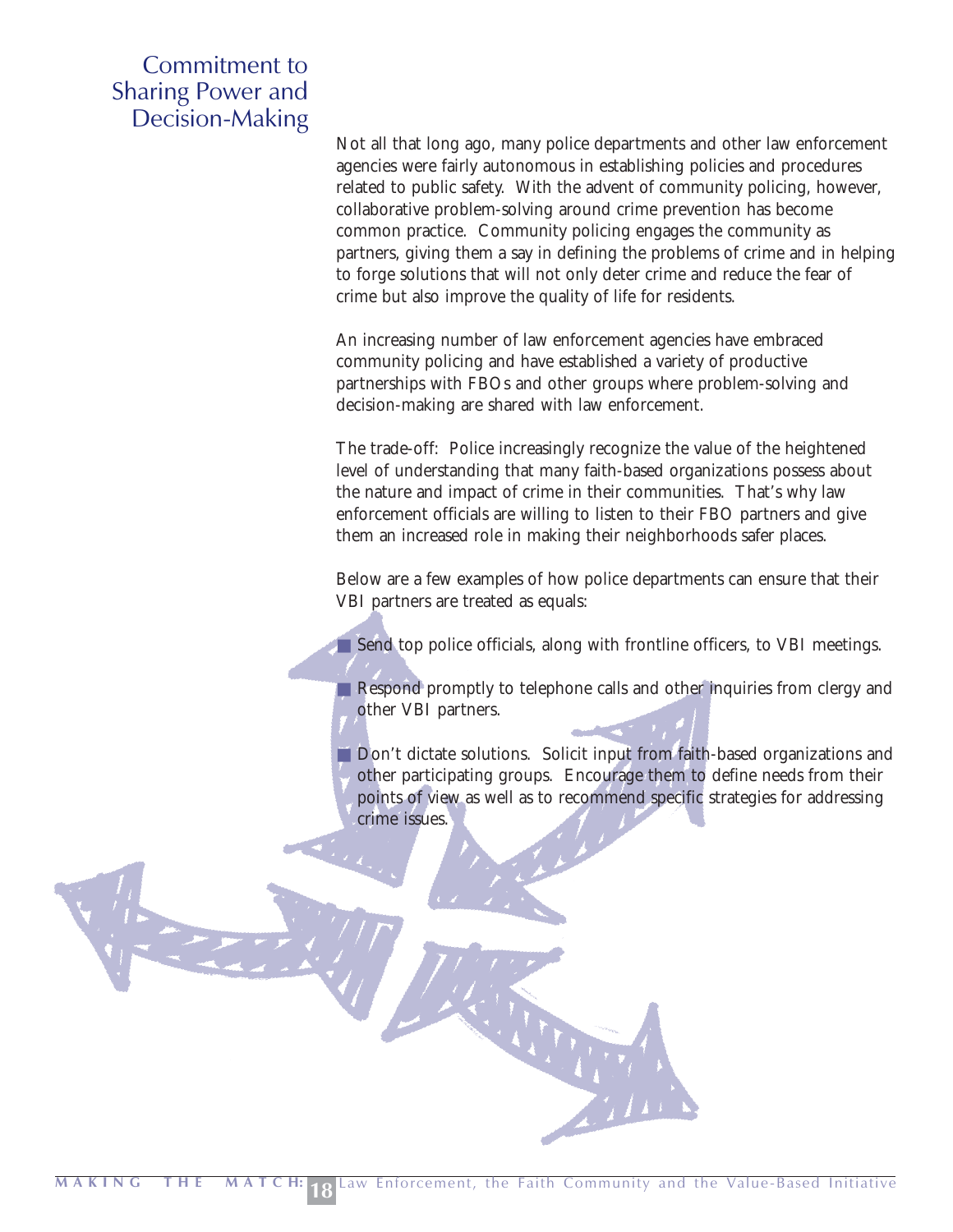# Commitment to Forging a Harmonious Partnership

In any collaboration involving multiple partners, there are likely to be moments of strife. Oftentimes one or more partners will enter a collaboration with ambivalent or even negative feelings about other partners. There could be questions such as...

#### *Why are these ministers here? What do they have to contribute?*

#### *This collaboration will never work because the police won't take us seriously.*

When people sit down in good faith — with open hearts and open minds conflicts and misunderstandings quickly dissipate. This sets the stage for the kind of personal and organizational transformation necessary to build a lasting VBI partnership.

- Police learn to respect FBOs for the tremendous insight they bring to discussions about crime prevention. Because clergy in troubled communities tend to minister to both spiritual and social needs, they have firsthand experience with the factors that make people vulnerable to crime, violence and other destructive and dysfunctional behaviors.
- Through education and resources such as ministers and citizens police academies, faith-based organizations and other groups that may have been critical of law enforcement begin to perceive law enforcement in a new light. They come to understand that the life-and-death decisions that police make in the course of performing their duties are motivated by an earnest desire to provide public safety to the communities they serve, without bringing harm to themselves or innocent bystanders. When given the opportunity to learn about the realities of law enforcement, many former police critics have become staunch supporters.
- In an atmosphere of congenial dialogue, police and sheriffs might determine that specific law enforcement policies, which FBOs or other groups have questioned, could be construed to be unfair or inappropriate. They may decide to revise a policy that has aroused public concern.

*Example: The police chief in Redlands, California, implemented a new policy for traffic stops. He now requires police to tell individuals immediately why they have been pulled over. His goal was to make the police department more culturally sensitive and eliminate even the appearance that some people were being stopped because of the color of their skin.* 

■ Participants recognize they have a stake in improving the quality of life in their community. Most will decide the best way to do this is to work together to correct social problems that so often underpin crime and violence.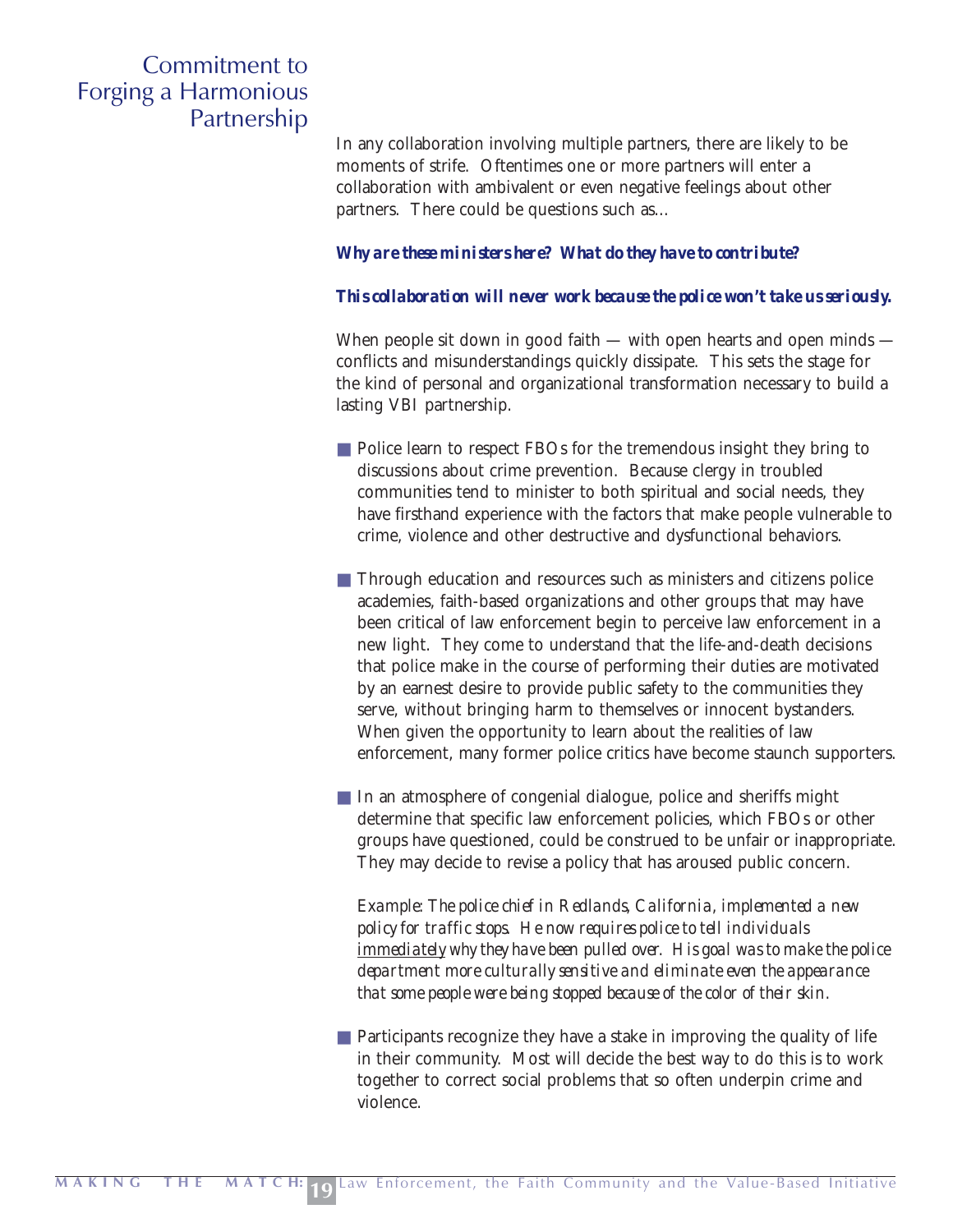Two Proven Models for Improving Relations Between Police and Faith-Based **Organizations** 

#### ■ **COPS AND CLERGY NETWORK**

*Cops and Clergy Network (CCN) is an informal coalition of police, clergy and other FBO leaders. The first CCN was established in 1998 by a minister who believed that law enforcement officials and people of faith had more in common than they might think. "I knew if we could just come together as human beings, rather than disparate community groups, something good would happen," explained Pastor Felix Roger Jones III of Redlands, California.* 

*It did. In the casual, friendly environment of CCN meetings, participants quickly overcame any negative preconceptions that they might be harboring and began focusing on issues of mutual interest: excessive youth crime and violence in Redlands. Soon they were exploring ways that area faith-based organizations could play an integral role in Building a Generation, a community-wide effort to divert youth from crime. (See Building a Generation on page 12.)* 

*Due to the success of the Redlands CCN, six other California communities formed CCN chapters with assistance from Pastor Jones. For example, Riverside, California (another VBI site), established a CCN because — in the wake of a controversial police shooting — both police and clergy wanted to repair the bonds of trust that had been damaged by the incident. Said one Riverside police official who is now a strong supporter of CCN: "I guess I went to my first meeting with a chip on my shoulder. But all the ministers were so sincere about improving things. I could see that we shared the same moral values and the same commitment to helping youth avoid the pitfalls of street life."* 

*Soon police and clergy were exploring ways that Riverside churches could sponsor after-school programs for at-risk youth.* 

**Tips for Establishing a Cops and Clergy Network** 

- *Start with a small group of police and clergy who already have a good working relationship. Ask them to identify other law enforcement officials and faith leaders who might be interested in expanding the lines of communication between law enforcement agencies and faith-based organizations.*
- *Initial meetings should focus on whatever the group determines to be important to their community. A popular, high-profile speaker with relevant expertise will increase attendance.*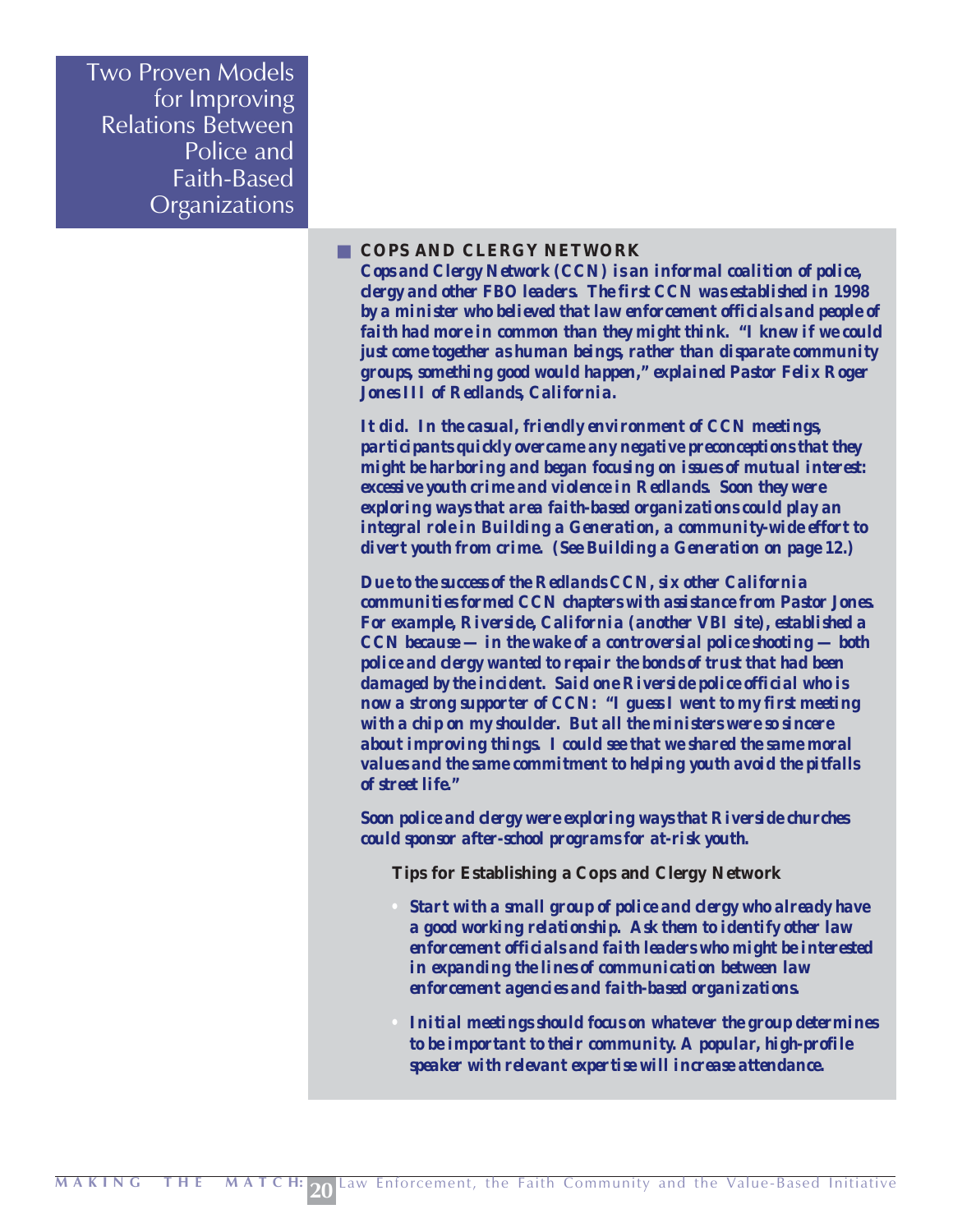Assign those who are especially supportive of CCN to welcome *new members and take other steps to ensure that all participants have a positive experience.* 

### ■ **FAITH LEADERS MINISTERIAL ACADEMIES**

*A ministerial academy is a generic name for a formal, policesponsored training program for clergy and other FBO leaders. The purpose is to educate clergy about the workings of the local law enforcement agency. Most consist of one- to two-hour training sessions usually scheduled over several months. (Ministerial academies should not be confused with chaplain training programs, which prepare clergy to officiate at police events, offer spiritual guidance to police officers and serve police in related capacities.)* 

*A well-planned ministerial academy, which is often modeled after Police Citizen Academies, provides extensive information about the operation of the police department. Here are a few of the topics that might be covered:* 

- An overview of crime in the community.
- An in-depth look at major areas of crime, such as illegal drug *trade, sex crimes, robberies and homicides.*
- *Investigative procedures.*
- *Policies and procedures for arresting and incarcerating suspects.*
- *How a case moves through the criminal justice system, from arrest through the courts to either conviction or release.*
- The many non-traditional ways the police assist the community.

*(For more information, see Appendix C1 and Appendix C2: Constructing and Implementing a Citizen Police Academy [curriculum and workbook], and Appendix D: the Fort Worth Minister Police Academy training outline.)* 

*Effective clergy training programs also encourage frank but respectful discussion between clergy and police command staff. Participants should feel free to ask the hard questions. Law enforcement could use these opportunities to explain, for example, how a police action that appeared to be overly aggressive was in fact legitimate, considering the factors involved that the community may not be aware of. However, police should also be willing to acknowledge and follow up on any police behavior that seems improper.* 

*A comprehensive ministerial academy with the components described above will do more than improve communication between police and local clergy. It will generate a corps of staunch police advocates among clergy and other church leaders.*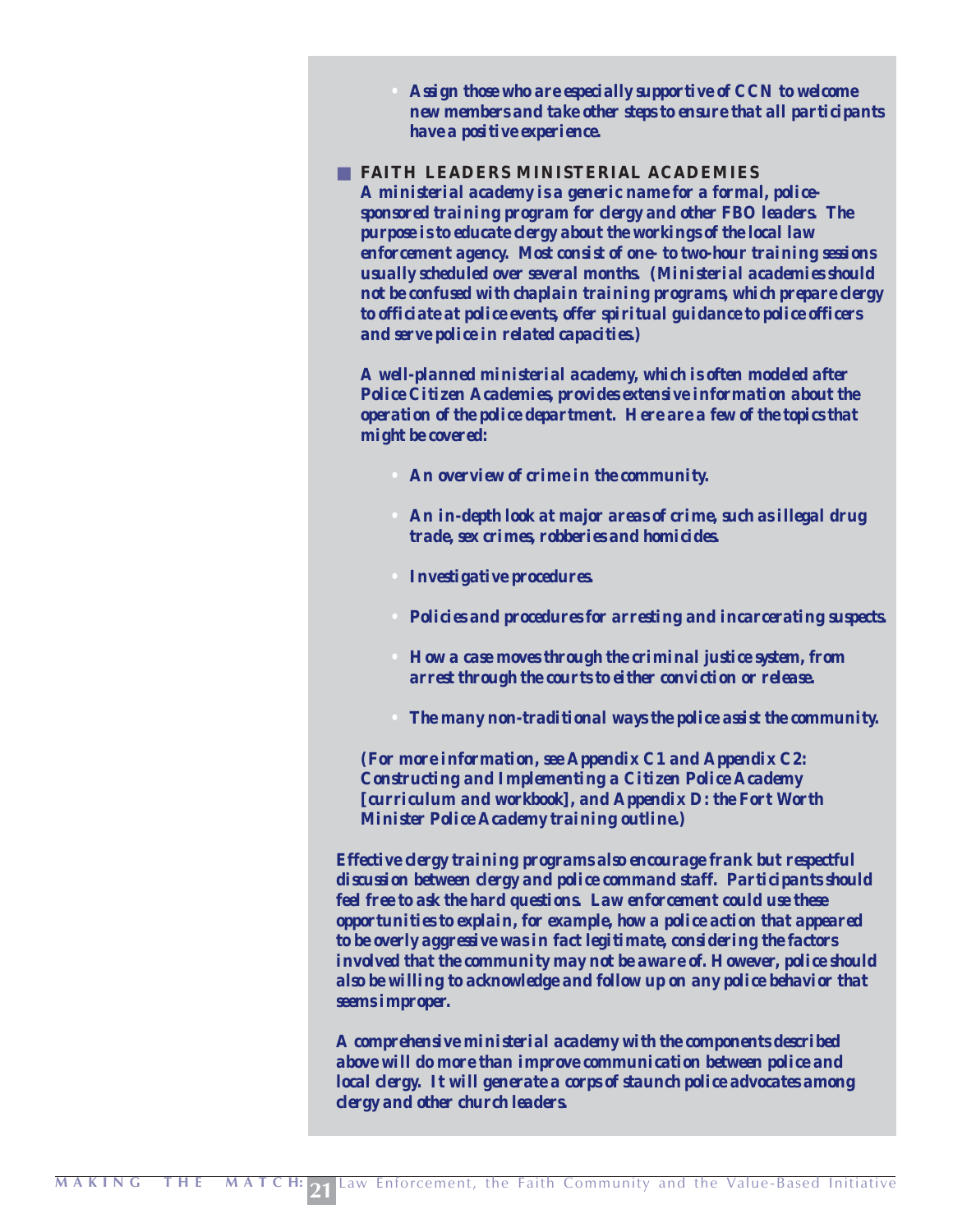# **STEP II: Planning and Implementation**

Listed below are basic procedures for planning and implementing a VBI or other police/clergy partnerships. They are meant to serve as guideposts rather than step-by-step directions. Additional, more comprehensive resources are listed at the end of this section.

About Value-Based Initiatives (VBI) A Reminder

> *The VBI is a strategic approach that enhances the collaborative problemsolving process. It does this by focusing on something that every member of a law enforcement/FBO collaboration cares about deeply. The first step for police and their collaboration partners is to identify and mobilize around a specific issue the community places value on, such as safe neighborhoods or drug-free schools. Once this is accomplished, VBI partners can begin to clarify the factors that threaten their particular issue and devise realistic intervention strategies.*



*Staff member assists teen with lessons in after-school program run by Safe Havens at the Wind of the Spirit Worship Center in Riverside, California.*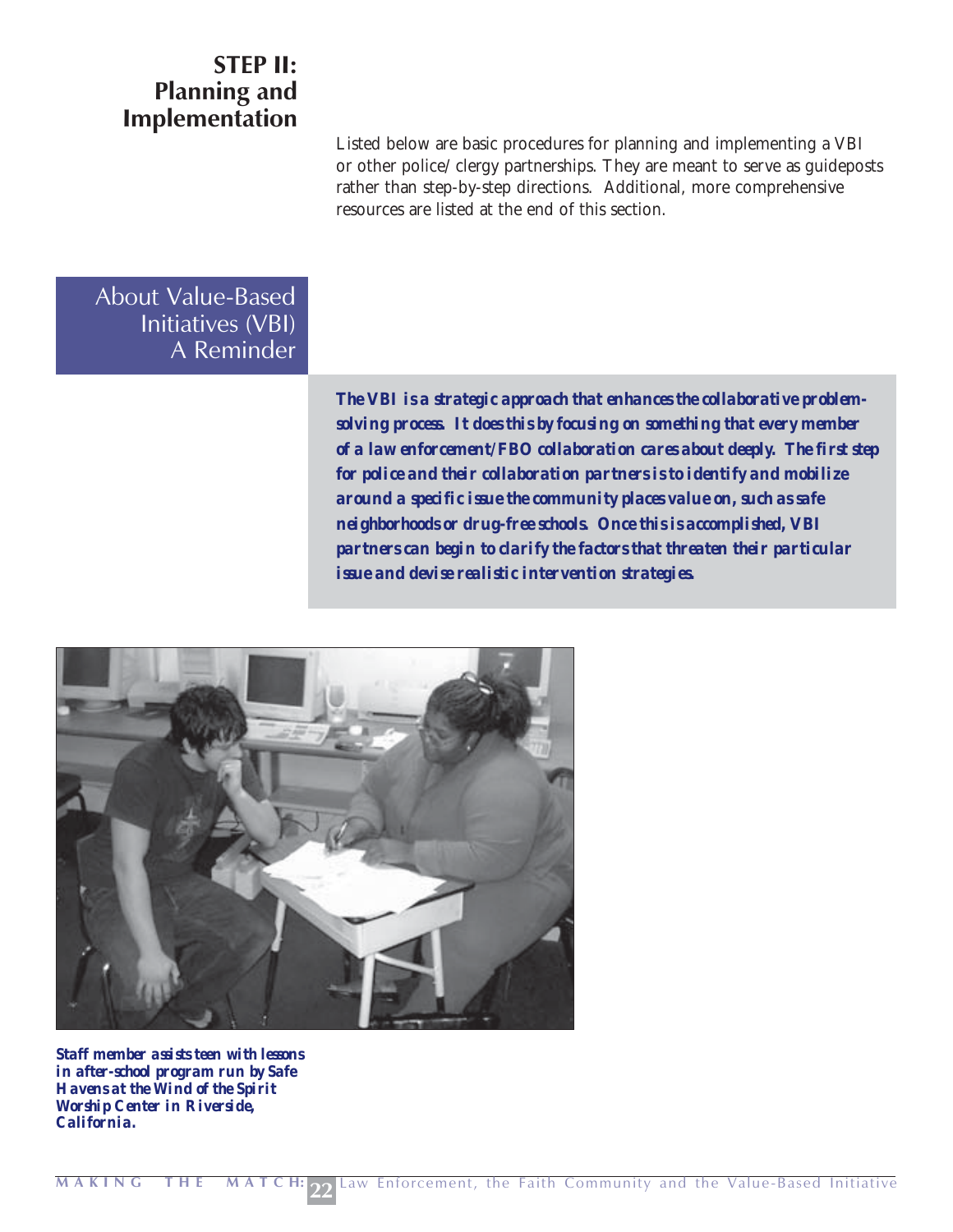<span id="page-31-0"></span>**I** Develop a governing board of law enforcement officials and representatives from faith-based organizations and other community groups. Be sure to choose reliable partners who are in a position to make positive contributions.

2 Jointly select a project that all partners feel would be of value to their community. This entails identifying a community problem and developing a plan for addressing the key factors associated with the problem. Common VBI projects focus on youth violence prevention; mentoring, tutoring and after-school programs; reentry programs for returning felons; race relations; community volunteerism; and community safety action plans.

Confused about what kind of project your VBI group should undertake? One way to get ideas is to learn more about the nature and impact of crime in your community. This is available through police crime data and other local information sources.

In Riverside, California, for example, VBI officials analyzed police data as well as information supplied by area schools, churches and youth agencies. They discovered that in many of the most high-risk neighborhoods, there were large numbers of latchkey children and very few after-school programs. As a result, hundreds of youngsters whose parents worked during the day were unsupervised between the closing of school and the dinner hour — the peak time for juvenile crime among teens. Once these facts came to light, six churches in neighborhoods with limited after-school resources volunteered to establish after-school programs for latchkey youth. When these after-school programs, collectively known as Safe Havens, opened for business in fall 2002, they offered youngsters ages 12-18 tutoring, computer training and regular visits by police who serve as mentors and role models.

**>** Define project goals and anticipated outcomes and create a system for tracking desired outcomes. (See Tracking Project Outcomes on page 24.)

▲**<sup>4</sup>** Develop a budget and find ways to secure adequate funding. (See Funding Resources on page 30.)

**5** Determine what type of training is needed to implement your project. This includes administrative training — everything from how to write a grant proposal to how to keep financial and other program records that will be acceptable to funders. It also includes project specific training that, for instance, you intend to provide to 1) clergy who will participate in a crime watch program, or 2) volunteers for an after-school tutoring program.

**6** Decide who will do what: who will run the program, who will pay for it and what role various VBI partners will play. Then put it in writing. (See Appendix E1: Boston Reentry Initiative/Mentor Job Description, and Appendix E2: Sample Memorandum of Understanding.)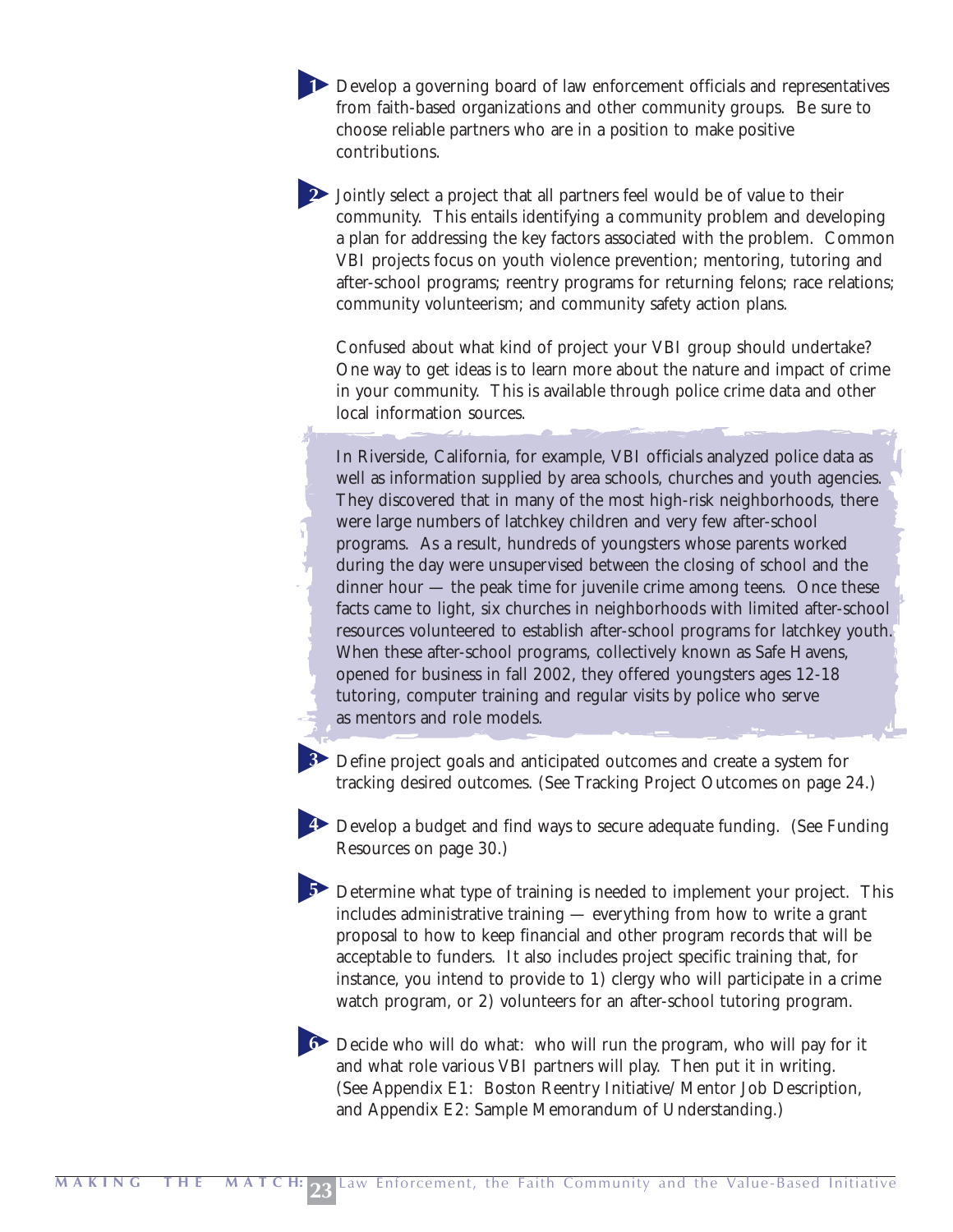<span id="page-32-0"></span>Tracking Project Outcomes: A Key to Both Funding and Project Success

> *Tracking project outcomes is so important because, in an era of diminishing resources and growing needs, both public and private sector funders want to make sure their money is used to make a difference. In fact, funders increasingly favor grant applications that contain strong tracking/evaluation components.*

> *Historically, many organizations have failed to utilize reliable evaluation mechanisms to document the efficacy of their efforts. Organizations often miss a golden opportunity to showcase the success of their efforts by not putting the evaluation piece in place at the beginning and thus making it an integral part of the project. If the project is successful, this ongoing documentation can later prove invaluable.*

*Here's a good example of what can happen when a group fails to track the results of its crime prevention efforts. A popular shoplifting diversionary program utilized by a major metropolitan juvenile court had never been evaluated. When it finally was, research showed that the program did not deter shoplifting. The program was terminated but only after several years of wasting precious resources on something that didn't work.* 

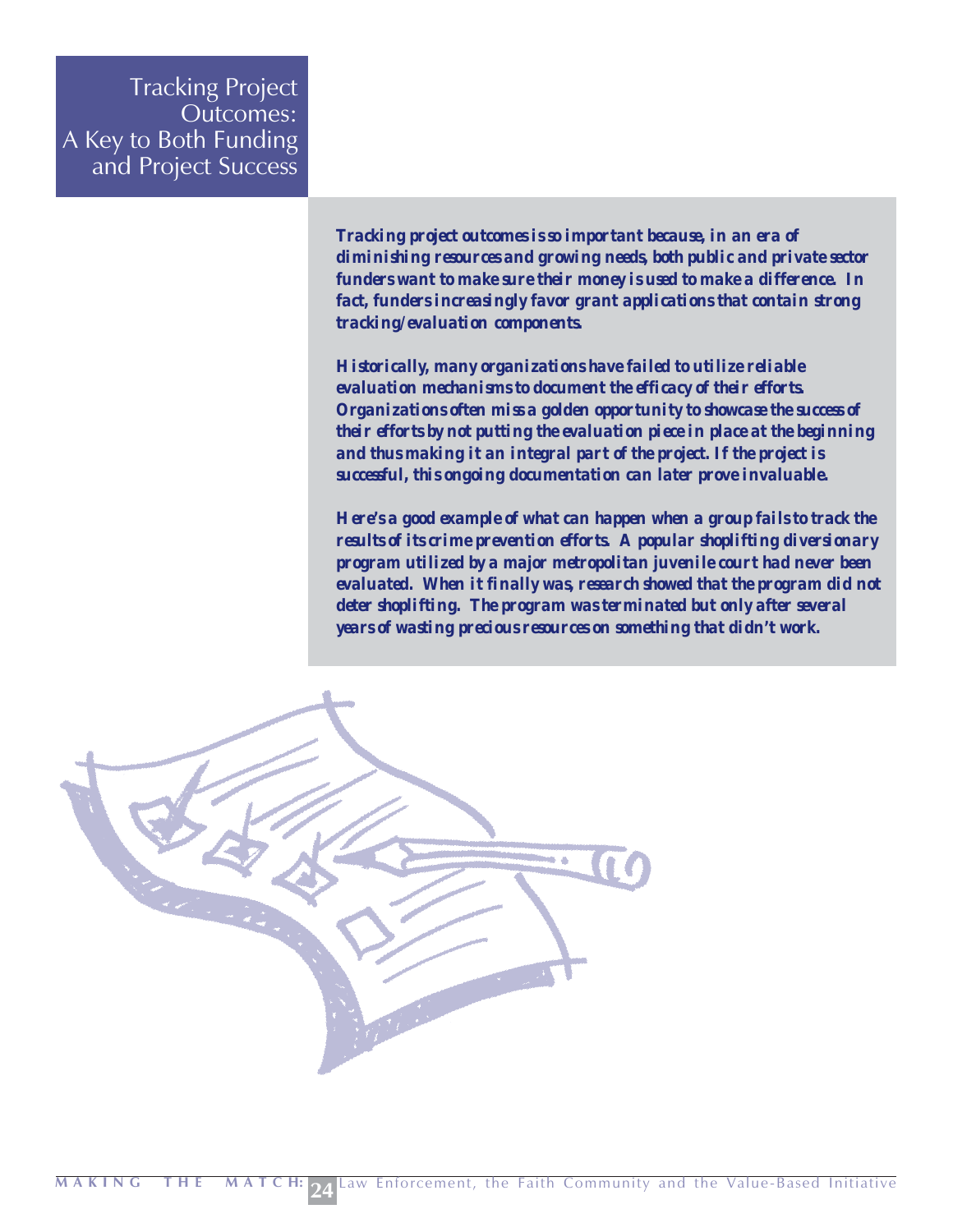■ *President Bush is committed to assisting faith-based organizations to secure federal funding for a variety of human service programs. This includes providing FBOs and other grassroots community groups with the technical assistance they need to access funding, plan and develop programming, maintain good financial and program records, and design and implement a strong evaluation component. Most or all technical assistance will be available at no charge to interested faithbased organizations.* 

*The best source for information about federally funded technical assistance is the White House Office of Faith-Based and Community Initiatives (WHOFBCI), which has been sponsoring a series of regional one-day conferences for faith-based organizations. Information about future conferences is available at the WHOFBCI website at www.fbci.gov. (Appendix F). The conference manual,* **Guidance to Faith-Based and Community Organizations on Partnering with the Federal Government***, is on the WHOFBCI website or can be accessed directly through Appendix G.* 

■ *The COPS Office, which supports a variety of police/community partnerships, has published numerous materials about building effective community policing partnerships. (See Appendix H1: COPS Office website.) Of special interest to those pursuing police/FBO collaborations are several COPS publications:* **Problem-Solving Partnerships: Including the Community for a Change** *(Appendix H2) and the* **Problem-Oriented Guide for Police (POP)** *series (Appendix H3). The POP guides consist of a series of problem-oriented guidebooks and a companion guide that could assist VBI partners in various aspects of planning and implementing a VBI.* 

■ **The Collaboration Toolkit: How to Build, Fix and Sustain Productive Partnerships.** *This definitive document about collaboration is published by the COPS Office. (Appendix I).* 

■ *Do not overlook local resources. Many universities and community colleges offer short courses in grant writing and related topics. These courses usually cover all the essential issues — planning, budgeting, program operation and project evaluation — that must be addressed in a funding proposal. Additionally, most foundations offer written guidelines, and sometimes formal training, in the grant-application process.*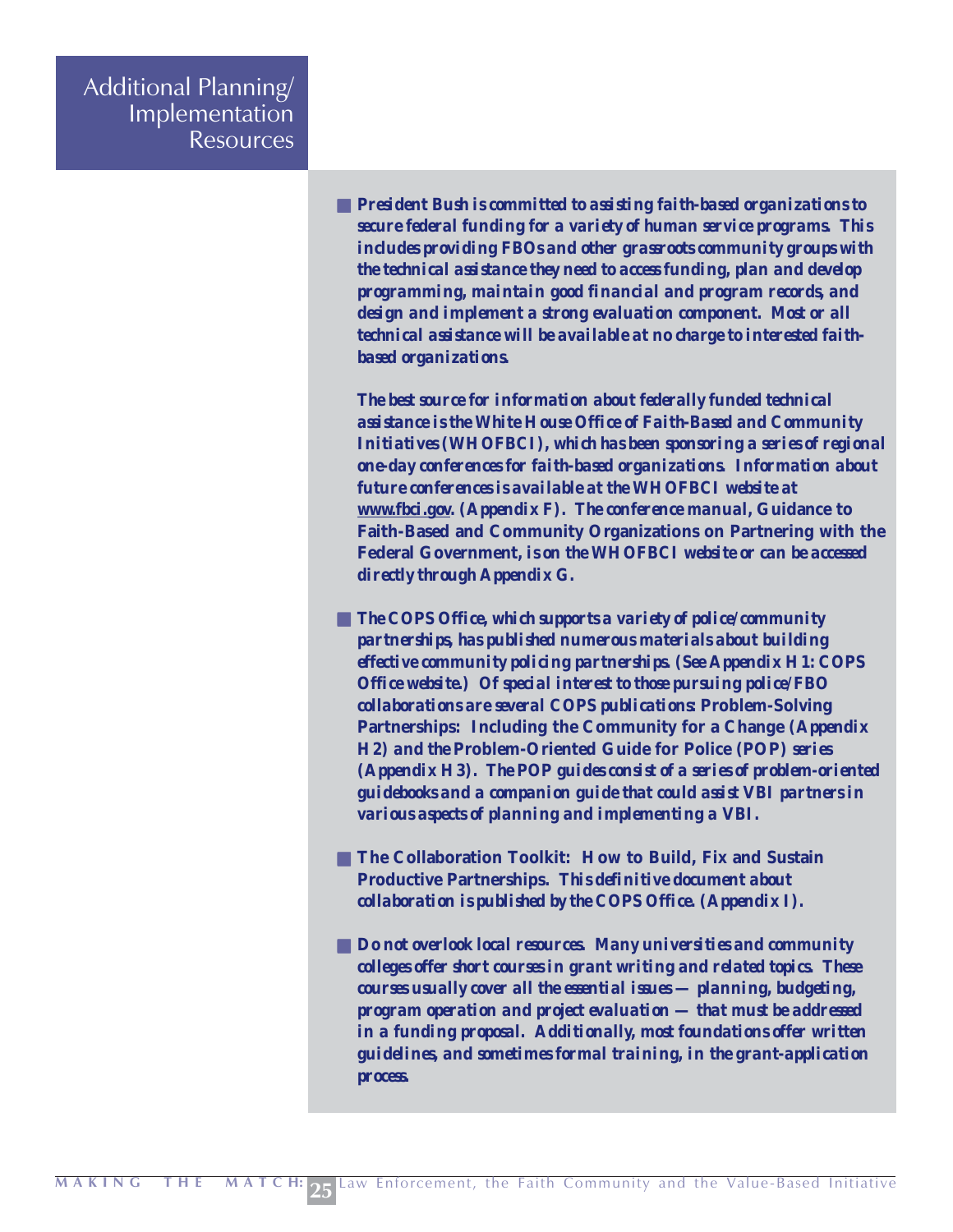# <span id="page-34-0"></span>Troubleshooting:

**Solving Problems That Could Undermine a Collaboration Between Law Enforcement Officials and Faith-Based Organizations**

Preconceived Ideas

Law enforcement officials want to prevent crime; clergy and other FBO leaders want to minister to the needy. These are not mutually exclusive goals. However, in troubled communities struggling with poverty, racism or other social ills, FBOs and other groups have not always sought out law enforcement as their ally.

As a result, these two groups often start with a wide gulf separating them. Preconceived notions, as well as just not getting to know the person behind the label, can result in mistaken perceptions. The best way to break down any covert or overt animosities — and begin building a bridge of trust — is to address issues of conflict head-on. *(See Two Proven Models for Improving Relations Between Police and Faith-Based Organizations on page 20.)* 

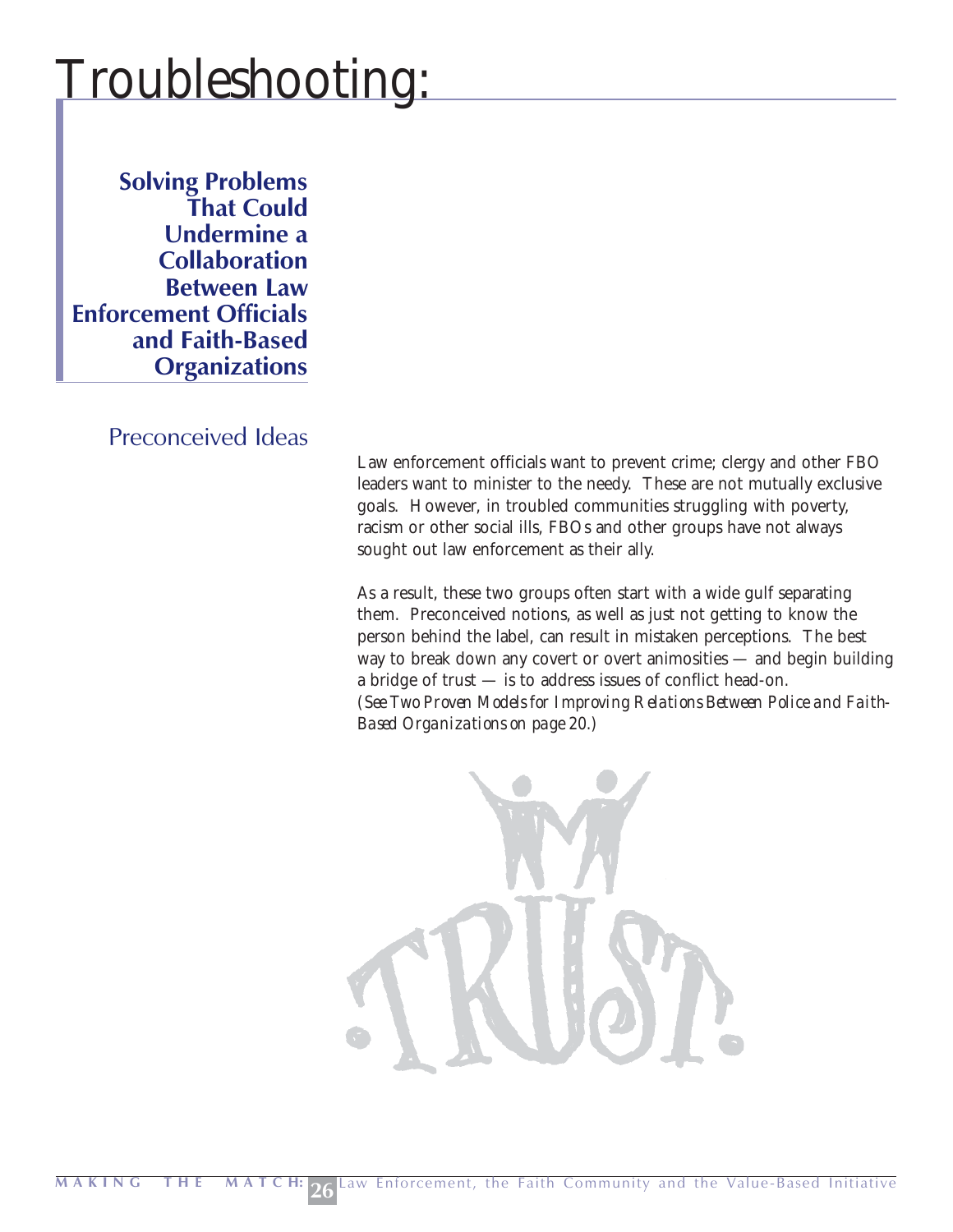*When Russell York was appointed chief of the Fort Wayne Police Department, one of his initial goals was to do something about the intermittent friction between the police and the city's African-American population. He asked local United Way officials to help him find a meaningful way to address the problem. They responded by creating a study circle on race relations.* 

*Each study circle consisted of a series of facilitated discussions about simulated police actions and other community incidents that some people would say contained elements of racism. Every study circle participant brought his or her own personal background and unique life experiences to the discussion. As a result, some participants would insist that a disputed incident involved racial discrimination. Others, particularly those who had never felt the sting of racism, often failed to see any kind of intended bias. In their view, police were simply enforcing the law. By the end of the discussion series, virtually all participants — including police, clergy and other community leaders — had been transformed in some way. They developed a better understanding of the opinions and sensitivities of people from different economic and racial/ethnic groups. Most said the experience caused them to change their behavior, either by being more sensitive to racial issues or by not responding to every controversial situation with an automatic accusation of racism.* 

*The study circle was so successful in easing racial tensions in Fort Wayne that Chief York integrated the study circle concept into the training program for police recruits. Here is just one example of the many positive things that came out of the study circles: A local minister, Pastor Michael Latham, contacted Chief York to complain that a close friend and church member had been roughed up during the course of an arrest. Chief York arranged for the minister to meet with the arresting officer, whom Latham had earlier encountered during a study circle at the police academy. The officer answered all of Latham's questions, which included explaining why he had tackled Latham's friend, who tried to run from police during a traffic violation stop. "I left the meeting with no doubt in my mind that my friend was in the wrong and that the officer had acted appropriately," Latham said. "If I had not developed a good relationship with the young man during a study circle, I don't think I would have believed his side of the story." (See Appendix J for detailed information about the content of a study circle focusing on police/ community relations.)*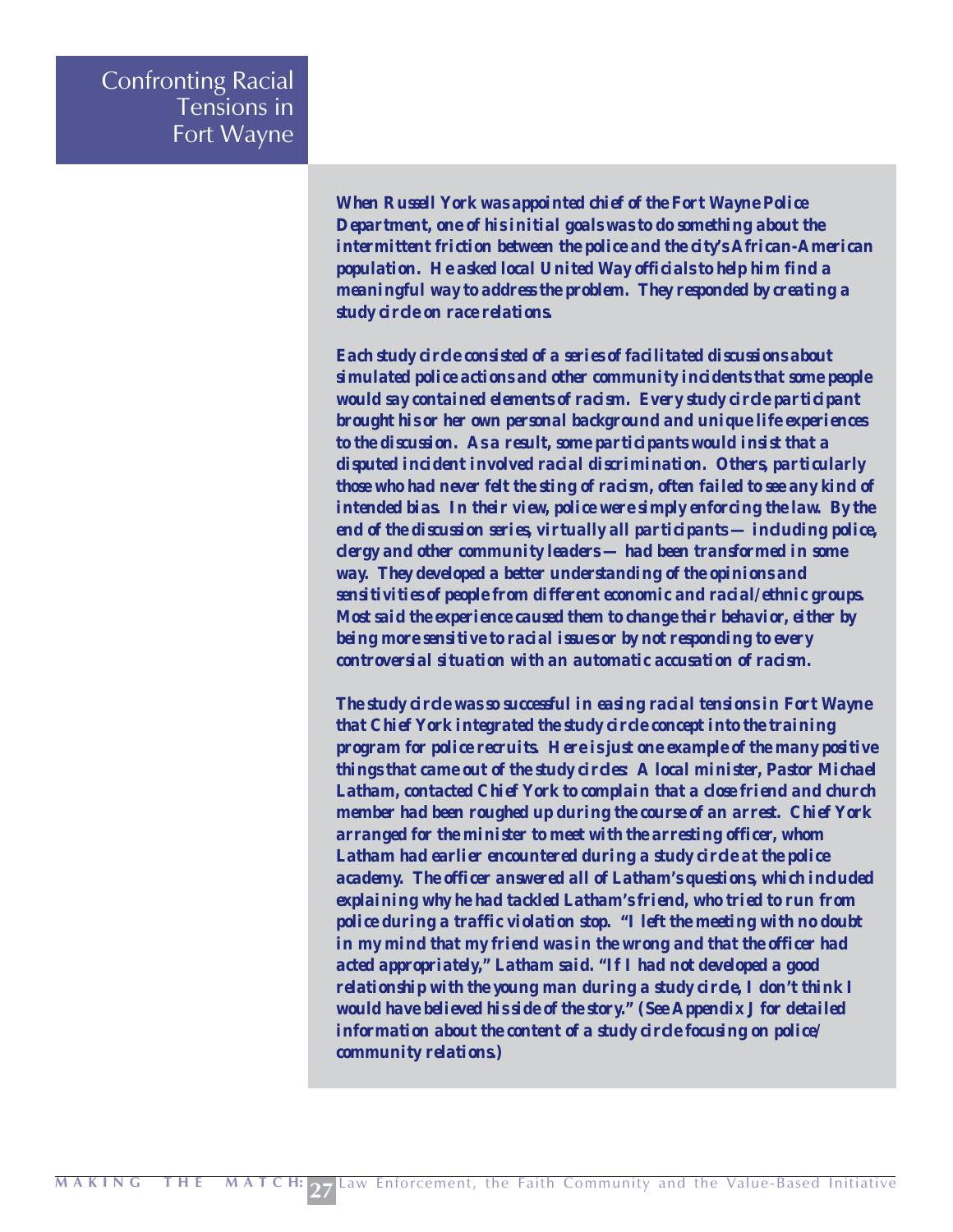# Different Styles

Police departments have specific mechanisms for solving problems and getting things done. Clergy, on the other hand, tend to be less systematic and often take a let's-talk-about-it approach to problem-solving. To make a VBI partnership work, both groups need to be flexible.

For example, at a scheduled two-hour meeting on the topic of youth gangs, law enforcement officials may present well-documented information about the nature and extent of gang violence in a community. Many faith leaders, on the other hand, may take an anecdotal approach, telling stories about how families they know have been devastated by gang violence. Because every clergyman and woman will likely have a story to share, the story-telling could easily extend well beyond the designated time for the meeting.

Police should honor and learn from the clergy's more emotional and conversational style of communication, because it goes to the root of their desire to participate in a VBI. They want to make the community a better place for families to raise their children.

But clergy must be careful not to exhaust the patience and goodwill of police officials, who are often rushing to the next call. Representatives from faith-based organizations should concentrate on communicating their ideas as concisely as possible. This might include assigning one or two faith leaders to serve as FBO representatives on occasions when time for VBI meetings is especially limited.

# Respect for Religious Rights

The word "value" in the Value-Based Initiative refers to what a community places value on to enhance the quality of life of its residents, such as safe streets and healthy children. It involves the value of working together, including working with community and neighborhood faithbased organizations to achieve an enhanced quality of life.

When federally funded, neither VBI projects nor any other police/ community collaboration can be used to further inherently religious activities, such as worship, prayer, devotional reading of sacred texts or proselytization. Furthermore, no federally funded project or collaboration may discriminate against a beneficiary or participant in the project because of religion. For example, a Baptist church group operating a VBI-sponsored mentoring program cannot refuse to serve young people of different faiths or those who have no religious affiliation or profession of faith.

Similarly, VBI project partners have equal protection of their religious rights. This includes the right to retain their religious character, the right to have board members who may be religious or clergy members, and the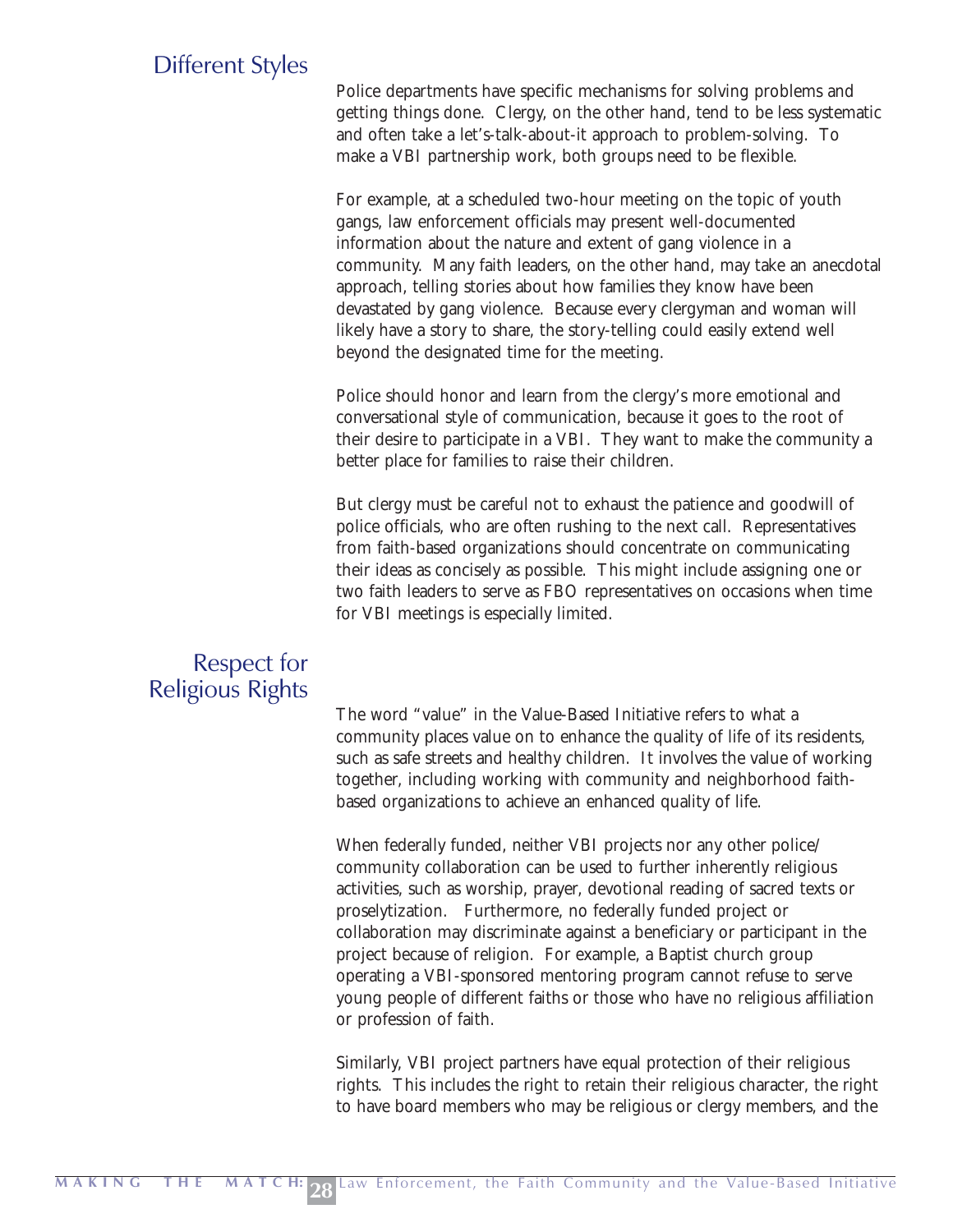right to retain on the premises of VBI-sponsored projects any religious texts, icons or other symbols of worship. For more information, see Executive Order 13279: Equal Protection of the Laws for Faith-Based and Community Organizations (Appendix K).

You can avoid potential conflicts about religious issues by laying out the ground rules right from the start. Make sure the policies related to no use of monies for inherently religious activities, as well as equal protection for VBI partners and beneficiaries/participants set forth herein, are communicated early on to any faith-based organization or police agency that expresses an interest in joining your project once it is under way.

### Impatience

VBI partners must recognize that community change is a gradual process. There will be times when you will become frustrated by the lack of momentum and perhaps even tempted to give up. The reality is, however, that it takes time to build an effective VBI partnership and even more time to see the tangible results of your collaborative efforts. For example, if your VBI partnership is sponsoring a mentoring program for at-risk youth — youngsters who are vulnerable to but not currently involved in criminal activity — your community may not be able to document a reduction in juvenile crime for several years.

In order to sustain the long-term commitment required for a successful VBI, keep all project participants, even those playing ancillary roles, apprised of your efforts. Use a variety of techniques — such as newsletters, public meetings, volunteer award ceremonies, fund-raisers and special events celebrating the achievement of important milestones to provide information about the progress of your project and to rally community support.

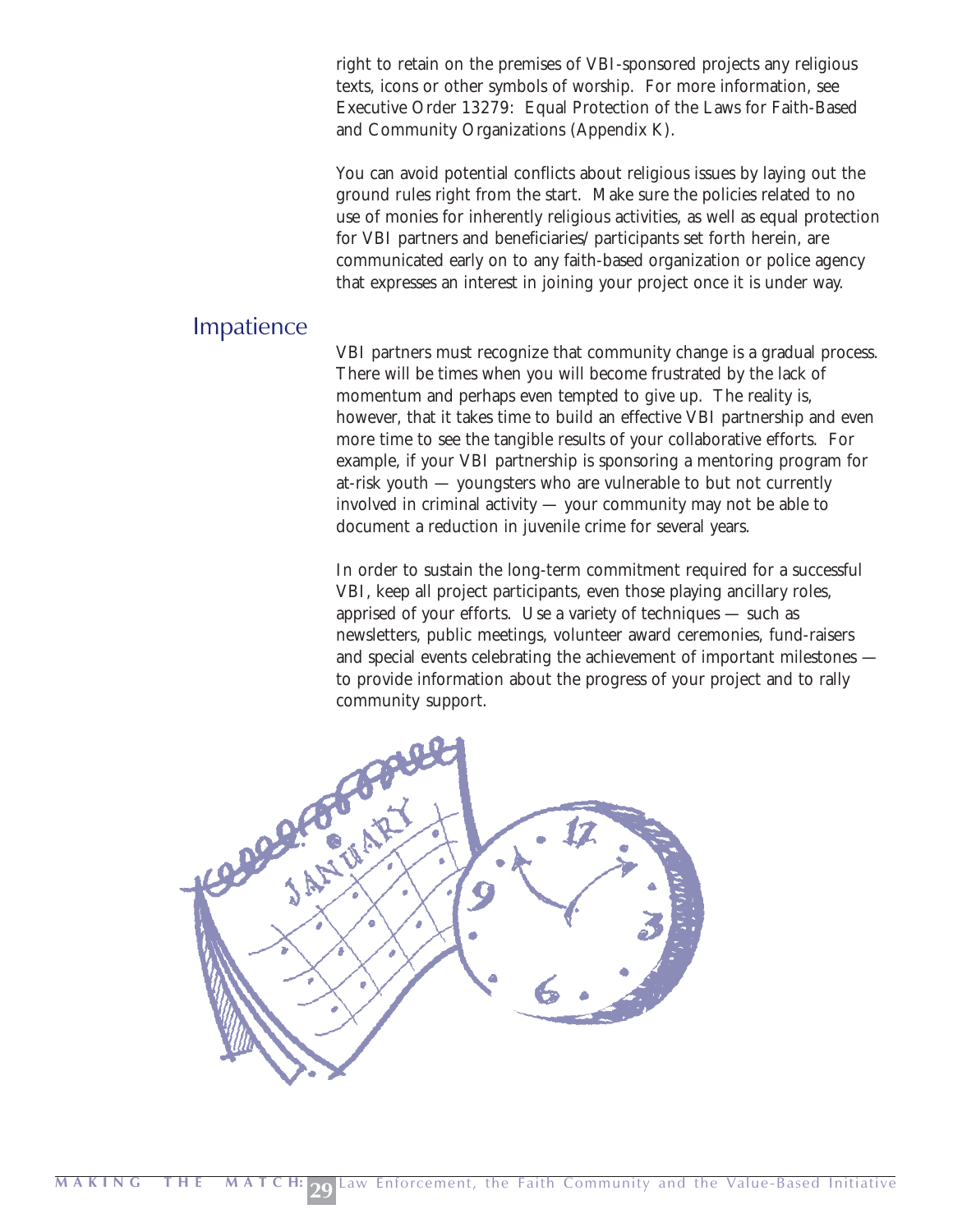# Funding Resources

*In recent years the COPS Office has funded 15 VBI projects to test the viability of law enforcement/FBO collaborations (see page 34 for list of VBI Grant Recipients). Unfortunately, the federal government will never have sufficient resources to support all the potential law enforcement/FBO partnerships. Additionally, the purpose of all the VBI grants was to provide start-up resources, with the understanding that federal funds would be used to jump-start the projects. Now that the substantial benefits of VBI collaborations have been demonstrated, communities should find it easier to attract other public and private dollars to support their VBI efforts.* 

# Federal Faith-Based and Community **Initiative**

The Bush administration has implemented what is known as the Faith-Based and Community Initiative, which is designed to give faith-based organizations and other grassroots groups an opportunity to secure federal funding to deliver social and other community services. The objective of this initiative is not to favor FBOs over other providers, but rather to level the playing field so that FBOs can be competitive in applying for federal resources.

The Faith-Based and Community Initiative is an important tool for faith-based organizations because it makes it clear that federal agencies are indeed allowed to provide public dollars to FBOs. While faith-based and community organizations have for many years received federal dollars to provide social services, the Faith-Based and Community Initiative is an effort to level the playing field for faith-based and smaller community organizations. The initiative allows them to apply for federal funding on an equal footing with other organizations, large and small, and to preserve the rights of faith-based organizations to retain their religious character while providing valuable social services. It also emphasizes the right of individuals to receive services free from religious discrimination. See Executive Order 13279: Equal Protection of the Laws for Faith-Based and Community Organizations (Appendix K).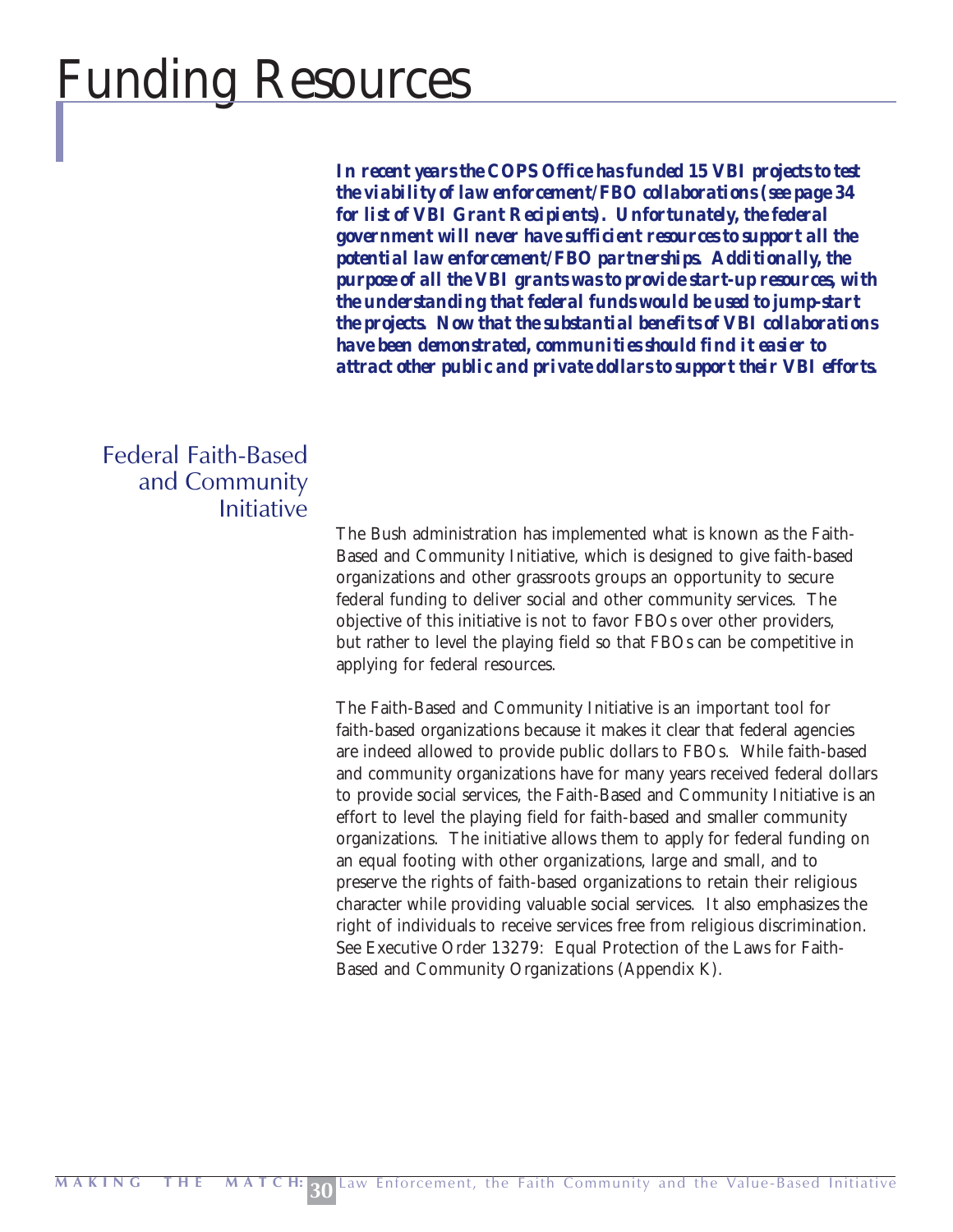The Changing Federal Funding Landscape for FBOs Under the Faith-Based and Community Initiative

> *Under the president's Faith-Based and Community Initiative, faithbased organizations receiving federal funds have more flexibility than in the past in the way they provide services.*

- *In the past, faith-based organizations could not display in a facility where federally funded services were provided any religious symbols or icons, such as a cross or a menorah. Today, FBOs are allowed to do so.*
- *In the past, no federally funded services could have any religious component. Today, FBOs can design social service programs that include a spiritual or religious component –- such as a moment of prayer or a bible reading –- as long as 1) the religious activities are optional and separated by time or place from funded services, 2) program participants are never pressured to take part, and 3) the provision of services is not contingent on participation in religious activities.*
- *Two things involving restrictions on religious activity in federally funded programs have not changed and will not change under the Faith-Based and Community Initiative: Neither FBOs nor any other group providing federally funded programs can 1) deny services on the basis of religion, or 2) conduct inherently religious activities (e.g., worship, prayer, devotional reading of sacred texts or proselytization) during funded program time.*

*For more information, see Appendix K: Executive Order 13279: Equal Protection of the Laws for Faith-Based and Community Organizations; Appendix G: Guidance for Faith-Based and Community Organizations Partnering with the Federal Government; and Appendix F: website for the White House Office of Faith-Based and Community Initiatives.*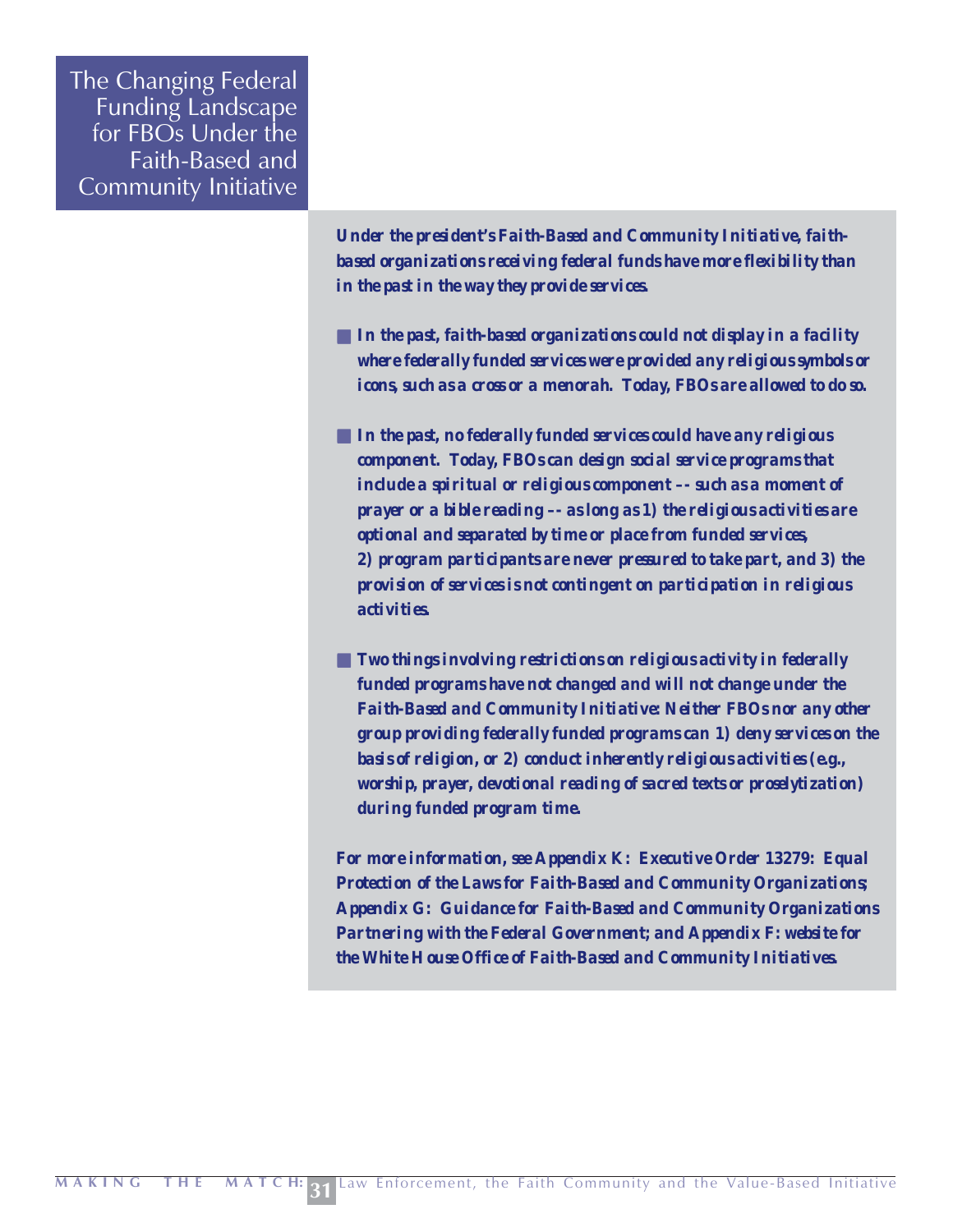# Other Ways to Finance VBI Projects

*Many police/community collaborations have been supported by volunteer staff, local fund-raising efforts and a variety of other creative endeavors. A few examples are outlined below:* 

#### ■ **Project Safe Neighborhoods**

In the 1990s, a group of FBOs and community organizations in Wichita, Kansas, came together to find ways to combat the growing incidence of drugs, crime and violence in their neighborhoods. Because safer neighborhoods meant more home sales, they began negotiating with the local real estate industry. Agents were struggling to get home buyers to consider housing in declining neighborhoods. If Project Safe Neighborhoods' crime prevention efforts improved the desirability of troubled areas, then real estate agents were willing to pay: \$50 for every house they showed in target neighborhoods and \$100 for every house they sold. This proved to be a win/win situation for everyone. Realtors substantially increased their income, and Project Safe Neighborhoods raised \$200,000 to support a variety of crime prevention programs.

#### ■ **AmeriCorps**

Today, thousands of AmeriCorps/Vista volunteers help fight crime, illiteracy and a host of other social ills. FBOs and other agencies wishing to utilize AmeriCorps volunteers to start up new or expand ongoing crime prevention efforts can apply to the Corporation for National and Community Service, a federal agency. AmeriCorps volunteers receive a stipend (usually around \$6-\$10 an hour) for their work. The sponsoring organization must pay 15 percent of the total project costs.

AmeriCorps will often allow existing volunteers within a sponsoring organization, such as volunteer mentors, to become AmeriCorps volunteers. This allows an organization to secure the resources necessary to expand the involvement of people who are already doing a good job but who cannot commit more time without financial remuneration. (See Appendix L1: the AmeriCorps website, and Appendix L2: the AmeriCorps applicant toolkit for FBOs.)

#### ■ Law Enforcement Resources

Law enforcement agencies have access to a variety of public and private resources, some of which could be used to support a VBI partnership. This will require police departments to rethink their priorities both in terms of programming and budgeting. For example, since 1996 the Boston Police Department (BPD) has provided more than \$12 million to FBOs and other community organizations that have partnered with Boston police in implementing local crime prevention initiatives. In fact, the BPD is so committed to prevention that it has placed in every police district office a social worker who helps troubled families access a wide range of community services.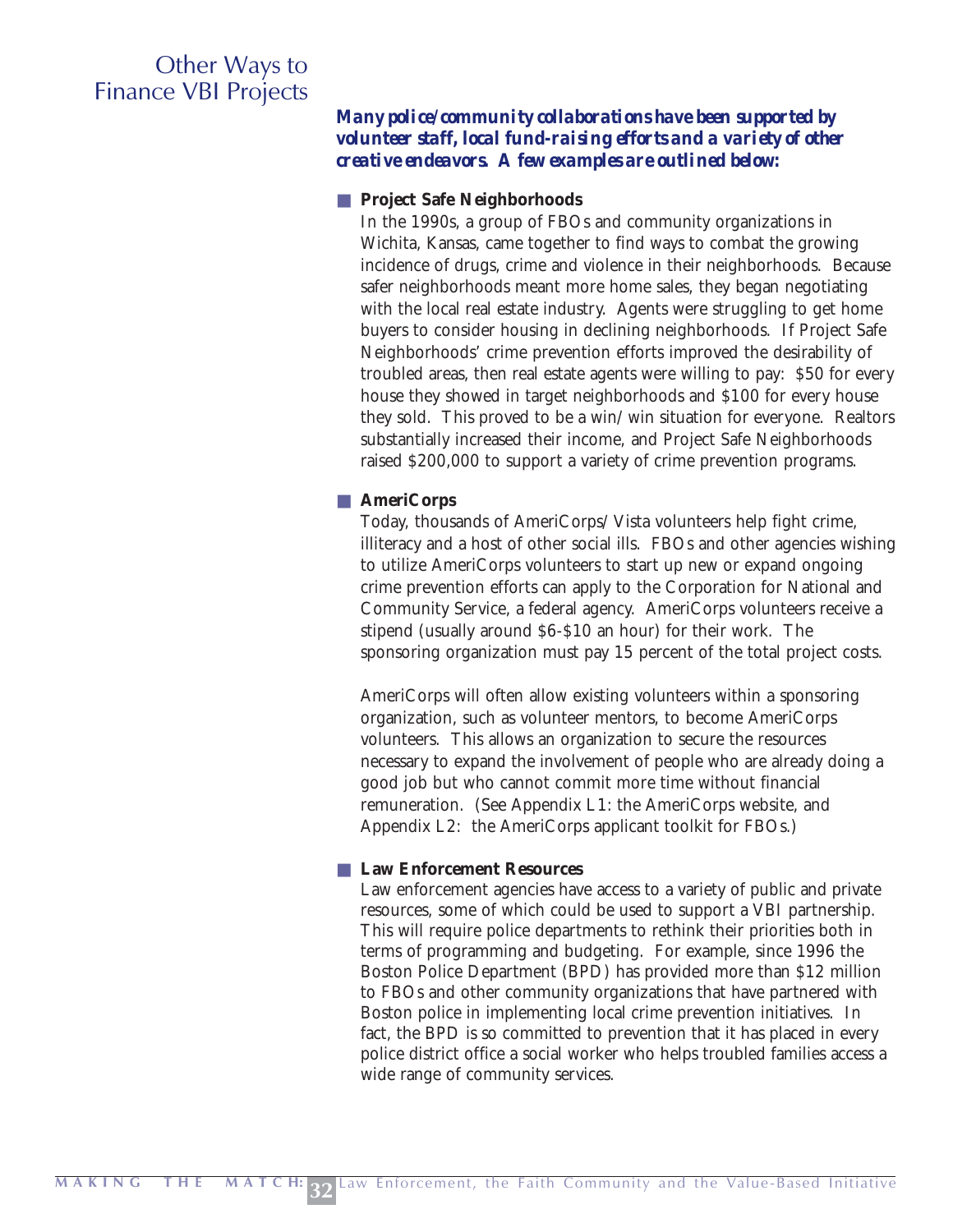Additionally, the Redlands Police Department has supported its Building a Generation VBI project in both large and small ways. This includes using drug seizure money to help faith-based organizations establish after-school programs for high-risk youth. The police chief also allows FBOs and other VBI partners to use his agency's copy machines and other equipment to perform functions related to BAG.

#### ■ Use of Existing Resources

It would be a mistake to assume that every project undertaken by a law enforcement/FBO collaboration involves a huge infusion of cash. Oftentimes, viable prevention and intervention programs can be operated very effectively on shoestring budgets. For example, an afterschool program for at-risk youth would require a few basics: a facility, staff, and appropriate equipment and supplies. One collaboration partner, such as a church or school, might provide the facility while other partners might recruit skilled volunteers to staff the after-school effort. Several after-school programs operated by police/FBO collaborations have successfully solicited equipment donations, such as used computers, from area businesses and educational institutions. When local funders, such as United Way and other philanthropic groups, see this kind of community commitment, they will be more inclined to supply whatever minimal funding your project might need to get off the ground.

## Funding Resources and Related Websites

See appendices M1-4, which contain a list of gateway websites, including the site for the White House Office of Faith-Based and Community Initiatives. Collectively, these websites provide the following:

- A listing of federal grants for which faith-based organizations and other VBI partners can apply. (Appendix M1)
- A listing of private foundations that fund a wide array of crime prevention initiatives. (Appendix M2)
- Assistance writing persuasive funding proposals that include simple but definitive outcome measures. (Appendix M3)
- Special resources for faith-based organizations developed by the National Crime Prevention Council. (Appendix M4)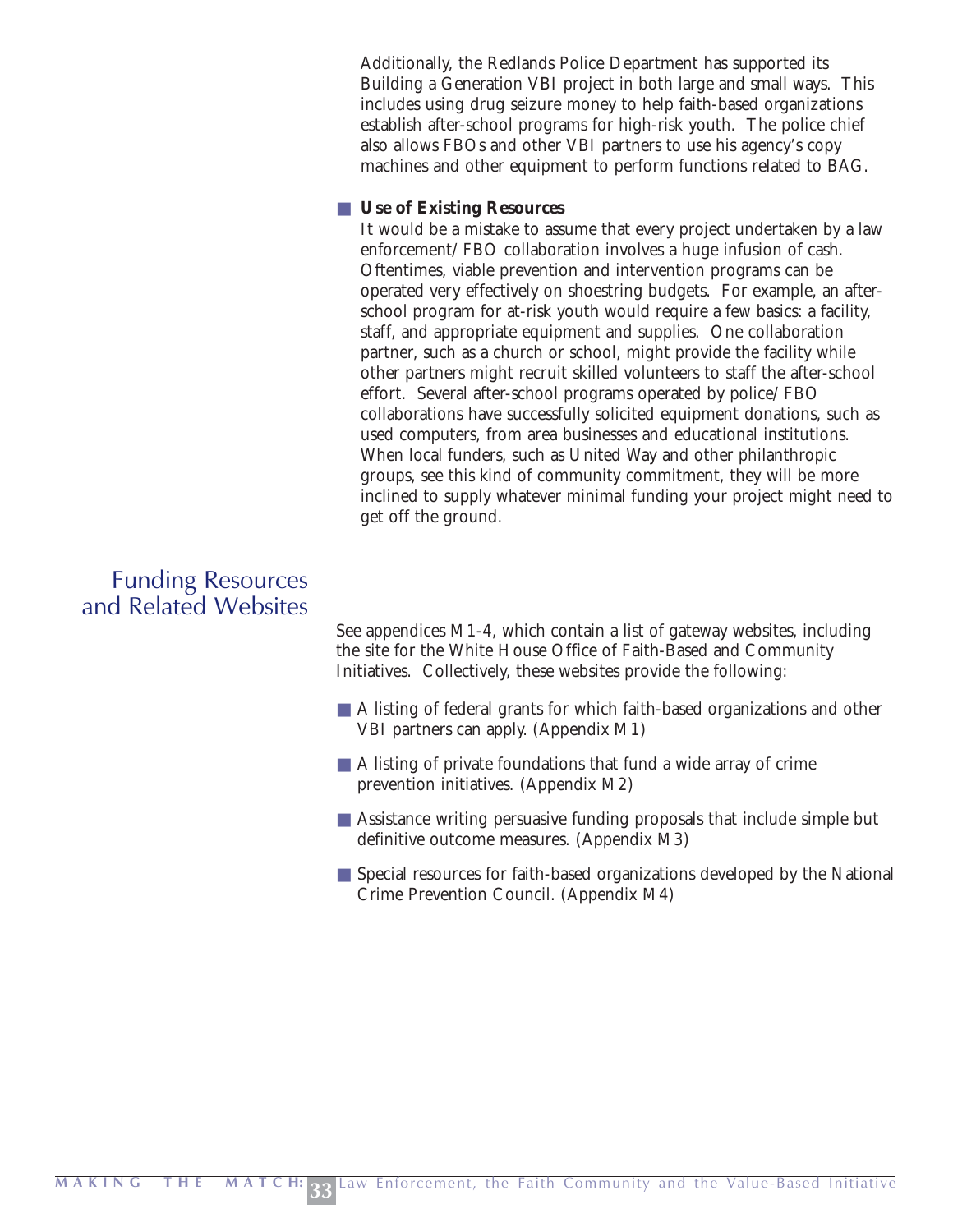*Boston Police Department (Boston, Massachusetts) Broward County Sheriff's Office (Broward County, Florida) Chicago Police Department (Chicago, Illinois) Fort Wayne Police Department (Fort Wayne, Indiana) Fort Worth Police Department (Fort Worth, Texas) Kansas City Police Department (Kansas City, Missouri) Metropolitan Police Department (Washington, D.C.) New Haven Police Department (New Haven, Connecticut) Portland Police Department (Portland, Oregon) Redlands Police Department (Redlands, California) Richmond Police Department (Richmond, Virginia) Riverside Police Department (Riverside, California) San Bernardino Police Department (San Bernardino, California) St. Bernard Sheriff's Department (St. Bernard County, Louisiana) St. Paul Police Department (St. Paul, Minnesota)*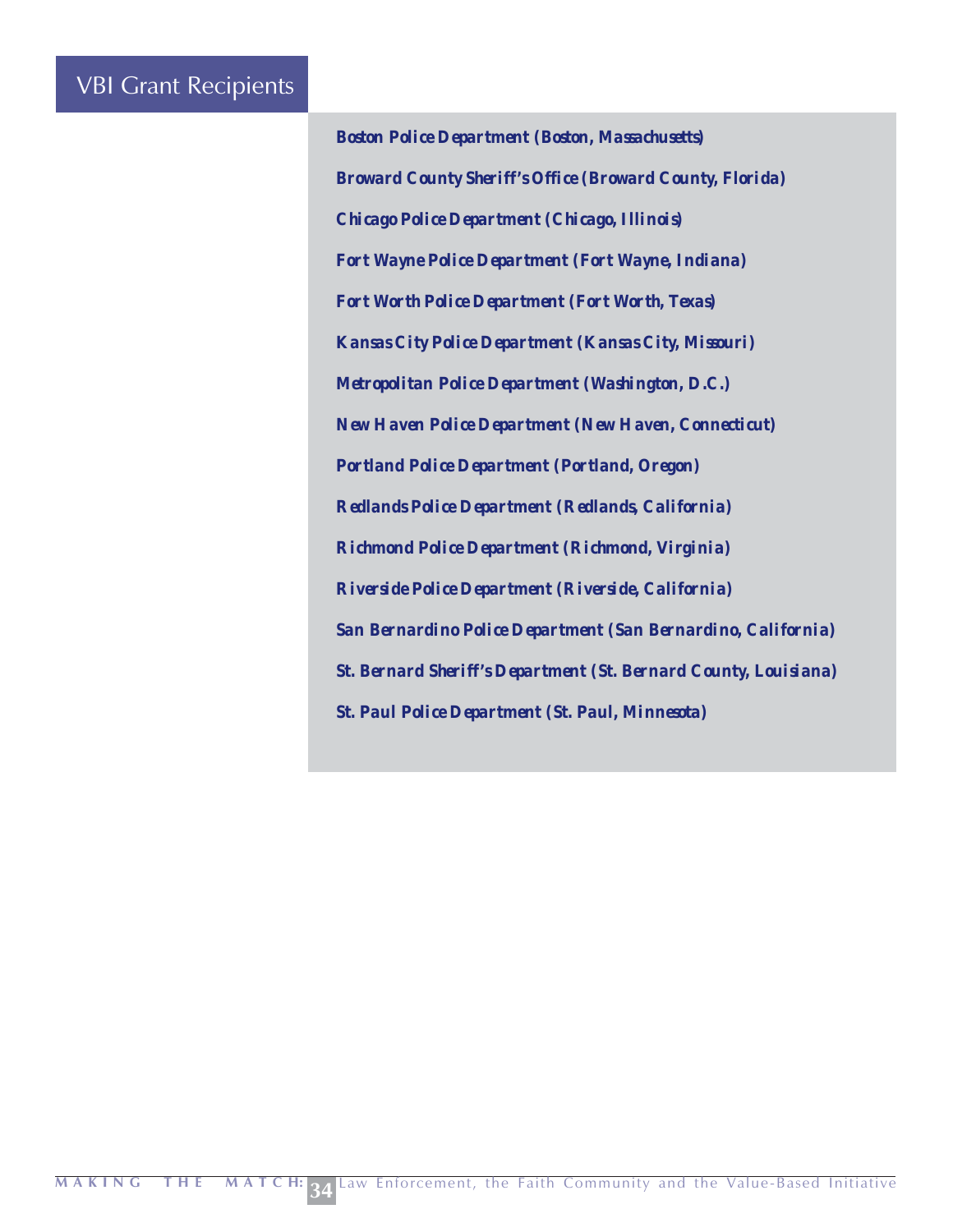# **Bibliography**

Archie, Michele and Howard D Terry. (2000). Protecting Communities, Serving the Public: Police and Residents Building Relationships That Work. Pomfret, Connecticut: Topsfield Foundation, Inc.

Braga, Anthony A. et al. (2001). Reducing Gun Violence: The Boston Gun Project's Operation Ceasefire. Washington, DC: U.S. Department of Justice, Office of Justice Programs.

Bueermann, Jim. "Neighborhood Safety with Risk Focused Policing." NeighborWorks Journal. (Spring/Summer 2000) pp. 25-31. Washington, DC: Neighborhood Reinvestment Corporation.

Cohen, Debra. (2001). Problem-Solving Partnerships: Including the Community for a Change. Washington, DC: U.S. Department of Justice, Office of Community Oriented Policing Services.

Dionne, E.J. Jr. and Ming Hsu Chen, eds. (2001). Sacred Places, Civic Purposes: Should Government Help Faith-Based Charity. Washington, DC: Brookings Institution Press.

National Crime Prevention Council. (2002). Changing Communities Through Faith in Action. Washington, DC: Author.

Rinehart, Tammy A., Anna T. Laszlo and Gwen O. Briscoe. (2001). Collaboration Toolkit: How to Build, Fix and Sustain Productive Partnerships. Washington, DC: U.S. Department of Justice, Office of Community Oriented Policing Services.

Tri-State Regional Community Policing Institute. (1997). Constructing and Implementing a Citizen Policy Academy. Cincinnati, Ohio: Author.

U.S. Department of Justice, Office of Community Oriented Policing Services. (2001). Problem Oriented Policing Guides. Washington, DC: Author.

White House Office of Faith-Based and Community Initiatives (2002). Guidance to Faith-Based and Community Organizations on Partnering with the Federal Government. Washington, DC: Author.

Wiener, Susan and Michael McCormack. (1999). America's Religious Congregations: Measuring Their Contributions to Society. Washington, DC: Independent Sector.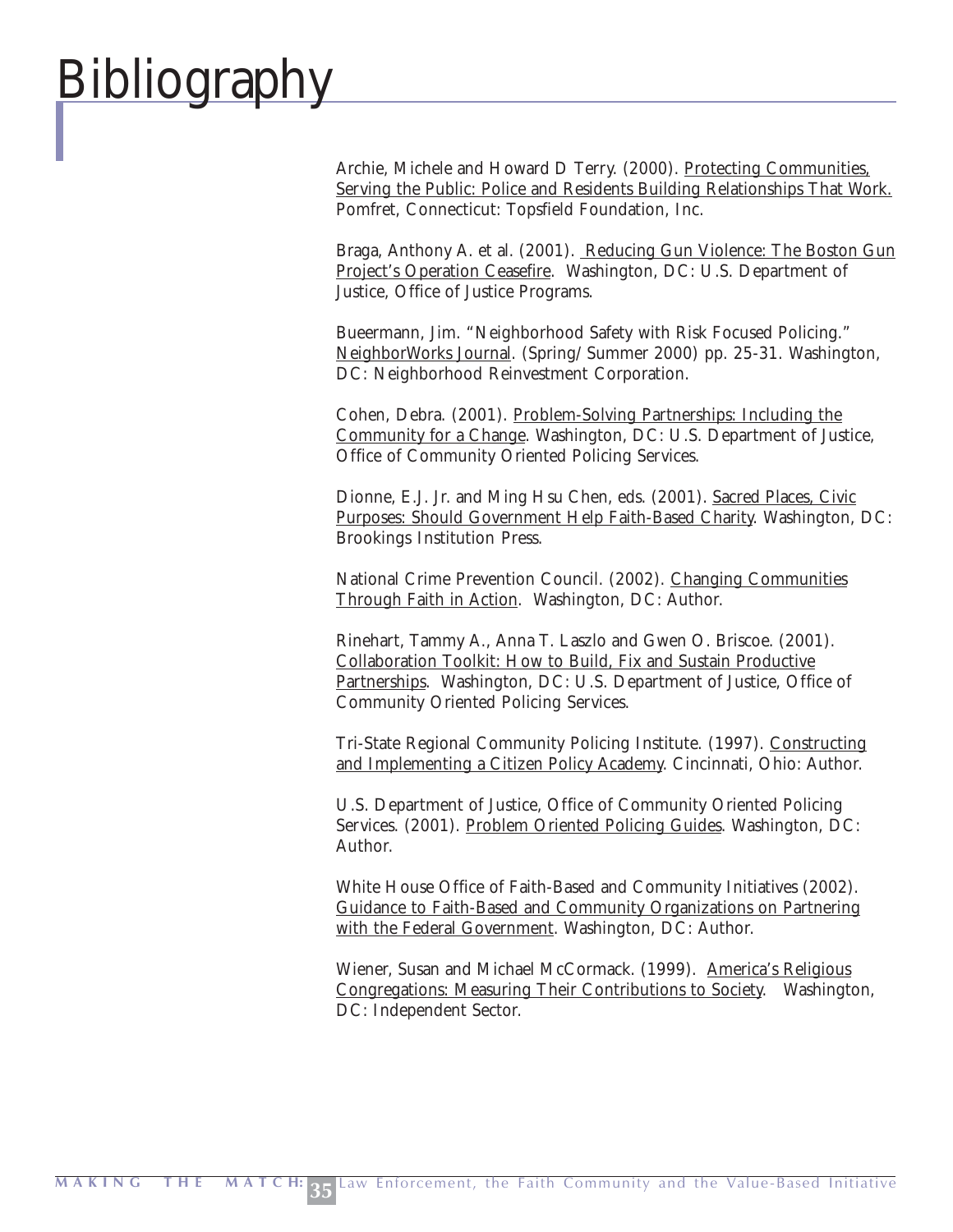# Appendices

### *Below is a list of the appendices, which can be accessed via the CD included with this publication.*

- A: The Boston Strategy to Prevent Youth Violence
- **B:** Neighborhood Safety with Risk Focused Policing
- **C1:** Constructing and Implementing a Citizen's Police Academy (lesson plan)
- **C2:** Constructing and Implementing a Citizen's Police Academy (student workbook)
- **D:** Fort Worth Minister Police Academy Training Outline
- **E1:** Boston Reentry Initiative/Mentor Job Description
- **E2:** Sample Memorandum of Understanding (from AmeriCorps)
- **F:** White House Office of Faith-Based and Community Initiatives Website
- **G:** Guidance to Faith-Based and Community Organizations on Partnering with the Federal Government
- **H1:** COPS Office Website<br>**H2:** Problem-Solving Parti
- **H2:** Problem-Solving Partnerships: Including the Community for a Change **H3:** Problem-Oriented Guide for Police (POP) Series
- Problem-Oriented Guide for Police (POP) Series
	- **I:** Collaboration Toolkit: How to Build, Fix and Sustain Productive **Partnerships**
	- **I:** Protecting Communities, Serving the Public: Police and Residents Building Relationships to Work Together (study circle curriculum)
	- K: Executive Order 13279: Equal Protection of the Laws for Faith-Based and Community Organizations
- **L1:** AmeriCorps Website<br>**L2:** AmeriCorps Applican
- **L2:** AmeriCorps Applicant Toolkit for FBOs
- **M1:** Government Funding Resources Websites<br>**M2:** Private Funding Resources Websites
- **M2:** Private Funding Resources Websites<br>**M3:** Proposal Writing and Related Techni
- **M3:** Proposal Writing and Related Technical Assistance Websites
- **M4:** National Crime Prevention Council Website